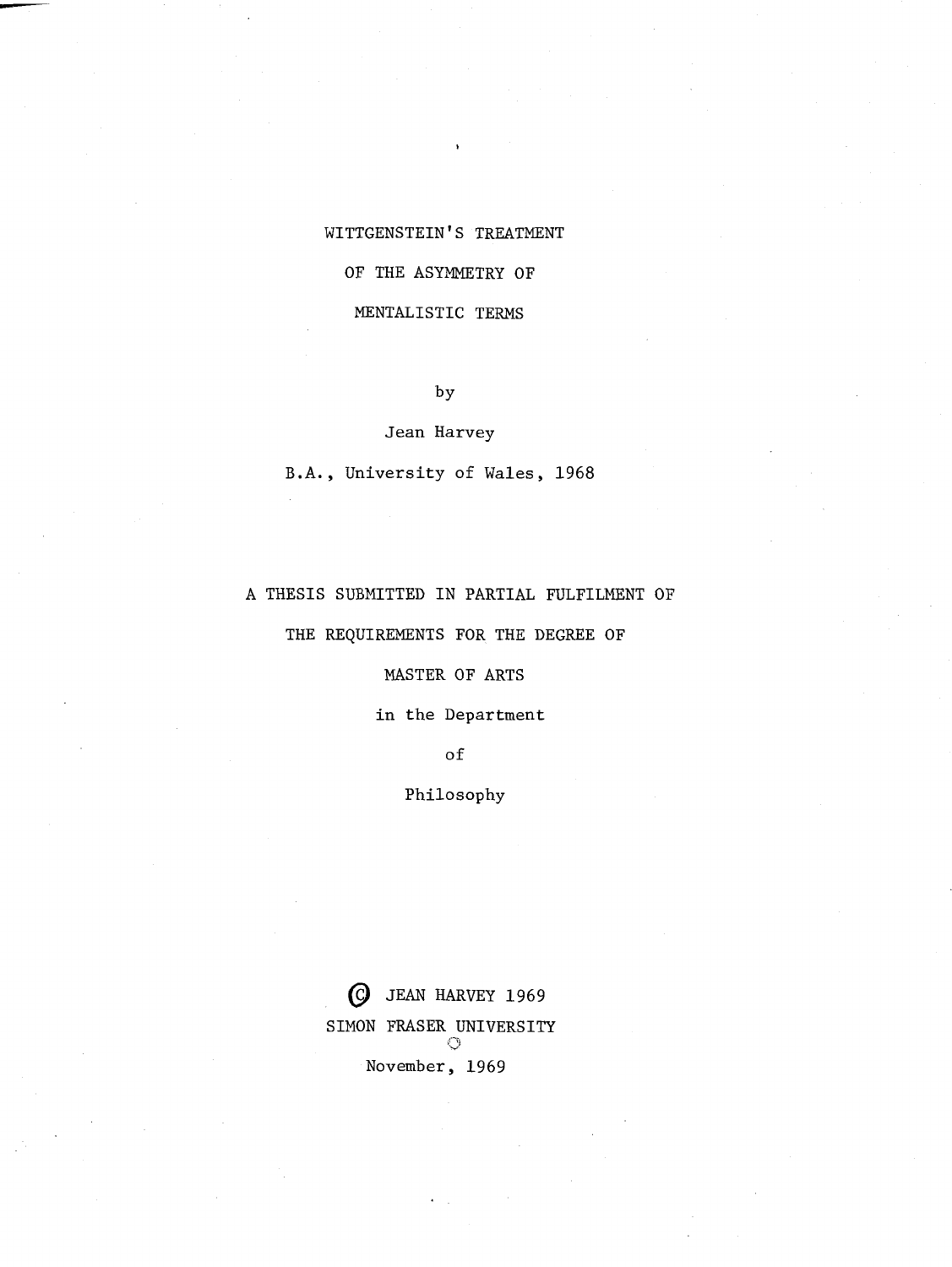### APPROVAL

Name: Jean Harvey

Degree: Master of Arts

Title of Thesis: Wittgenstein's Treatment of the Asymmetry of

**I** 

Mentalistic Terms

-- -

Examining Committee:

Ŋ

- --

(Jonathan **F.** Bennett) Senior Supervisor

(Norman M. Swartz) Examining Committee

(Jack P. Stewart) External Examiner  $(Assistant$  Professor)  $($ University of British Columbia) (Vancouver 8, B.C.)

<u>Pecente 12</u>  $1969$ Date Approved:

ii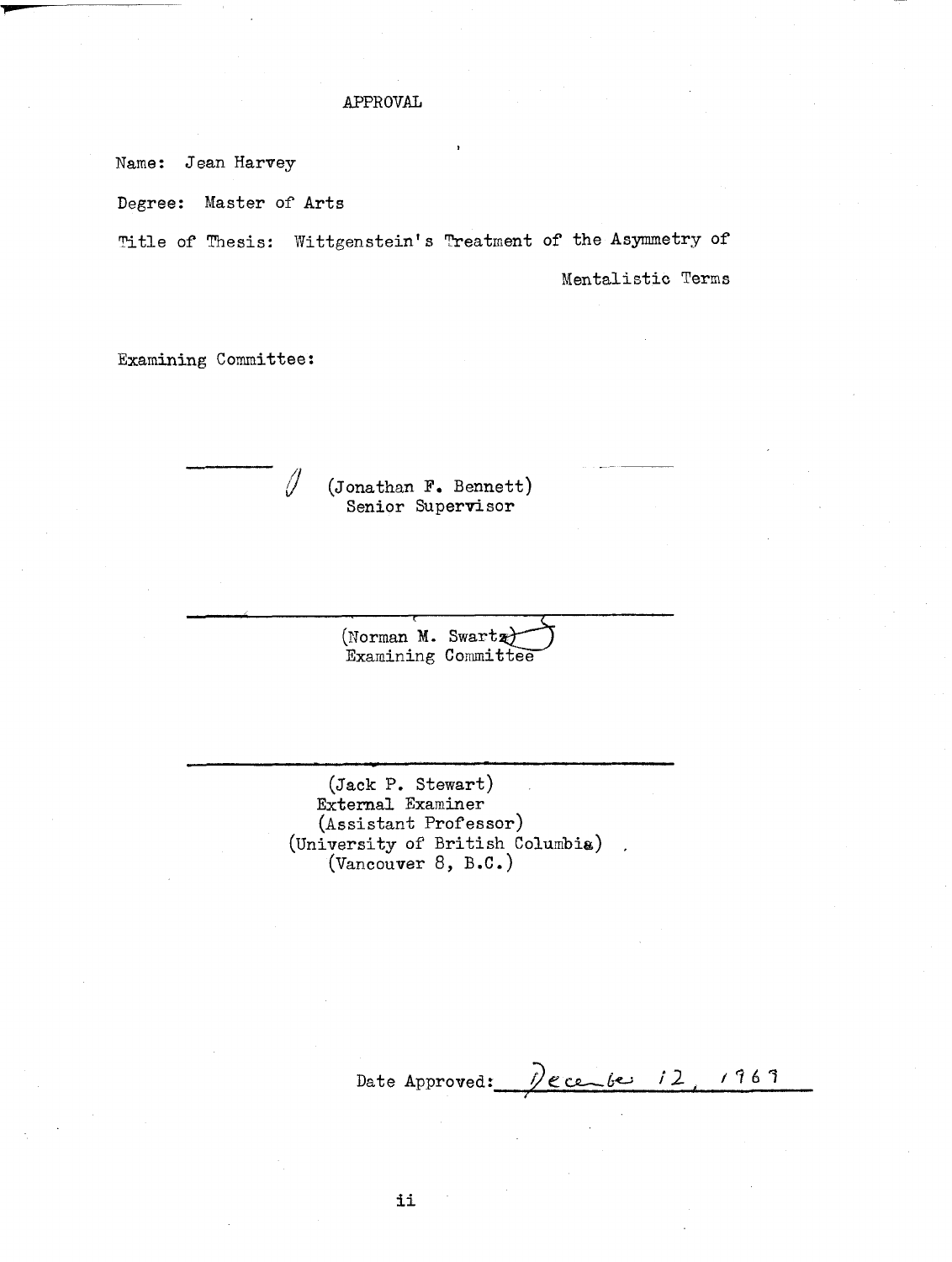ABSTRACT

The thesis is limited to an investigation of claims of asymmetry between first person present-tense and third person present-tense sensation sentences. The Cartesian claim to the epistemological priority of "I" (methodological solipsism) assumes that "I" (when uttered by myself) individuates a particular person. It is shown later that this assumption gives rise to difficulties. An analogy is drawn between statements about the pains of others and statements about the past, showing that the sorts of objections traditionally raised against making knowledge claims about the sensations of others may be raised against other sorts of knowledge claims. Ayer attempts to show the absurdity of the notion of a certain proposition (for traditionally, first person present-tense sensation sentences are certain). He tries to show that "I am in pain", like any other nonanalytic proposition (for Ayer) is open to error. However, he has real difficulty in giving sense to the notion of my making a mistake when I say, "I am in pain." As preparation for using Wittgenstein's approach in relation to sensation sentences, an examination of the approach as such is made. Traditional analysis focussed on sentences of subject-predicate form, but the theory of 'meaning' which followed from this sort of analysis (referred to in the thesis as the "Meaning = Referring" theory) has a very limited application. Wittgenstein clearly distinguishes the grammar of a sentence (the form of the words) from the way in which it is used (its logical properties). Two sentences with the same grammar need not be used

iii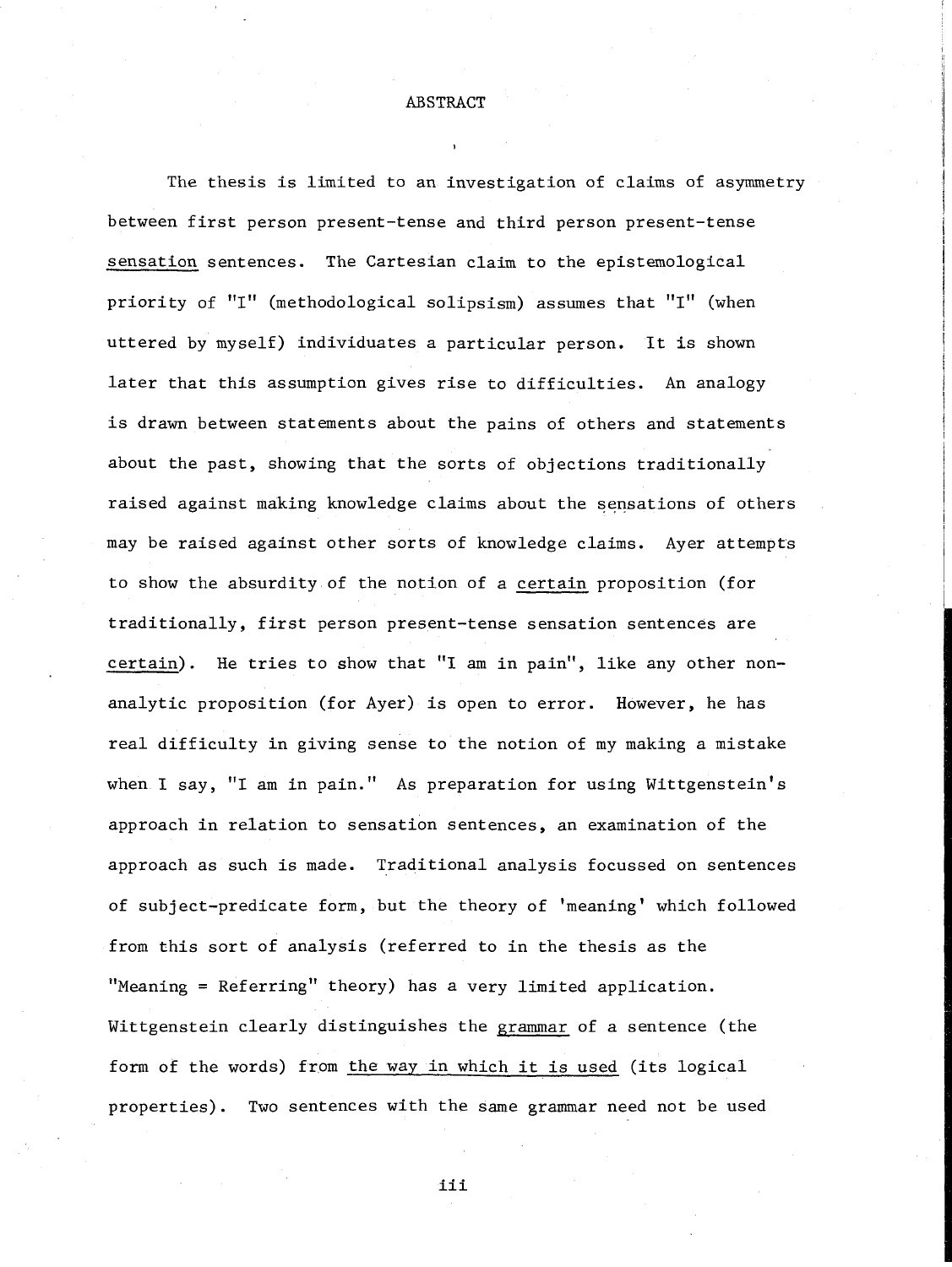in the same way; indeed, any one sentence may have a number of different uses. An examination is now made of Wittgenstein's approach in relation to "asymmetry claims". The distinction he draws between "Itr used as object and "I" used as subject in The *Blue and Brown Books*  is investigated. He assumes this category distinction to correlate in some way with the category distinction between sentences about public objects and sentences about "mental activities". The examples he gives of sentences in the ""I" used as object" category depend on the 'claim' "This is my body" being verified by an appeal to public criteria. It is shown that "This is my body" is not of the same category as the claim "This is my book" (which is verified by an appeal to public criteria), but is, instead, logically akin to "This is my sensation." Thus the sentences Wittgenstein gives as examples of "I" used as object turn out to be examples of "I" used as subject. Sense can be made of the category distinction by keeping the defining characteristics of the ""I" used as subject" category as: 1) no room for error, and 2) does not involve recognition of a person, is not a statement about a particular person; and keeping the defining characteristics of the ""I" used as object" category as: 1) room for error, and 2) involves recognition of a person, is a statement about a particular person. Then, by bearing in mind the distinction between a sentence and its uses, it may be shown that sentences in the ""I" used as subject" category correspond to both sets of examples given by Wittgenstein when uttered by myself, whereas sentences in the ""I" used as object" category correspond to both sets of examples when uttered by another person.

iv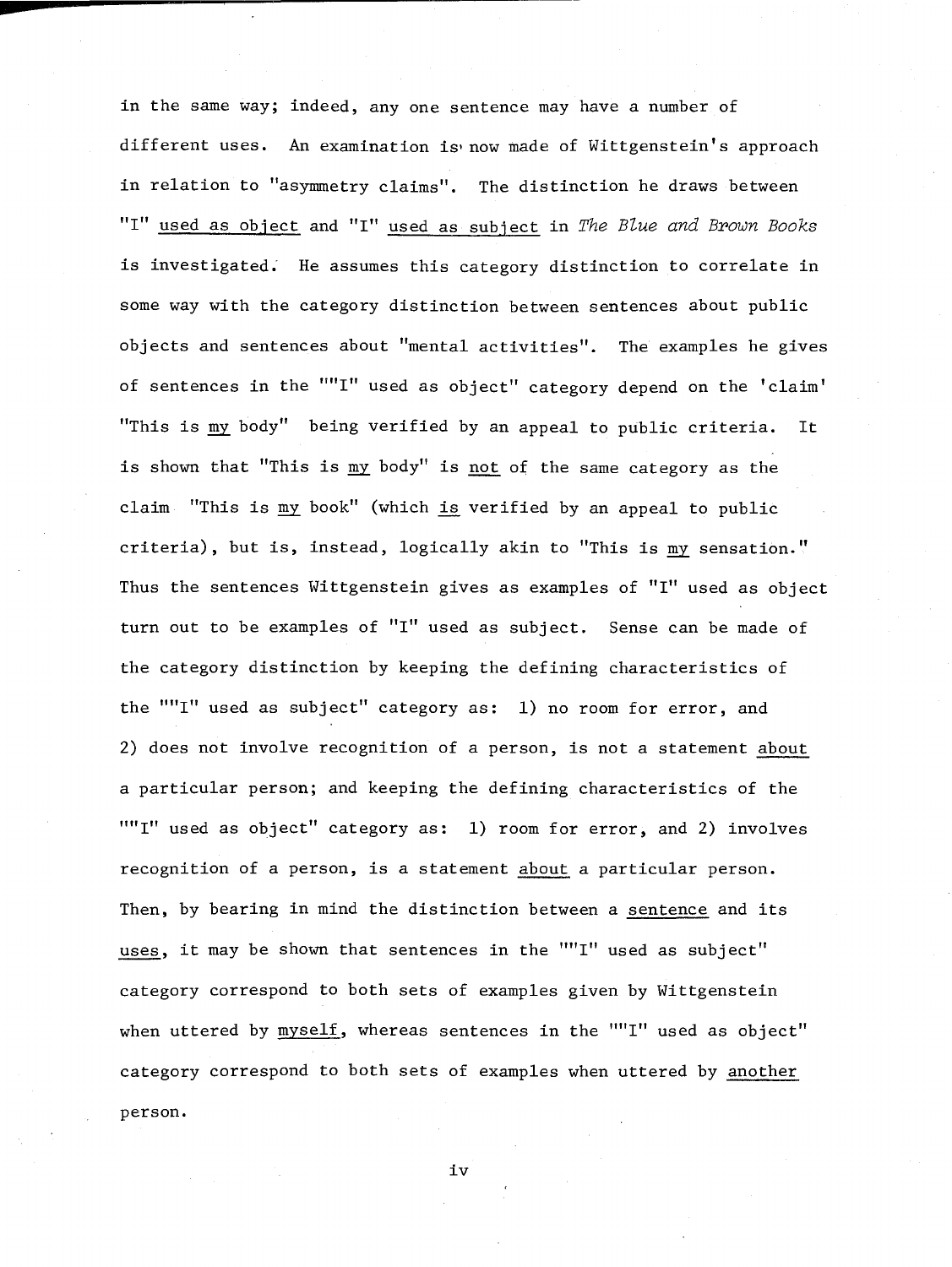# PREFATORY NOTE

At the beginning of each section a summary of the material contained is given so that the reader may more easily follow the direction and argument of the thesis.

٦Z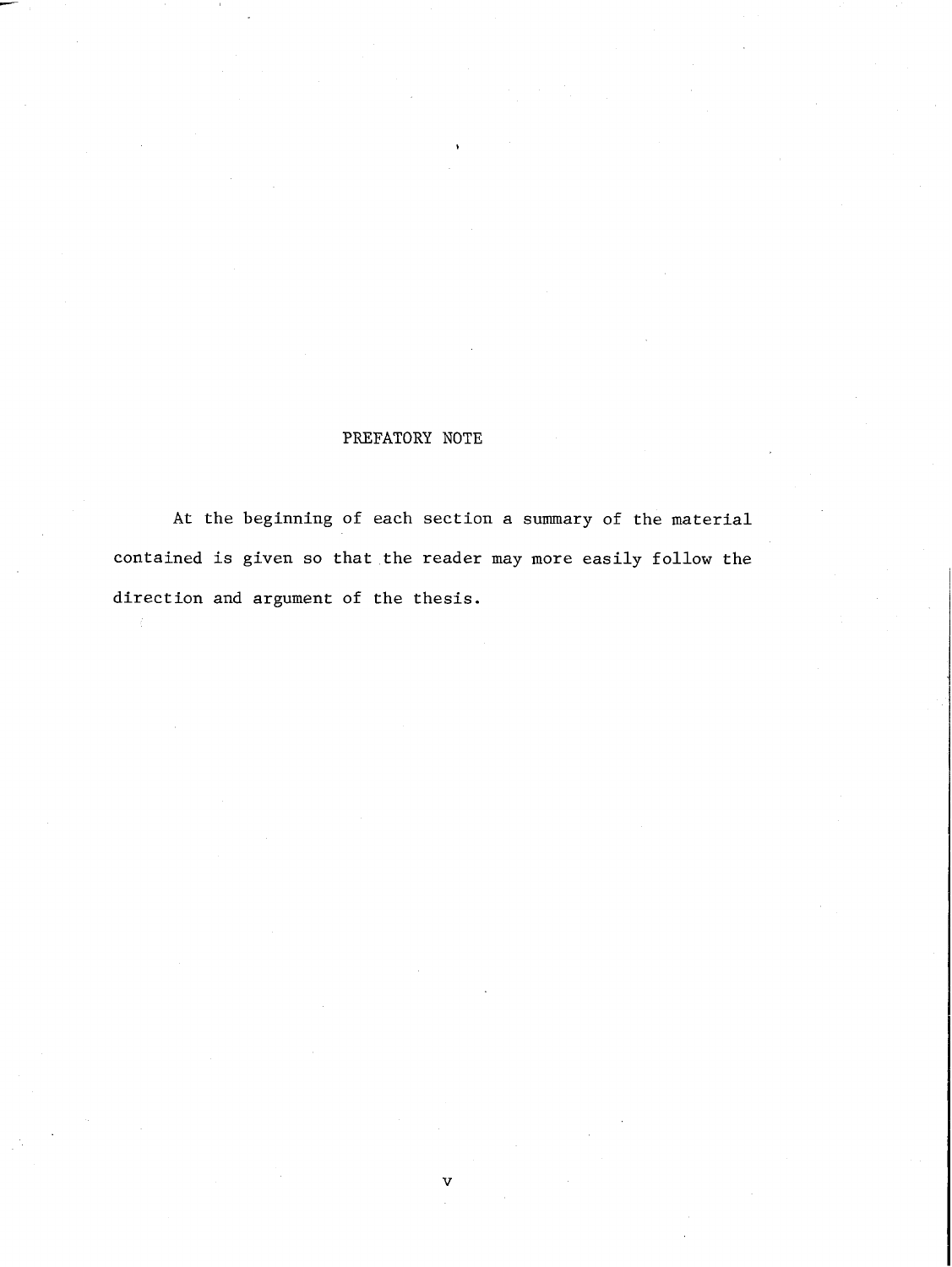# **CONTENTS**

| Section     |                            |                      |                      |                      |                      |                      |                      |                      |                      |                      |                      |                      |                      |                           |                      |                      |                      |               |                      | Page         |
|-------------|----------------------------|----------------------|----------------------|----------------------|----------------------|----------------------|----------------------|----------------------|----------------------|----------------------|----------------------|----------------------|----------------------|---------------------------|----------------------|----------------------|----------------------|---------------|----------------------|--------------|
| I.          | $\overline{a}$             |                      |                      |                      |                      |                      |                      |                      |                      |                      |                      |                      |                      |                           |                      |                      |                      |               |                      | $\mathbf{1}$ |
| II.         | $\bullet$                  | $\sim 10$            | $\ddot{\phantom{0}}$ |                      |                      |                      |                      |                      |                      |                      | $\ddot{\phantom{0}}$ |                      |                      |                           | $\ddot{\phantom{0}}$ | $\sim$ $\sim$        | $\sim$ $\sim$        | $\sim$        | $\blacksquare$ .     | $\bf 1$      |
| III.        | $\ddot{\phantom{0}}$       | $\ddot{\phantom{a}}$ |                      |                      |                      |                      | $\bullet$            | $\bullet$            | $\bullet$            | $\bullet$            | $\bullet$            | $\bullet$            | $\sim$ $\sim$        | $\sim 10^{-1}$ , $\sigma$ |                      | $\sim$ $\sim$        | $\bullet$            | $\sim$ $\sim$ | $\sim$ $\sim$        | $\sim$ 7     |
| IV.         | $\ddot{\phantom{0}}$       |                      |                      |                      |                      |                      |                      |                      |                      |                      |                      | $\ddot{\phantom{0}}$ | $\ddot{\phantom{0}}$ |                           | $\ddot{\phantom{0}}$ |                      | $\ddot{\phantom{0}}$ |               | $\ddot{\phantom{0}}$ | 13           |
| V.          | $\ddot{\phantom{a}}$       | $\overline{a}$       |                      |                      |                      |                      |                      |                      |                      |                      |                      |                      |                      |                           |                      |                      |                      |               |                      | 20           |
| VI.         | $\mathcal{L}_{\mathbf{z}}$ | $\bullet$            |                      |                      |                      |                      |                      | $\ddot{\phantom{0}}$ |                      |                      |                      |                      |                      |                           |                      |                      |                      |               | $\bullet$            | 28           |
| VII.        | $\sim$                     | $\sim$               | $\bullet$            | $\ddot{\phantom{a}}$ | $\ddot{\phantom{0}}$ | $\sim$               | $\bullet$            | $\sim$ $\sim$        | $\sim$               | $\sim$ $\sim$        | $\bullet$            | $\bullet$            | $\ddot{\phantom{0}}$ |                           | $\ddot{\phantom{0}}$ | $\ddot{\phantom{0}}$ |                      |               | $\bullet$            | 31           |
| VIII.       | $\sim$ $\sim$              | $\ddot{\phantom{0}}$ | $\ddot{\phantom{0}}$ | $\ddot{\phantom{0}}$ | $\ddot{\phantom{0}}$ | $\bullet$            | $\bullet$            | $\ddot{\phantom{a}}$ | $\sim$ $\sim$        | $\bullet$            | $\ddot{\phantom{0}}$ | $\bullet$            |                      |                           |                      |                      |                      |               | $\ddot{\phantom{0}}$ | 35           |
| IX.         | $\ddot{\phantom{a}}$       | $\ddot{\phantom{0}}$ | $\ddot{\phantom{0}}$ |                      | $\ddot{\phantom{0}}$ | $\ddot{\phantom{0}}$ | $\ddot{\phantom{0}}$ | $\sim$ $\sim$        | $\ddot{\phantom{1}}$ | $\sim$ $\bullet$     | $\ddot{\phantom{0}}$ | $\ddot{\phantom{1}}$ | $\sim$               | $\ddot{\phantom{a}}$      | $\ddot{\phantom{0}}$ |                      |                      | $\bullet$     |                      | $38\,$       |
| <b>X</b> .  |                            |                      |                      |                      |                      |                      |                      |                      |                      | $\ddot{\phantom{0}}$ |                      |                      |                      |                           |                      |                      |                      |               | $\sim$ $\sim$        | 49           |
| Works Cited |                            |                      |                      |                      | $\bullet$            | $\bullet$            | $\bullet$            | $\bullet$            |                      | $\bullet$            | $\bullet$            | $\bullet$            |                      | $\bullet$                 | $\ddot{\phantom{0}}$ |                      |                      |               | $\bullet$            | 53           |

 $\mathbf{v}\mathbf{i}$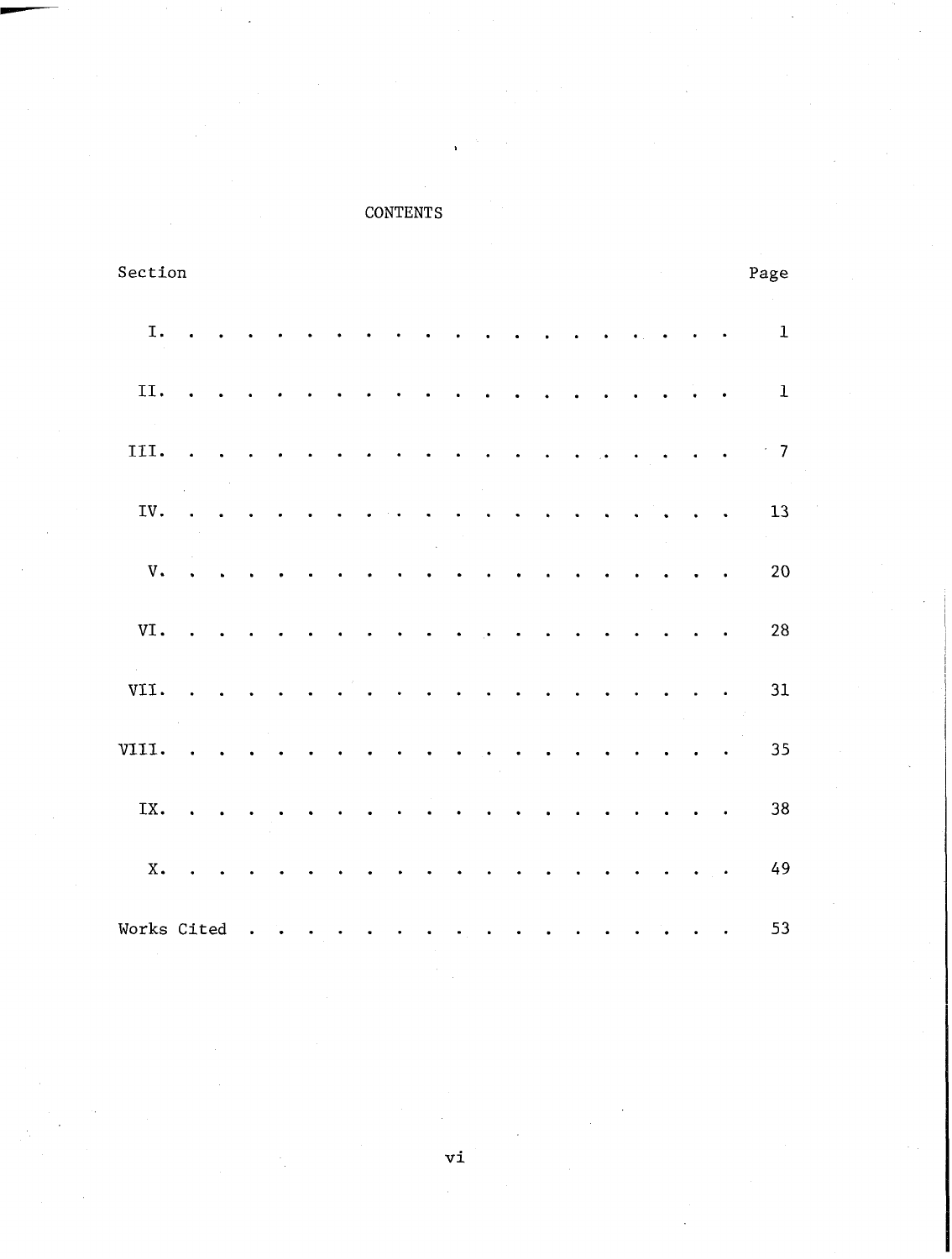#### SECTION I

Limiting the scope of the thesis and indicating its direction.

**I** 

Psychological concepts may be classified into at least the following: a) sensations, b) emotions, c) so-called "cognitive processes" (for example, understanding, knowing), and these different types of concepts require different treatments. It is my intention, therefore, to limit the discussion and to examine claims of asymmetry between first and other person statements in sensation language. Although there is claimed to be an asymmetry between first and other person sensation sentences, I shall make reference only to first and third person usages for convenience. Whatever claims are made about a third person usage of sensation language may, mutatis mutandis, be claimed about a second person usage.

The traditional asymmetry claims will be discussed and then, after examining Wittgenstein's philosophical approach as such, attention will be focussed on his category distinction between "I" used as object and "I" used as subject and its relation to asymmetry claims.

#### SECTION I1

Cartesian (methodological) solipsism. Objection to a claim to the epistemological priority of first person "sense-content" statements, which type of statement is exemplified by Descartes' statements about his "ideas". The inter-dependency thesis (reference to Aune). The important claim of the thesis: that it makes no sense to speak of my experiences, if not mine as opposed to someone else's. And this is the same as the objection to a claim to the epistemological priority of first person "sense-content" statements (mentioned above).

It is one of the basic tenets of solipsism that there is nothing logically incoherent in claiming that there is, and has been, no other

 $\mathbf{1}$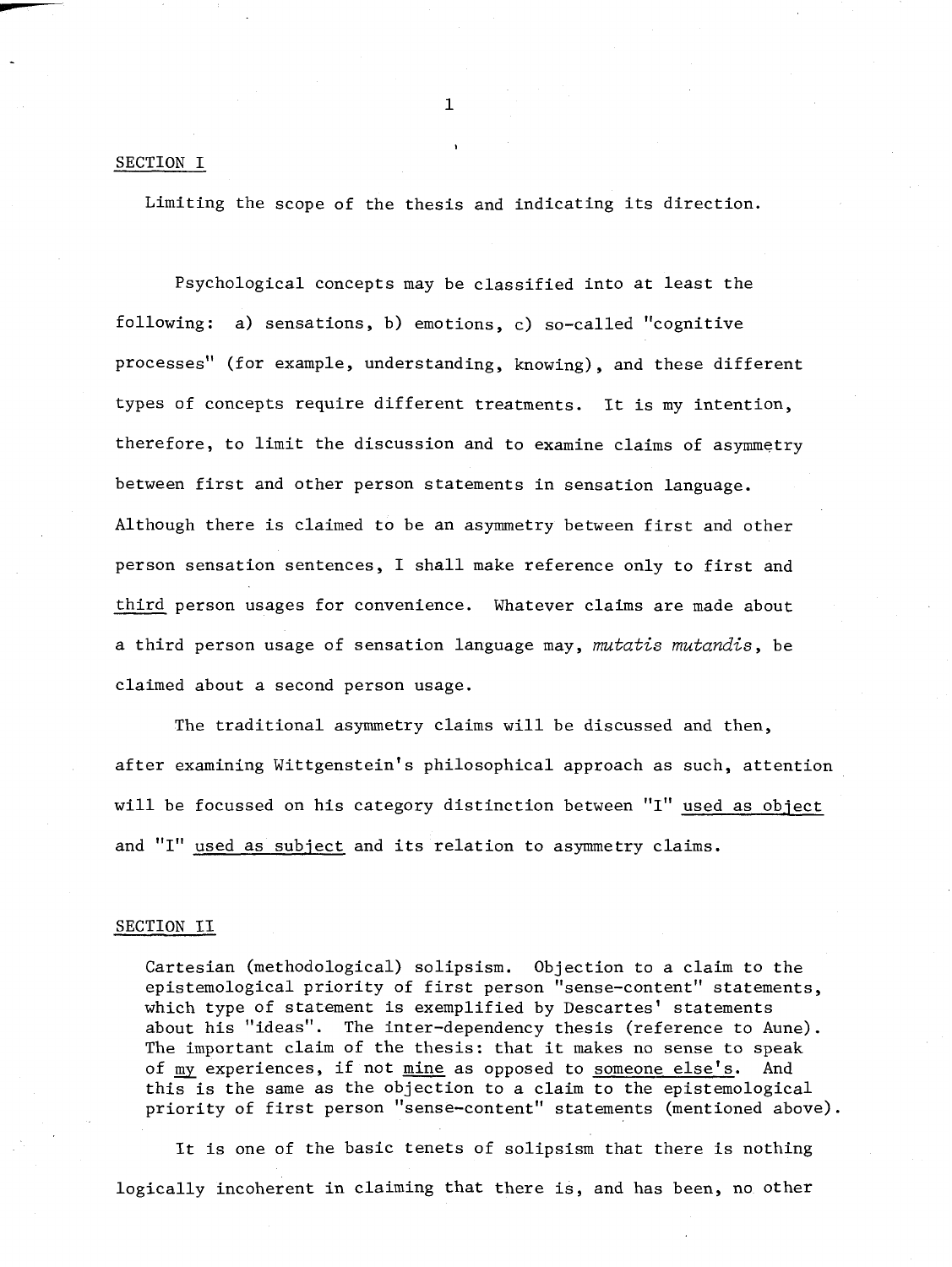person than myself, that I can make reference to  $\overline{\mathtt{m}\mathtt{y}}$  sensations and to my perceptions without being committed to the existence of the sensations and perceptions of others. Typical of this school is Descartes, whose entire programme is based on the epistemological priority of the "I". It seems obvious to him that statements about other persons and about material objects are far less certain than are statements about his own "ideas", i.e.,  $\psi$ is perceptions, sensations, "acts of volition", etc.. The Cartesian medhod is to find the most secure starting-point and to deduce as much  $a/s$  possible from it. This starting-point is the 'Cogito' -"I think, therefore, I am." This, Descartes claims, needs no other proposition to support it; it is complete in itself, invulnerable. He allows for his making mistaken judgements about material objects and about other persons, but however mistaken he may be in these respects, he declares, he cannot be mistaken about his "ideas". (It is at this point that one begins to feel uneasy at the lask of distinction between the "ideas" themselves and statements about them. I shall return to this distinction later, pp. 13-16.) Thus the priority of first person present-tense statements about one's own experiences is 'established' and along with it a host of philosophical problems: How can I know that there are material objects? How can I know that another 'person' does have sensations, perceptions, etc.? How can I know what sort of sensation I felt yesterday? How do I know that I did not come into existence a few seconds ago with a ready-made store of memories?

But should Descartes insist on this priority? Should he make the 'Cogito' his starting-point? More precisely - is he entitled to do so? What sense can Descartes attach to "I"? In what sense is this

 $\overline{2}$ 

**I**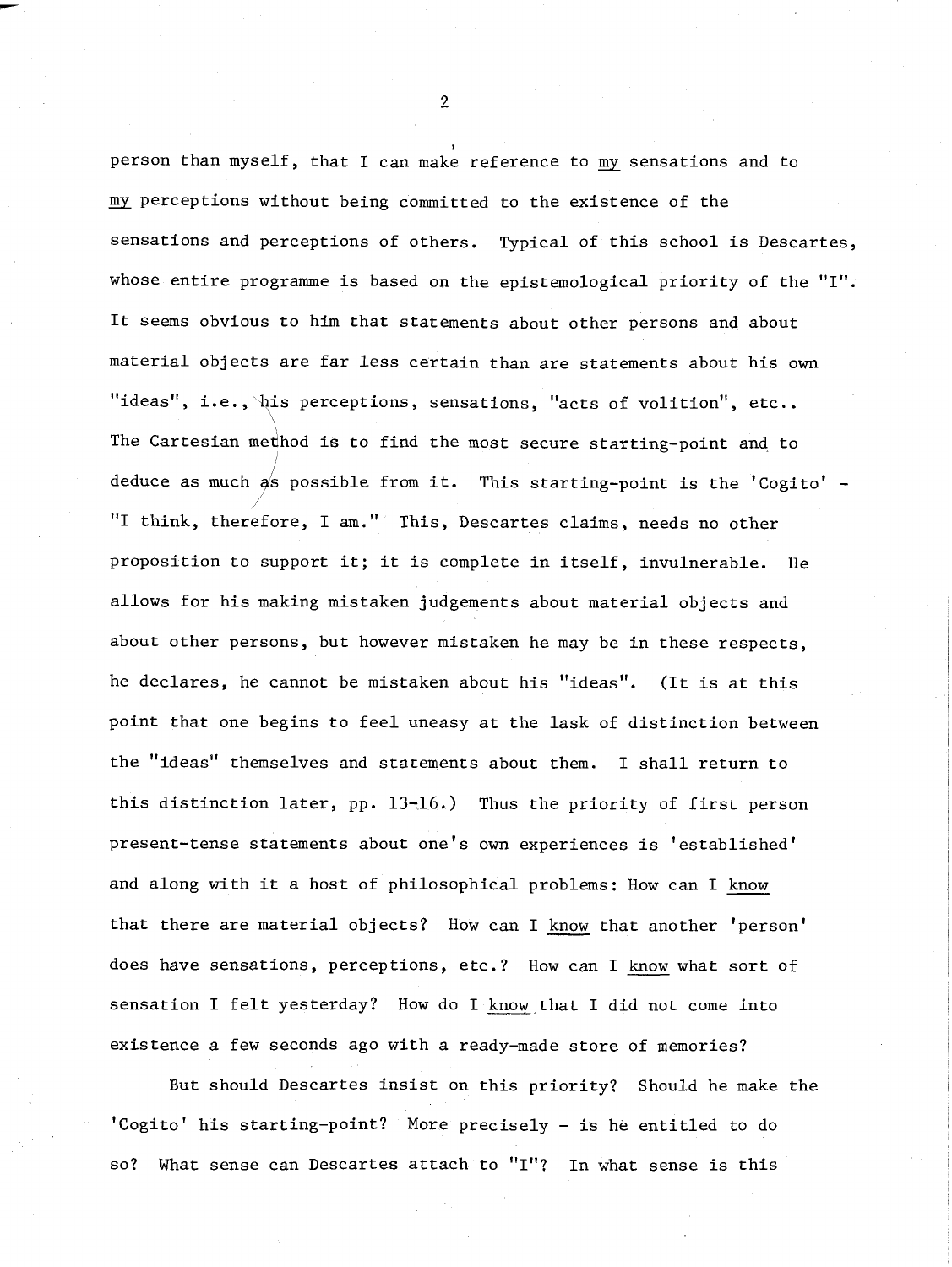"I" an individuated particular? It is true that "I" does not individuate a particular person in the same sense that, for example, "Socrates" does. "Socrates" serves as a proper name; that is to say, "Socrates" serves to individuate one particular person (a Greek philosopher, born so many centuries ago, etc.), and the person so individuated does not change according to **who** uses the term "Socrates", nor according to when it is used. (I am not here concerned with ambiguity caused by there having existed two or more people with the name "Socrates", since in such a case they may be distinguished as "Socrates<sub>1</sub>" and "Socrates<sub>2</sub>", and these latter would still function as proper names.) "I" does not serve as a proper name. Nevertheless, Descartes seems to hold that when it is uttered (or written) it does serve to individuate someone. Perhaps we may say here that given the context of utterance we may see when it is uttered (or written) it does serve to individuate someone<br>Perhaps we may say here that given the <u>context of utterance</u> we may s<br><u>who</u> is being referred to (this invoking of the context of utterance being unnecessary in the case of a proper name). But if it is Descartes' view that "I" does individuate, it is difficult to appreciate how this may be if there is no other person and no other thing from which it is individuated. Given Descartes' proposed methodology, there is a need to make explicit the principle of individuation that allows him to say "I think" as opposed to "There is thought." (I hope to show later, after an examination of a Wittgensteinian category distinction, that there are serious difficulties arising from the assumption that "I" always individuates a particular person.)

In what sense are sensations mine if not mine as opposed to someone else's?

 $\overline{3}$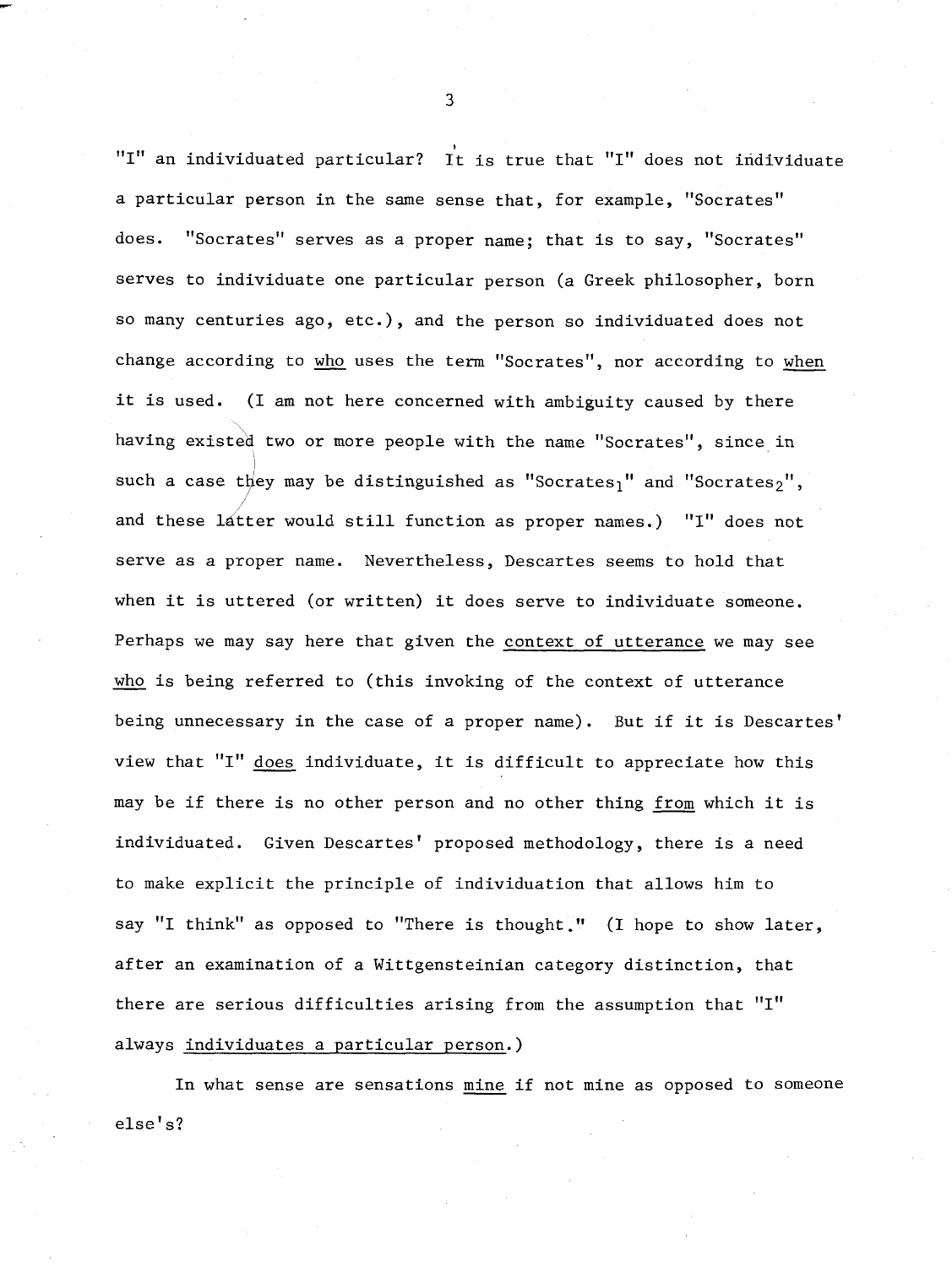For my part, when I enter most intimately into what I call *myself*, I always stumble on some particular perception or other . . . . I can never catch *myself* at any time without a perception, and can never observe any thing but the perception.<sup>1</sup>

If I claim the epistemological priority of my experiences I am claiming that knowledge claims about them have a special status, that the immediacy of my own experiences gives knowledge claims about them a degree of certainty that is not found in knowledge claims about the experiences of others. They are of different categories, and it is implicit in this view that claims about my experiences may be made without reference to the existence of the experiences of others. It may be objected that if the question of the experiences of others is logically distinct  $\text{from claims about my experiences, then one should}$  $\sqrt{2}$ not speak of my experiences, but rather take a "no-ownership" stand.

An alternative solution, and probably more fruitful, is to deny the epistemological priority of first person present-tense avowals and to claim instead the logical inter-dependency of first person and third person experiential statements (a move made by  $A$ une<sup>2</sup>). It is one of the attractions of such a thesis that it avoids the traditional problem of solipsism. The argument runs like this: I have no right to claim to understand a first person present-tense avowal, for example, "I am in pain", if I understand it only in the special circumstances of saying it myself; the sentence may be used by more than myself, and if I make a claim to understand it, then I must understand it whether it is

<sup>1</sup>David Hume, *A Treatise of Human Nature*, ed. L. A. Selby-Bigge (London, 1964), I, iv, 252.

<sup>2</sup>Bruce Aune, *Knowledge, Mind, and Nature* (New York, 1967), p. 87.

**I**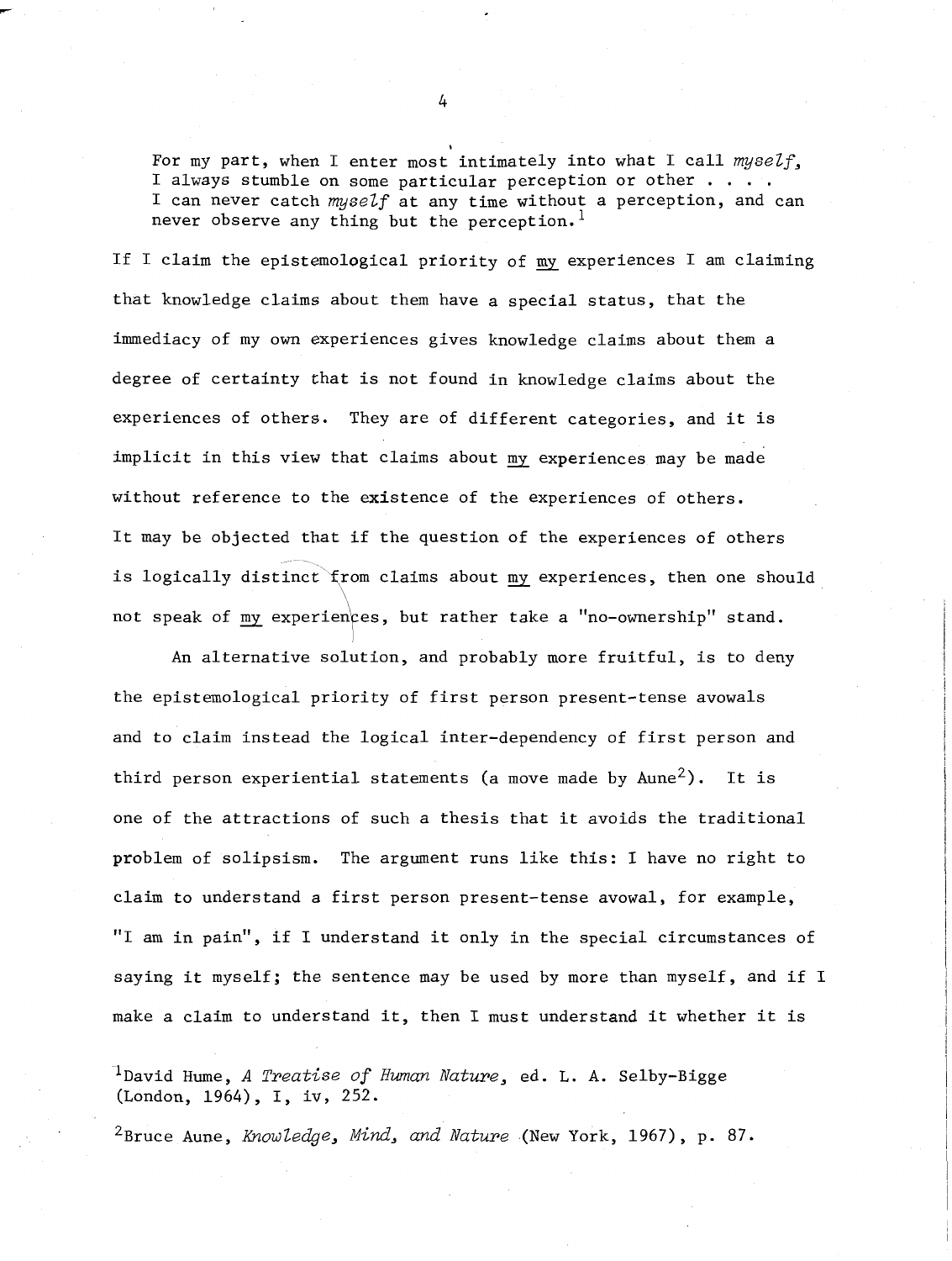uttered by myself or by another. Now this argument need not involve an isolationist theory of meaning. That is to say, a supporter of this view is not obliged to hold that the meaning of a sentence is contained within the sentence itself, within the form of words, taken in isolation. He is not obliged to hold that the context of utterance is of no relevance. Nor need he assume that for all sentences it is the case that the context of utterance is relevant to their meaning, or that for all sentences it is the case that the context of utterance is irrelevant to their meaning. In some cases it may seem that the meaning of the sentence is distinct from any consideration of its context of utterance, and with other sentences this may not be the case. Sentences are not all of one logical mould. Those containing proper names as subjects, for example, "Socrates was a philosopher", may be thought to be likely sentences for which the context of utterance is of no relevance to the meaning. But often it is not clearly the case either that the context of utterance **is** relevant or is not relevant to the meaning of a sentence, for example, in the case of "The king is bald." There is a whole spectrum of degrees of relevance OF the context of utterance of different sentences. It is especially relevant for an understanding of sentences whose subject terms are personal pronouns. For a large class of cases a person understands the meaning of a sentence if he can use it and if he can appreciate the use others make of it. It is an advantage of this approach that one is not limited to dealing with sentences of subject-predicate form in accounting for the meaning of a sentence. The supporter of the inter-dependency thesis accepts this approach: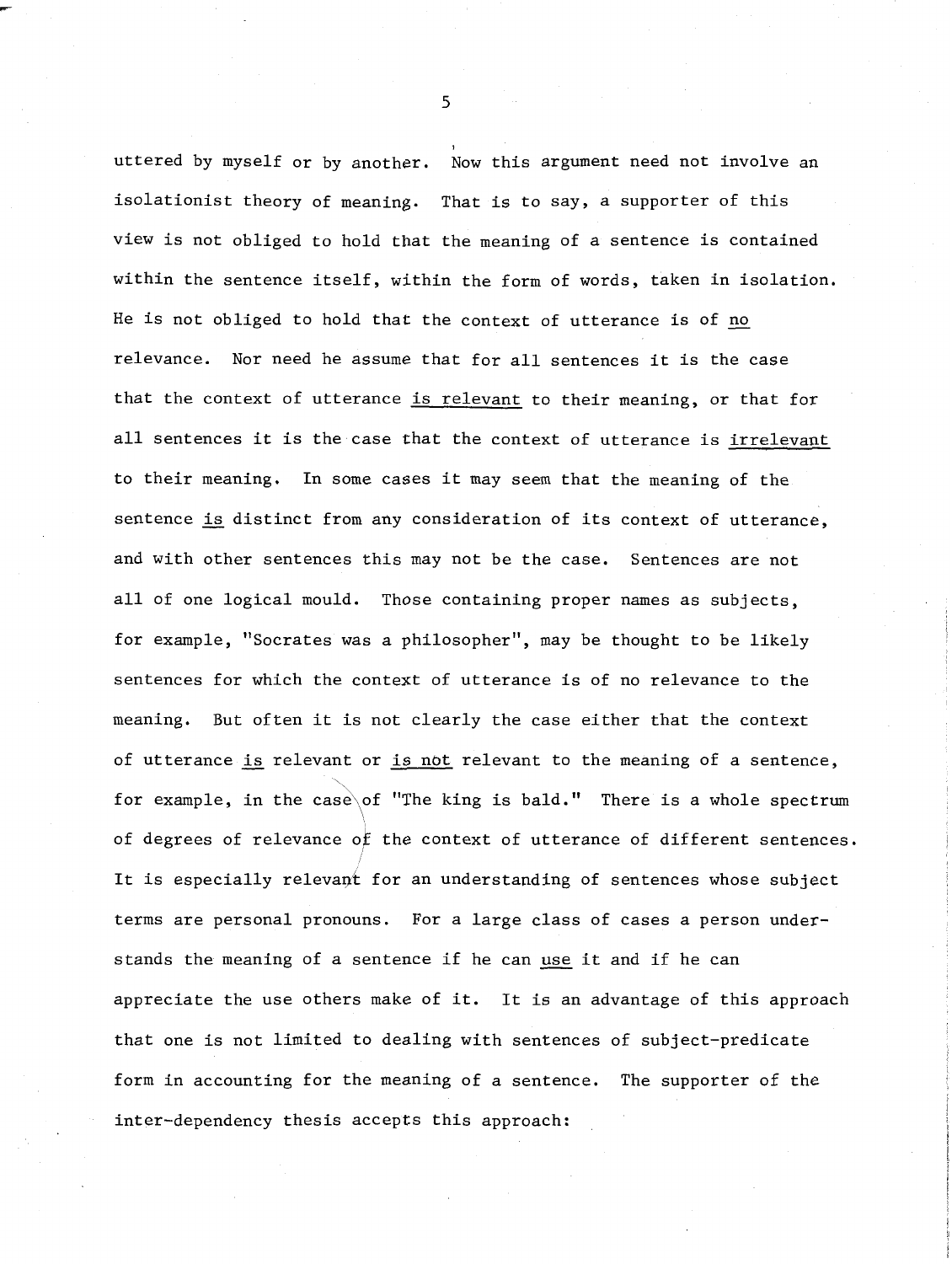In order to understand the sentence "I am in pain" you must understand it whenever and wherever it is properly used - and this means understanding it when it is uttered by another person.<sup>3</sup> Just to say this sidesteps the Cartesian claim since it has been already taken for granted that when another 'person' uses the sentence "I am in pain", the sentence is "properly used". This, however, is just the assumption which the solipsist questions; or, to be more precise, he is questioning our right to say that we have evidence for such uses

of the sentence being legitimate uses.

Actually, once it is noticed that understanding a sentence is a matter of understanding it whenever and wherever it is properly used, it becomes apparent that "I am in pain" and "He is in pain" are so related that an understanding of either requires an understanding of the other. . . . The logic of pronouns turns . . . on a fundamental contrast between "I" and "he": anyone calling himself "I" is a he (or she) to others. When others talk about me, when they relate what I have said, they use "he" or perhaps even "you" in reference to me, and I must accordingly know something about these words to know how my remarks about myself are taken.  $\ldots$  Hence, the grammars of "I" and "he" are intimately related, and to understand the  $full$  force of one, you must understand the force of the other.<sup>4</sup>

But the fact that an understanding of "I am in pain" requires an understanding of "He is in pain" does not imply that what I understand by each of them is the same; it does not imply that both sentences function alike. This is a most important point, and I hope that its significance will be clear later in the discussion (pp. 51-52). The full force of the inter-dependency thesis lies in the claim that we must be able to speak of the pains of others if there is to be any force to the "my" when I speak of "my pains". (This does not preclude an

 $3$ Aune, p. 87.

 $4$ Aune, p. 88.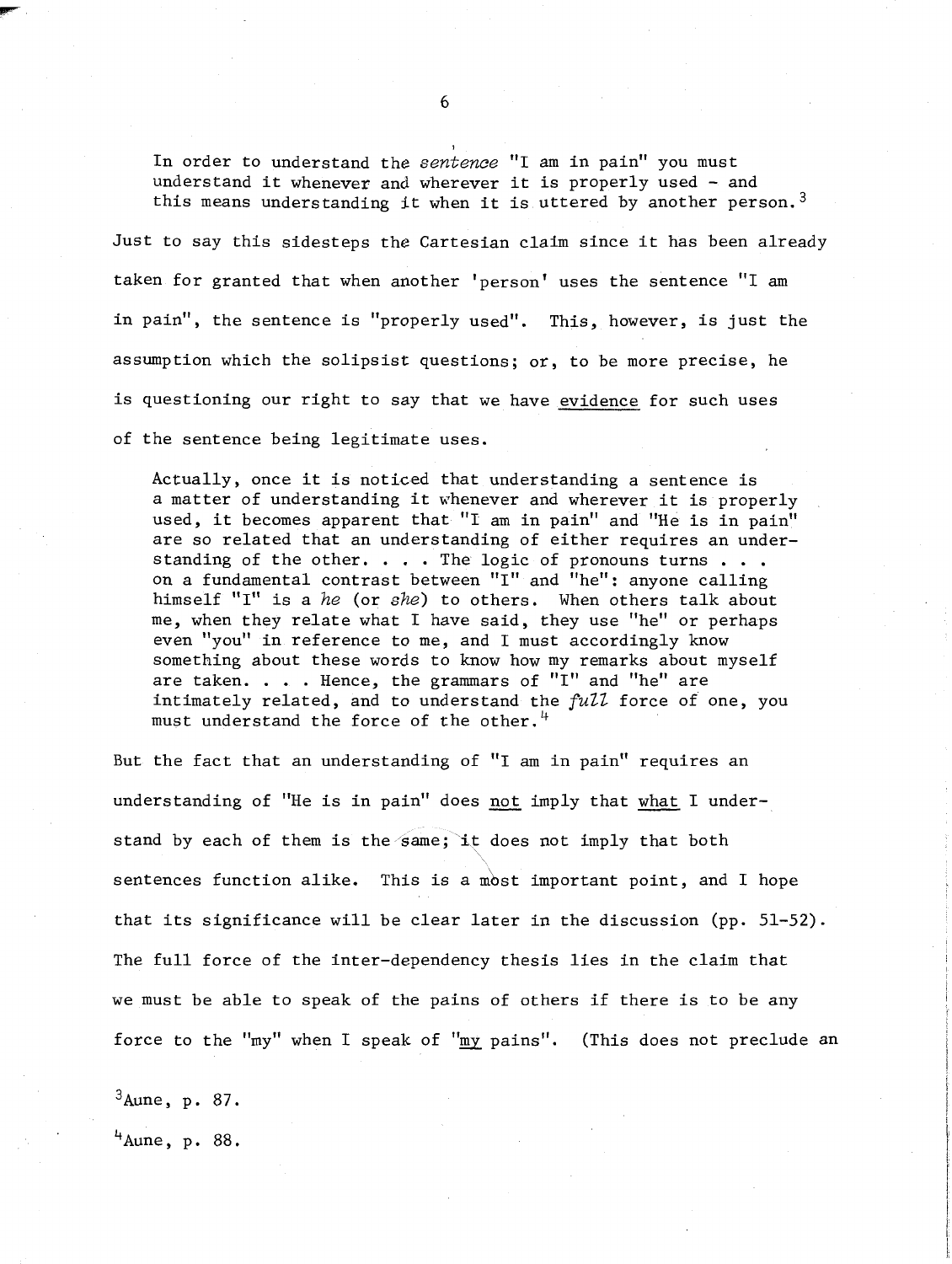#### asymmetry of criteria here.)

#### SECTION III

A closer examination of the traditional claim of an essential asymmetry between first and third person present-tense sensation statements. Types of criteria used in ascribing pain to others. Attacks on the premises of the traditional argument for the epistemological priority of first person present-tense sensation statements. An analogy between statements about the pains 05 others and statements about events which occurred before my birth, to show that so-called "direct" evidence is in both types of case impossible, that in neither type of case do we make a claim of infallibility, that the types of objections raised to making knowledge claims about the sensations of others may be raised to making other types of knowledge claims (for example, knowledge claims about events which occurred before my birth). The traditional objections to my making knowledge claims about the sensations of others are not special to this type of knowledge claim. Modification of the traditional thesis.

I wish now to examine more closely the traditional claim of an essential asymmetry between first and third person present-tense sensation statements, between, for example, "I am in pain" and "He is in pain." These I shall take as typical cases. The claim rests on the 'immediacy' of my own sensations which allows me to make knowledge claims about them - the "privileged access" theory - whereas I have no such access to the sensations of others. Here I must rely on the other person's behaviour, and at best I can only infer that he feels, say, a pain.

It is one of Wittgenstein's aims to deny that there are any<br>1 difficulties involved in making knowledge claims about the special difficulties involved in making knowledge claims about the . sensations of others. In what ways **can** we make knowledge claims about the sensations of others?

We have at least four sets of criteria we use in ascribing pain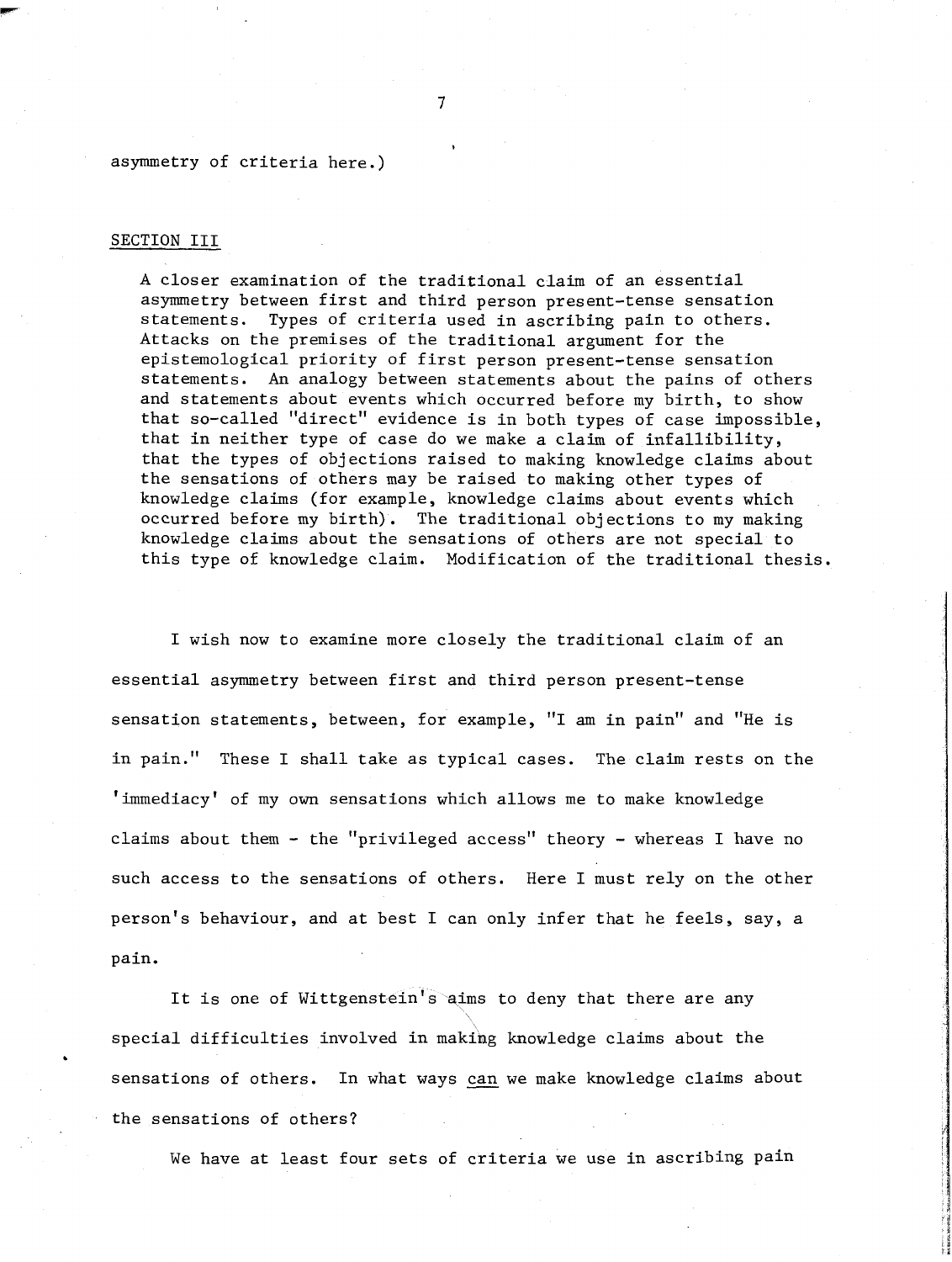to others:

a) causes of pain;

We allow that certain things are likely to cause pain, for example, cutting oneself with a knife, putting one's hand on a hot stove, banging a shin on a chair, and also cases such as an infected appendix, a bad tooth, or an ulcer, where the cause is more typically described as being a state of the body, rather than as something we **did** or something that happened to us.

b) linguistic evidence;

There is a distinction to be drawn between someone's writhing and someone's saying "I am in pain." Dogs may writhe, but they do not offer what would typically be described as linguistic evidence.

c) other sorts of behaviour;

We allow certain types of behaviour as being typical of a person in pain, for example, crying, writhing, clutching the painful part of the body.

d) autonomic nervous system indicators;

There are some indicators of pain which would not normally be considered as behaviour. Typical members of this class are changed Galvanic Skin Response readings (sweating in the palms of the hands), change of blood pressure, change of heart rate. There are indeed some things which we may be unsure whether to place in this class or in class (c), for example, tears being produced. Nevertheless, since there are some members of this class, (d), which we would not be tempted to place in class (c),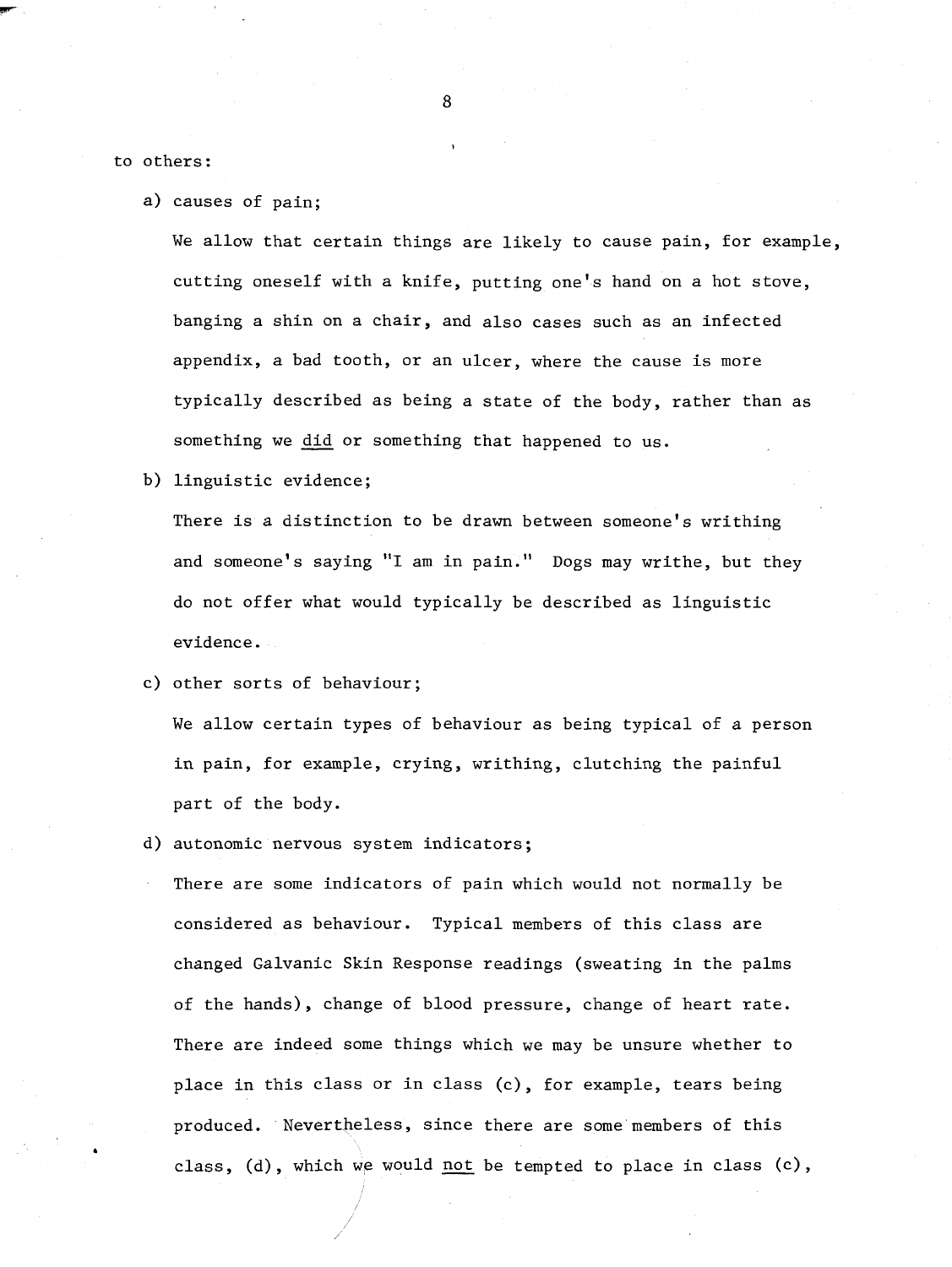we may make the distinction.

All of these four types of indication are open to public check. Of course, when I do make knowledge claims about the pains of others, I do not observe first the cause, then the person's behaviour, etc.. The evidence on which I base my claim is not neatly parcelled in this way. Rather, I take in the whole situation.

At this stage I wish to draw an analogy between statements about the pains of others and statements about the past. Suppose it is argued that no matter how much another person winces, I cannot know that he is in pain since his sensations are his own and inaccessible to me. This is in effect saying:

- 1) I cannot have the pains of another person (which is taken to be tautologous);
- 2) I cannot know that another person is having pain, nor what they are like if he does have them, unless I have access to them (which here seems to be taken as - unless I can have them) ;
- therefore, 3) I cannot know that another person is having pains, and since to ask what his pains are like presupposes that he does have pains, then of course I cannot know what 'they' are like.

Both premises may be attacked. To refute number (1) an attempt may be made to give sense to the notion of two people having the same pain, where "same" means "numerically identical", not just "qualitatively the same". To do this, criteria must be found which distinguish a pain's being qualitatively the same as another from its being numerically

9

**I**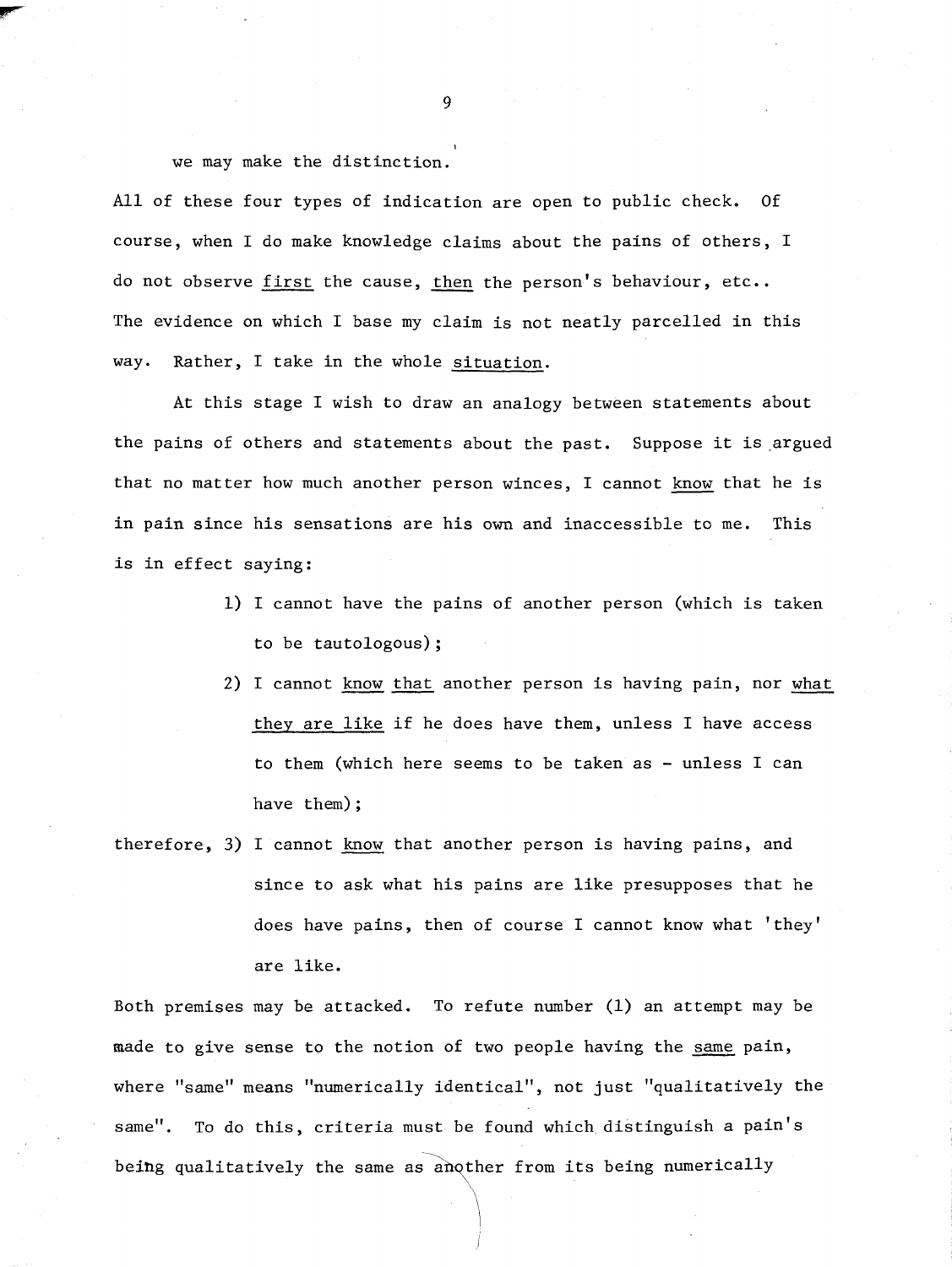identical with it. This is no easy task - there is difficulty in making sense of two pains being "qualitatively the same". Are location and duration relevant here? If not, then what is? It is the second premise which, I think, must be rejected after an analysis of the use of "know" here. If I may claim to know that something is happening even though I myself am not a witness of it, may it not also be legitimate to claim to know that another person is having pains even though I do not have direct access to them? What are the relevant differences, if any, between the two types of cases? An attempt may be made to show that a confusion has been made over two different uses of the word "know", the two uses being "to know that something is the case" and "to know by acquaintance". Alternatively, an attempt may be made to show that here the demand is for knowledge with certainty, that is, that here we may not legitimately speak of "knowing" unless there is no possibility of our having made a mistake; an infallibility is being demanded, and this is not appropriate when we are making empirical claims. These approaches are standard, and I do not intend to examine them here. I do wish to point out, however, that an analogous argument may be constructed about statements about the past. (To make the argument set out below as plausible as possible, I shall restrict it to statements about events which occurred before my birth.)

- 1) I cannot have witnessed events that occurred before I was born;
- 2) I cannot claim to know that an event has occurred unless I have witnessed it;

therefore, **3)** I cannot claim to know that certain events occurred before

10

**I**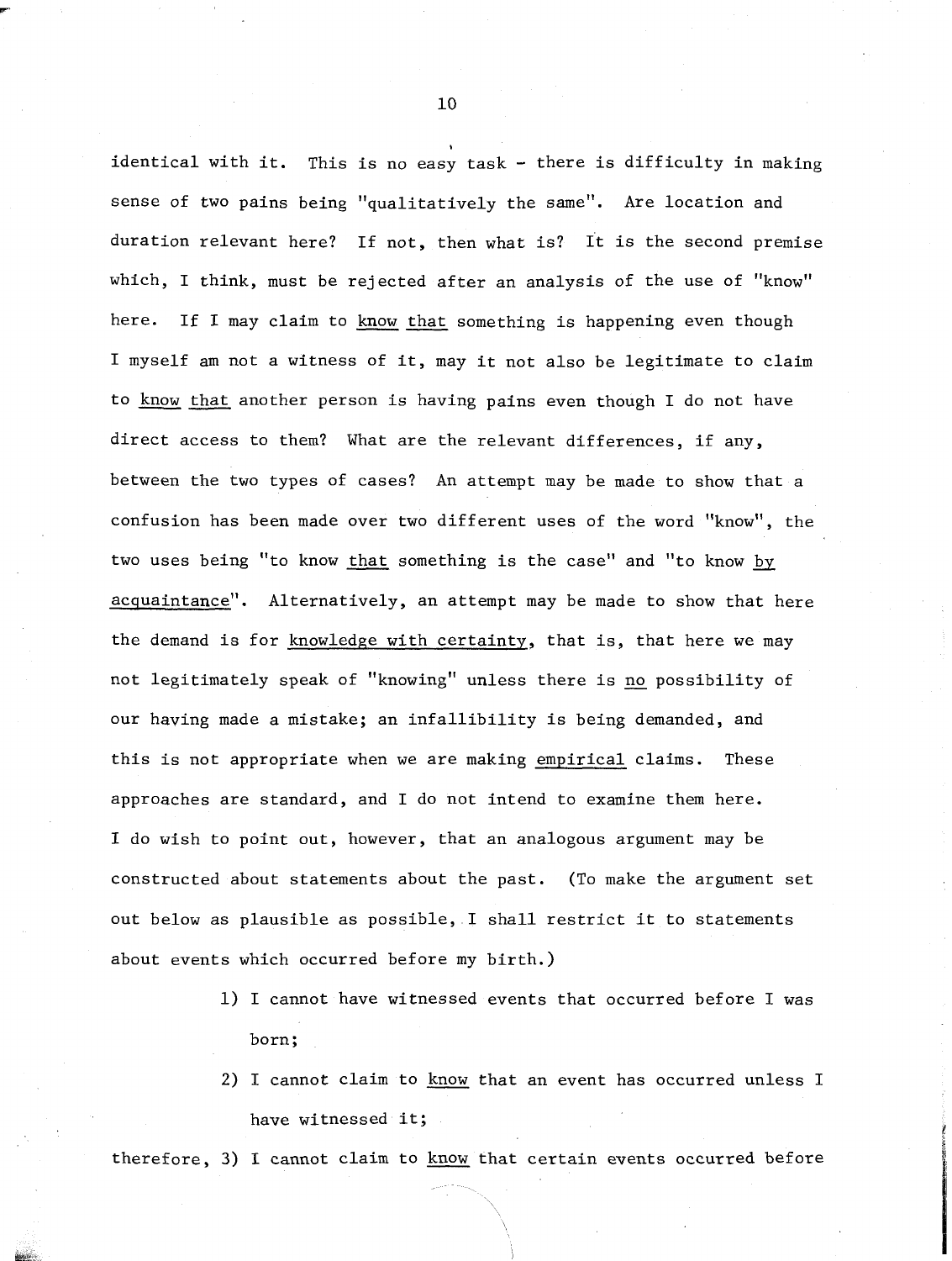#### I was born.

We do make knowledge claims about events that we have not witnessed, and our claims, so far from being haphazard, may be supported by any amount of evidence, which evidence may be more or less reliable, more or less relevant, more or less trivial. We are often capable of acquiring a wealth of so-called "indirect" evidence by means of photographs, contemporary official records, remains, reports of eye-witnesses (written or spoken). We do assess our sources of information, including the eye-witnesses. We do test a person's veracity and reliability of memory when it is important to do so, and there are various ways of doing so. We may ask for information about which we have other independent knowledge to see in what measure the witness's report matches the one we already have. We may see whether the report explains anything that had previously been unintelligible. On a more basic level we may test for consistency within the report. We may try to ensure that the witness is disinterested. We may try to think of any obvious we may test for consistency within the report. We may try to ensure<br>chat the witness is disinterested. We may try to think of any obvious<br>notives for misreporting or for concealing some fact. We can do all the things that are done in law-courts if the issue is important. Nevertheless, we make no claim to infallibility, any more than we do when we make knowledge claims about present states of affairs or about events that we have witnessed. The sorts of considerations that support the first type of argument (about our claiming to know that another person has pains) are the considerations that support the second type of argument (about statements about the past); and the sorts of considerations that would break down the first argument would also break down the second. If we claim that we cannot make knowledge claims about the sensations of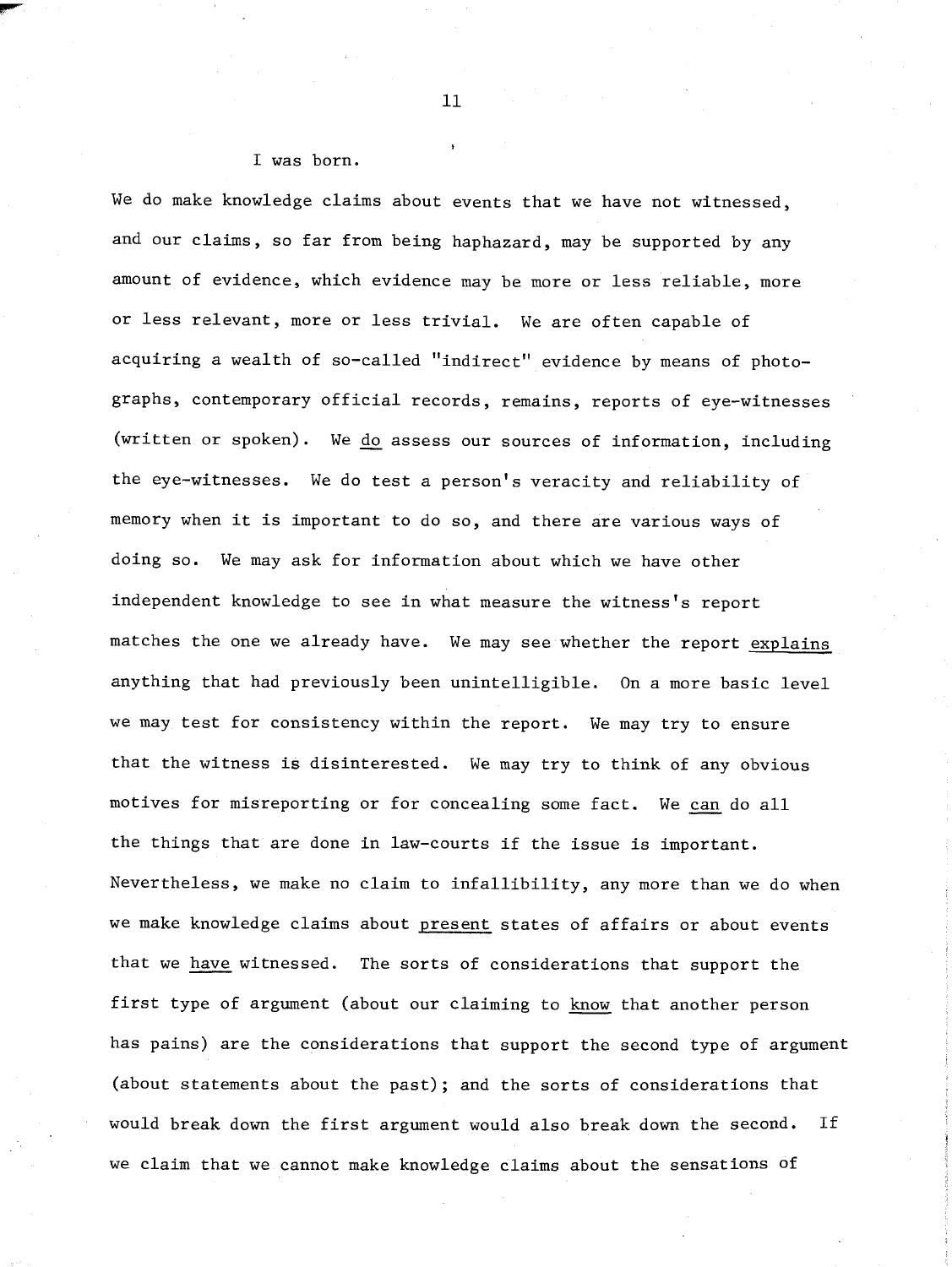others on the sorts of grounds given in the first argument, we must also be prepared to make no knowledge claims about events that occurred before we were born, and statements about events that will occur in the future, and, indeed, about any event that we have not witnessed. In both types of case (i.e., in making knowledge claims about the sensations of others and in making knowledge claims about events which occurred before we were born) :

- 1) We rely on "indirect" evidence, including the reports of others, (for we cannot have the pains of others and we cannot have witnessed events that occurred before we were born). (Consider what knowledge claims we could make if this were not so.)
- 2) We do allow that some people serve as more reliable 'witnesses' than others, and there are various means open to us for distinguishing between them.
- **3)** We do not claim infallibility; we do not demand certainty in the sense that - "there is no possible way I could have made a mistake1' - before we make knowledge claims.

The sorts of differences involved in making knowledge claims about the pains of others are not special to this kind of claim; they are involved in most, if not in all, empirical knowledge claims. The philosopher who takes a sceptical view on the possibility of making knowledge claims about events which occurred before he was born, is unlikely to allow that he may make knowledge claims about events which he has witnessed in the past. If he demands knowledge with certainty before allowing that a claim is a knowledge claim (see p. 10 above), then he will demand the infallibility of his memory before claims about events which

 $12$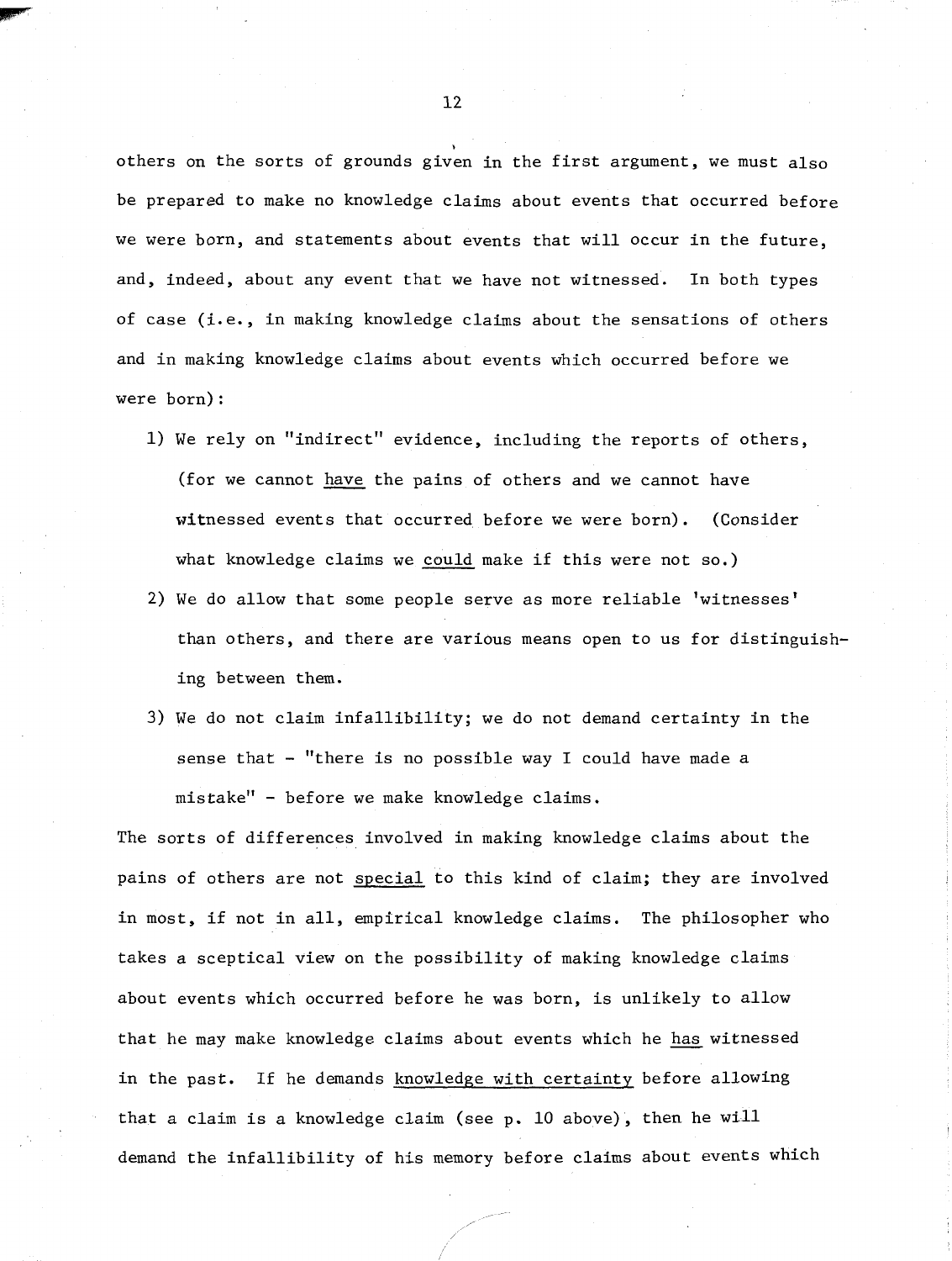he **has** witnessed in the past may hgve the status of knowledge claims. Again, this demand for certainty is out of place when making empirical knowledge claims.

And here a parallel may be drawn with the general problem of induction. It may be argued that while the truth of any one belief which is supposed to be based on memory may be tested by reference to another, there can be no question of justifying memory as a whole: the demand for such a justification would be illegitimate.<sup>1</sup>

In the light of the above examination of the negative part of the claim, the traditional thesis may be modified to read: although I may make knowledge claims about the sensations of others, these are far inferior to those I make about my own, since the latter have a degree of certainty which is not possible in the case of the former.

#### **SECTION IV**

Statement of two approaches to this modified claim:

- a) an examination of the concept of a certain proposition as such;
- b) considering in some detail the logical differences between the sentence "I am in pain" and other sentences about myself or sentences about the sensations of others.

An examination of the concept of a certain proposition as such. Reference to Ayer's *Language, Truth and Logic.* Has Ayer appreciated the difference between looking for the criteria which make a sensation a pain and, for example, looking for the criteria which make a geometrical figure a (Euclidean) triangle or looking for the criteria which make an animal a horse? Ayer's difficulty in giving sense to the notion of my making a mistake when I speak of my "sense-contents". The theory of meaning underlying the search is not adequate for this type of case; Ayer's focussing on propositions of subject-predicate form has led him to treat "pain" substantively.

There are two major approaches to this modified claim:

a) by examining the concept of a certain proposition as such;

'A. J. Ayer, *The Problem of Knowledge* (New York, 1965), p. 150.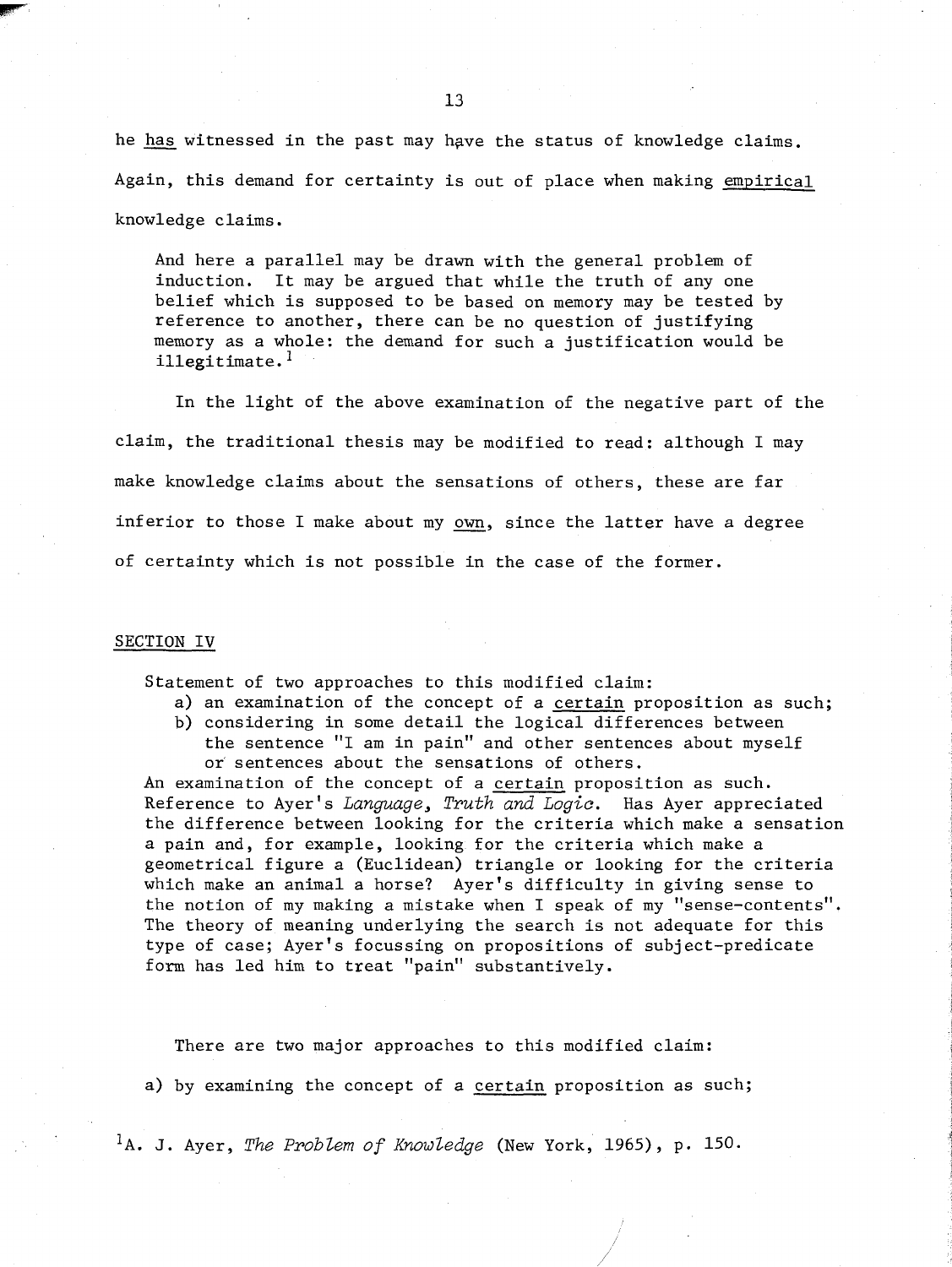or b) by considering in some detail the logical differences between the

sentence "I am in pain" and other sentences about myself or sentences about the sensations of others.

In the former examination the crucial distinction is between experiences themselves and propositions about them. This distinction has not always seemed obvious.

. . . I am the same who feels, that is to say, who perceives certain things, as by the organs of sense, since in truth I see light, I hear noise, I feel heat. But it will be said that these phenomena are false and that I am dreaming. Let it be so; still it is at least quite certain that it seems to me that I see light, that I hear noise and that I feel heat. That cannot be false; properly speaking it is what is in me called feeling; and used in this precise sense that it no other thing than thinking.<sup>1</sup>

No matter how deceived I may be as to the causes of the phenomena, even admitting that I may be dreaming, says Descartes, still it is "quite certain" that it seems to me that I feel heat. What is being suggested is that my statements can be certain if I make no reference to causes, to physical objects, but speak only in terms of my experiences. And it is here that philosophers such as Ayer drive a wedge between the sensation, say, and the proposition about it. Descartes is suggesting that statements which directly report an immediate sensation are unlike other empirical propositions in that future experience is irrelevant to establishing their truth. They are incorrigible literally. The supposed reason for this 'incorrigibility', says Ayer, is that these propositions are taken to be "purely demonstrative".<sup>2</sup> Now to speak

<sup>1</sup>René Descartes, *Meditations on the First Philosophy*, from *Descartes Sel.ections,* ed. Ralph *M.* Eaton, trans. E. S. Haldane and G. R. T. Ross (New York, 1955), p. 101.

 $2A.$  J. Ayer, *Language, Truth and Logic*, 2nd ed. (London, 1964), p. 91.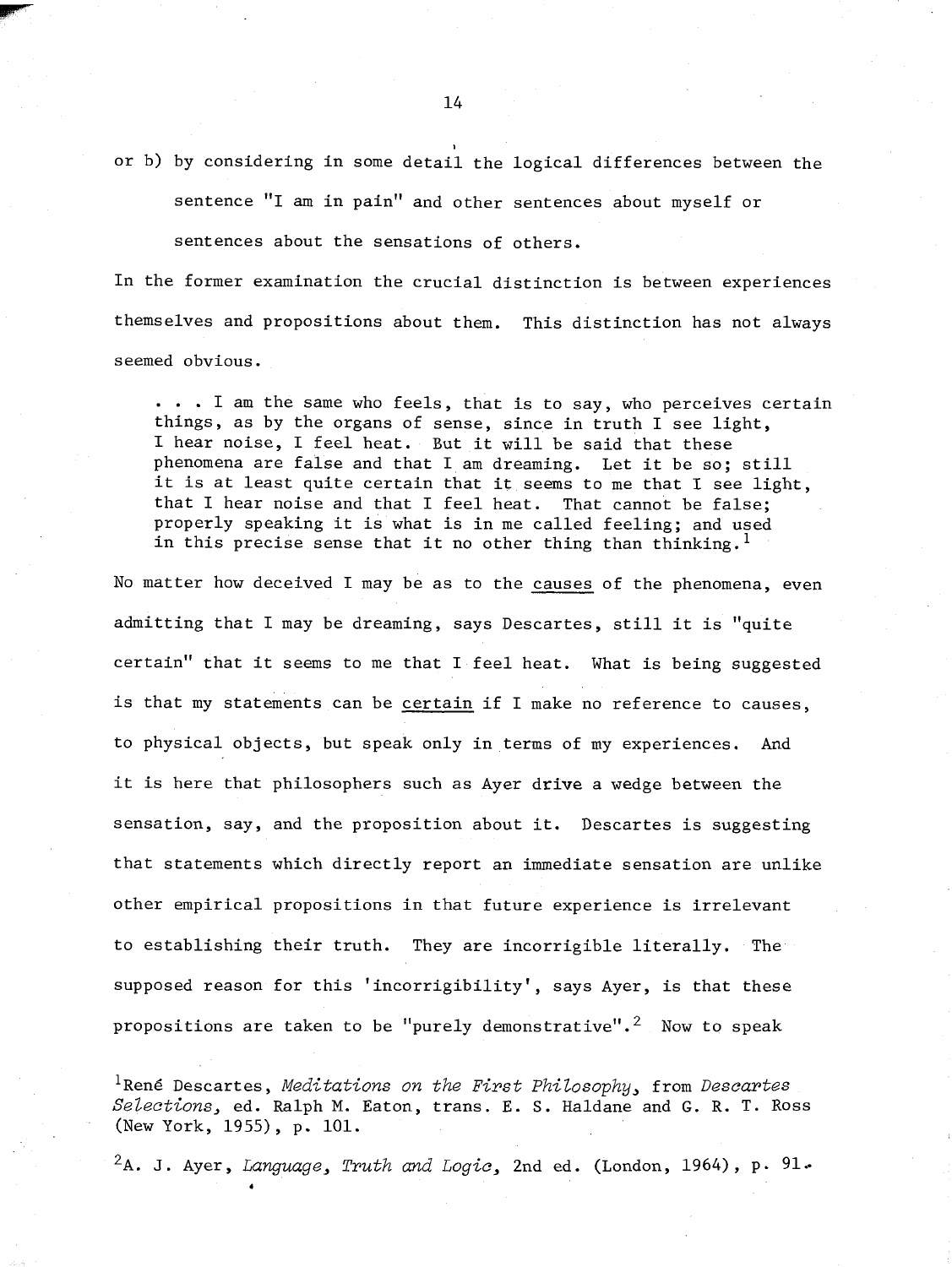of an ostensive proposition, he argues, involves a contradiction of terms. In making a proposition one is not naming something, one is not pointing to something. One is characterizing, something, classifying it as a thing of a certain sort. It is for this reason that propositions are informative. They contain general words, classificatory words. The contradiction, then, lies in this:

**A** sentence which consisted of demonstrative symbols would not express a genuine proposition. It would be a mere ejaculation, in no way characterizing that to which it was supposed to refer.<sup>3</sup>

Furthermore, it is argued that one cannot in language point to an object without describing it. The example given is of the proposition "This is white", where the words are taken to refer to a "sense-content". Now how is this classificatory? Says Ayer:

. . . what I am saying about this sense-content is that it is an element in the class of sense-contents which constitutes "white" for me; or in other words that it is similar in colour to certain other sense-contents, namely those which I should call, or actually have called, white. And I think I am saying also that it corresponds in some fashion to the sense-contents which go to constitute "white" for other people  $\cdots$ .  $4$ 

I shall adapt the example by speaking instead of "This is a pain." Then according to Ayer I am saying of the sensation, a) that it is an element in the class of sensations which "constitutes "pain" for me", and b) that it "corresponds" in some way to the sensations which "constitutes "pain" for other people". In pointing out the properties of the so-called certain propositions, Ayer makes clear that he is not implying that the sensations themselves are doubtful. Sensations are neither true nor false, nor doubtful.

*3~anguage, Truth and Logic,* p. 91. *4~anguage, Truth and Logic,* p. *92.* 

**I**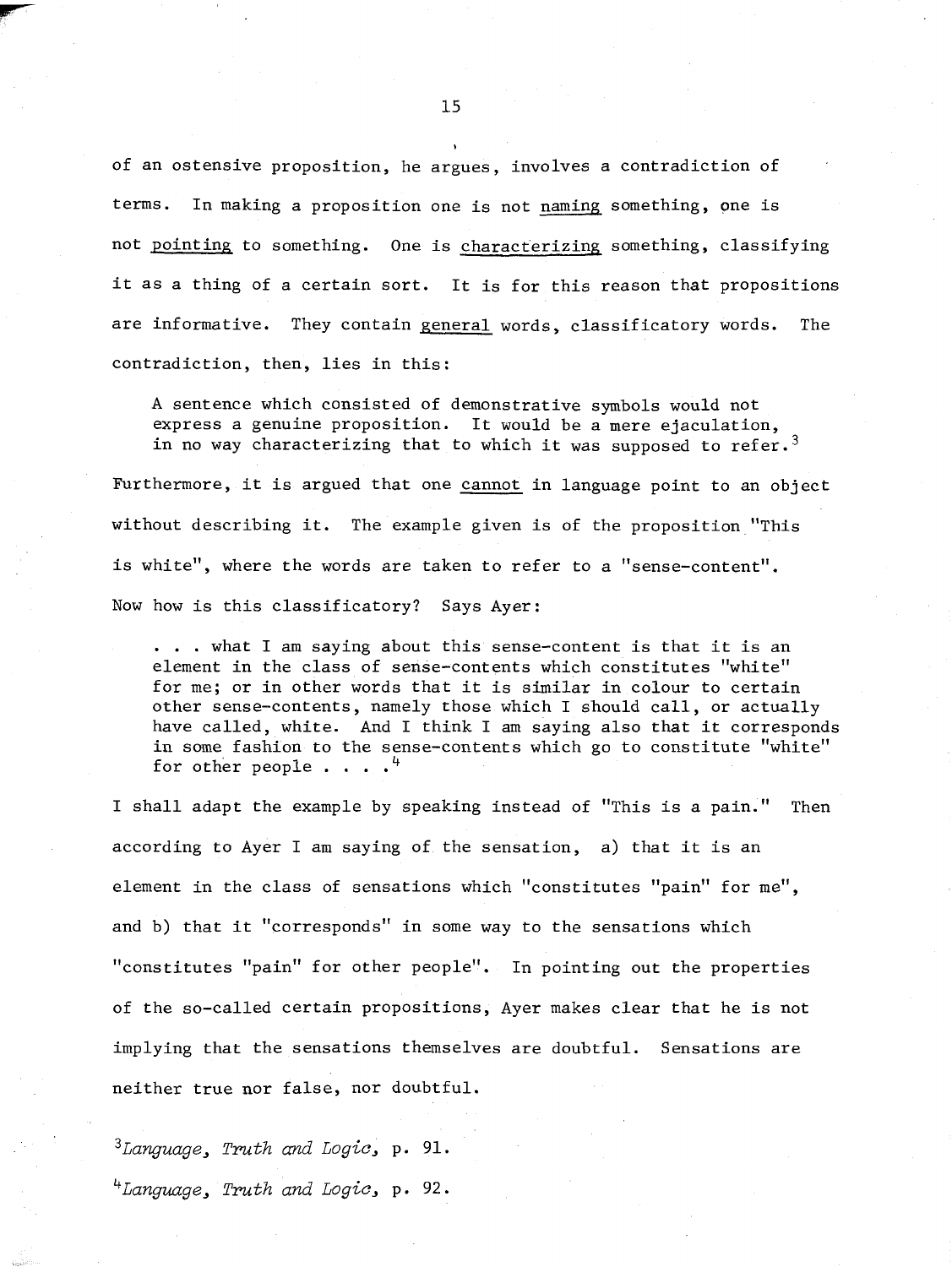A sensation simply occurs. What are doubtful are the propositions which refer to our sensations, including the propositions which describe the qualities of a presented sense-content, or assert that a certain sense-content has occurred.<sup>5</sup>

How successful is this attempt to remove the difficulties of the traditional standpoint? Consider the following:

- a) This is a pain;
- b) This is a triangle;
- c) This is a horse.

Ayer has pointed out the similarities between them. For him, in saying (a), I am saying at least that it is an element in the class of sensations which "constitutes "pain" for me". The second part of the claim that Ayer makes with respect to sense-contents, viz., that it "corresponds" in some way to the sensations which "constitute "pain" for other people", is presumably a property of this particular type of sentence, that is, those referring to sense-contents. There is real difficulty in analysing this second claim. It is important to note that Ayer does not attempt to explain in what way my sensations of pain "correspond" to those of other people, although such an explanation is essential if the word "correspond" is not to become a convenient blanketterm to avoid the problem of solipsism. For Ayer, in saying (b), I am classifying a figure as a triangle; (a) and (b) are similar in this respect (i.e., in that they are both classificatory). But there may be important differences between the two. In the case of (b) I have unambiguous criteria for calling a figure a triangle, it must be i) three-sided, ii) a closed figure, and iii) lying in a plane. There

 $5$ Language, Truth and Logic, p. 93.

**I**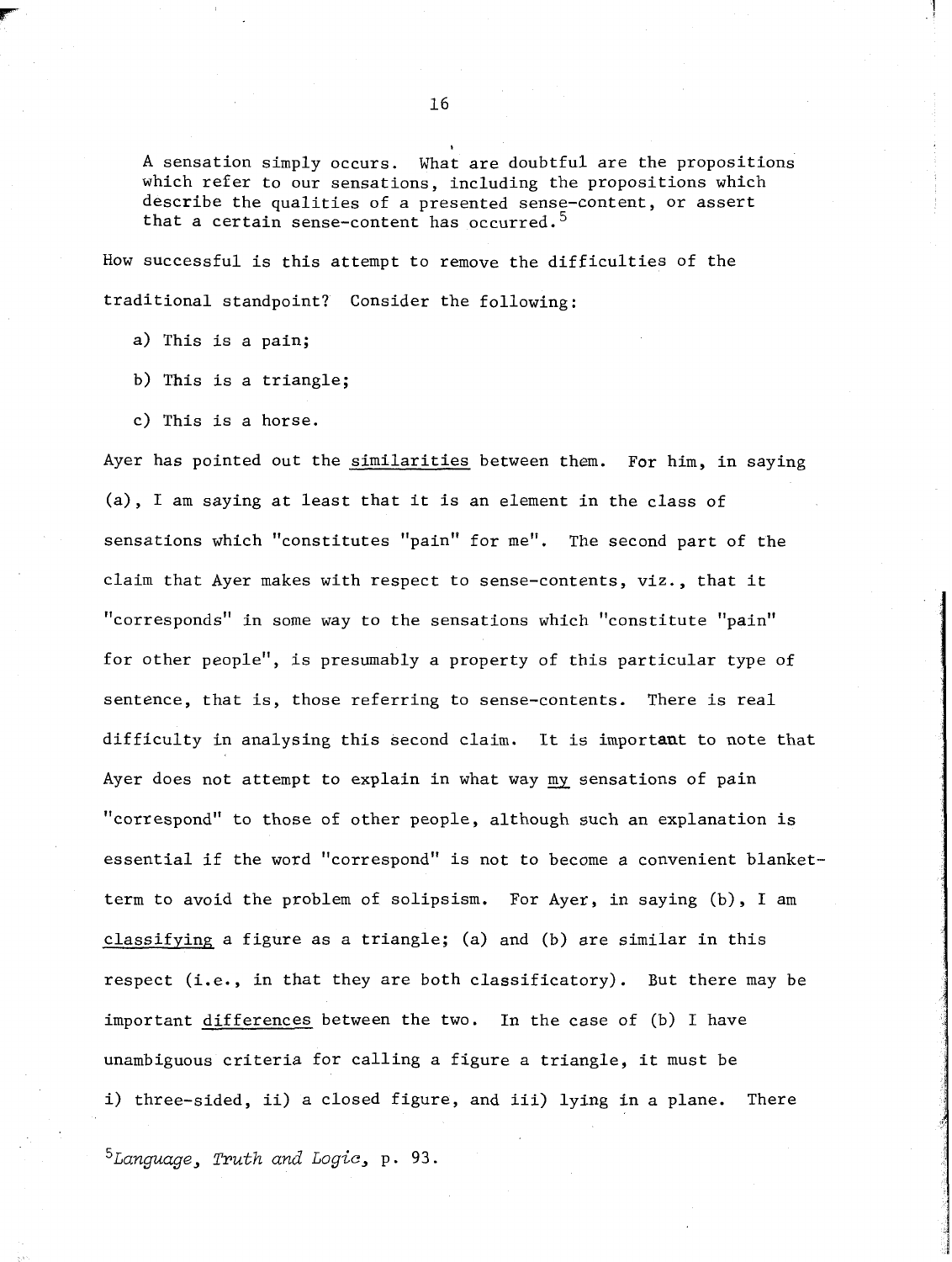are consequently tests that I can apply before deciding whether or not the figure is a triangle. When asked: "Why do you say that it is a triangle?", I am able to reply - that the figure is three-sided, is closed and lies in a plane. It is true that we do not always have such unambiguous criteria available. In case (c) there is no one list of criteria such that if all apply the animal is a horse, and if less than all of them apply, then it is not a horse. The notion of necessary and sufficient conditions has a limited application. Nevertheless, there are certain characteristics of horses - they are four-legged, have hoofs, have a mane, have long tails (unless cut), they whinney and neigh, they eat hay, etc.. If we found an animal which looked like a horse, moved like a horse, ate the same things as a horse, but barked, we might or might not decide to call it a horse. The hesitation is of little importance. What is important is that whichever decision we come to, we could give the criteria that influenced our decision. Usually in such cases we apply the term in question if there is a sizeable "cluster" of the more obvious criteria satisfied. But what happens in case (a)? Are there any criteria available, whether unambiguous or not?

Ayer finds it difficult to give sense to the notion of my making a mistake when I speak of my "sense-contents". The nearest he comes to this is to invent a case in which I have discovered that, whenever I sense a sense-content of a certain quality, I make some distinctive overt bodily movement; and then I may on one occasion be presented with a sense-content which I declare to be of that quality, and then fail to make the bodily reaction I have come to associate with it.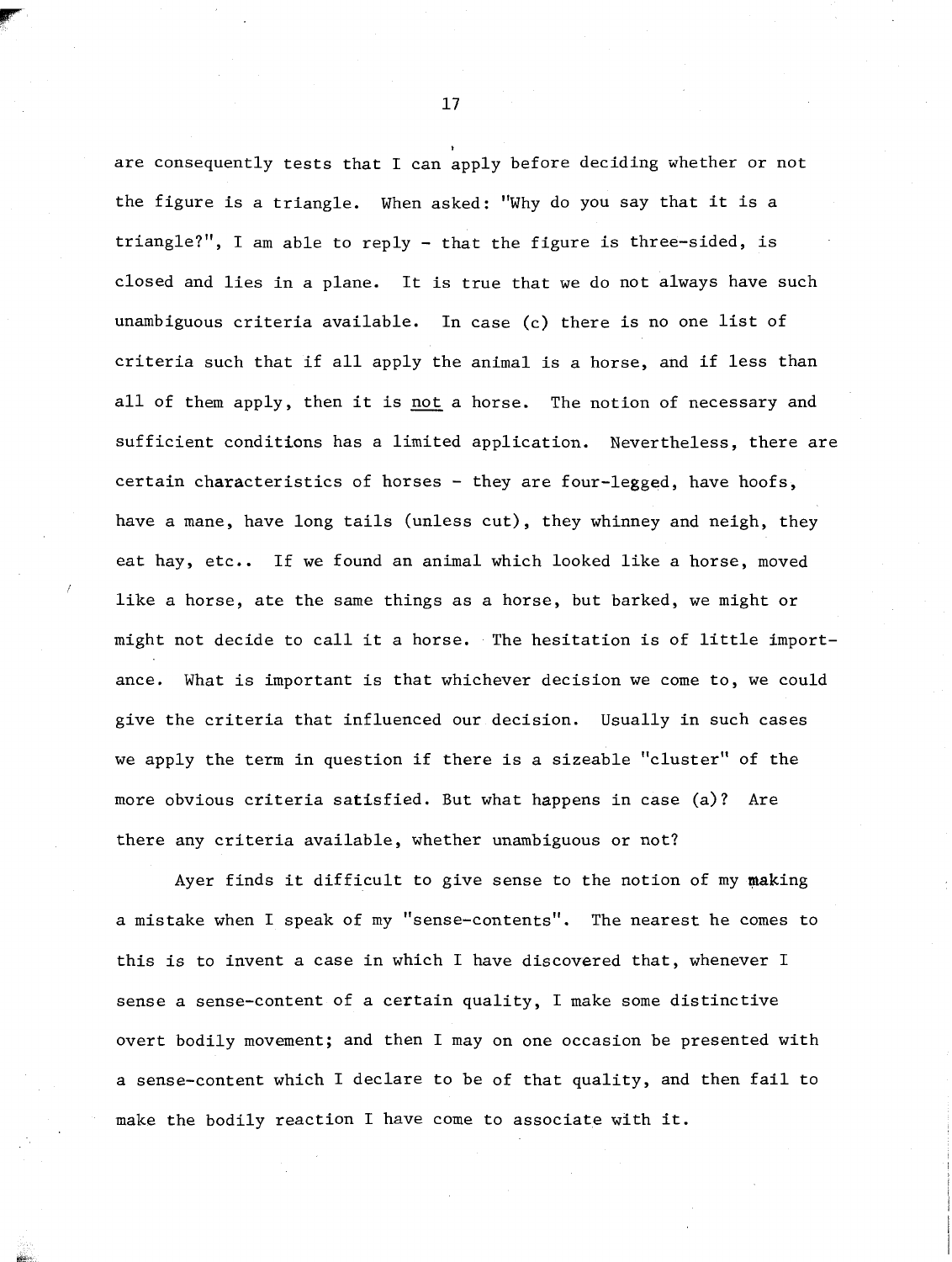In such a case I should probably abandon the hypothesis that sensecontents of that quality always called out in me the bodily reaction in question. But I should not, logically, be obliged to abandon it. If I found it more convenient, 1 could save this hypothesis by assuming that I really did make the reaction, although I did not notice it, or, alternatively, that the sense-content did not have the quality I asserted it to have.  $6$ 

It is curious, then, that after meeting with such difficulty in trying to give meaning to a mistake in first person present-tense avowals, Ayer does not examine more closely what sense it makes to speak of first person present-tense avowals being correct, more especially since he lays great stress on the role of verification in a theory of meaning. I have suggested that there is a straightforward sense in which we can verify the statement "This is a triangle" and the statement "This is a horse." We know what properties triangles have, and we know what properties horses usually have. And what properties does a sensation have that makes it a pain? This is the question Ayer should have posed, bearing in mind that for (a) ("This is a pain") to be the sort of sentence which may be true or false, he must be able to verify the statement. Just as Ayer emphasizes the possibility of verification before allowing that a sentence may be a proposition, i,e., true or false, so does Wittgenstein throughout his later work emphasize the need for public criteria (for verification) before we may claim to It false, so does Wittgenstein throughout his later work emphasize the<br>need for public criteria (for verification) before we may claim to<br>know that something is the case (for when we say "I know that . . .",<br>what follows the what follows the "that" must be the sort of sentence that may be true). (I am not suggesting that the notions of verification for both philosophers are the same in all respects.)

But what happens if we ask the question, "What properties does a

<sup>6</sup>Language, *Truth and Logic*, p. 92.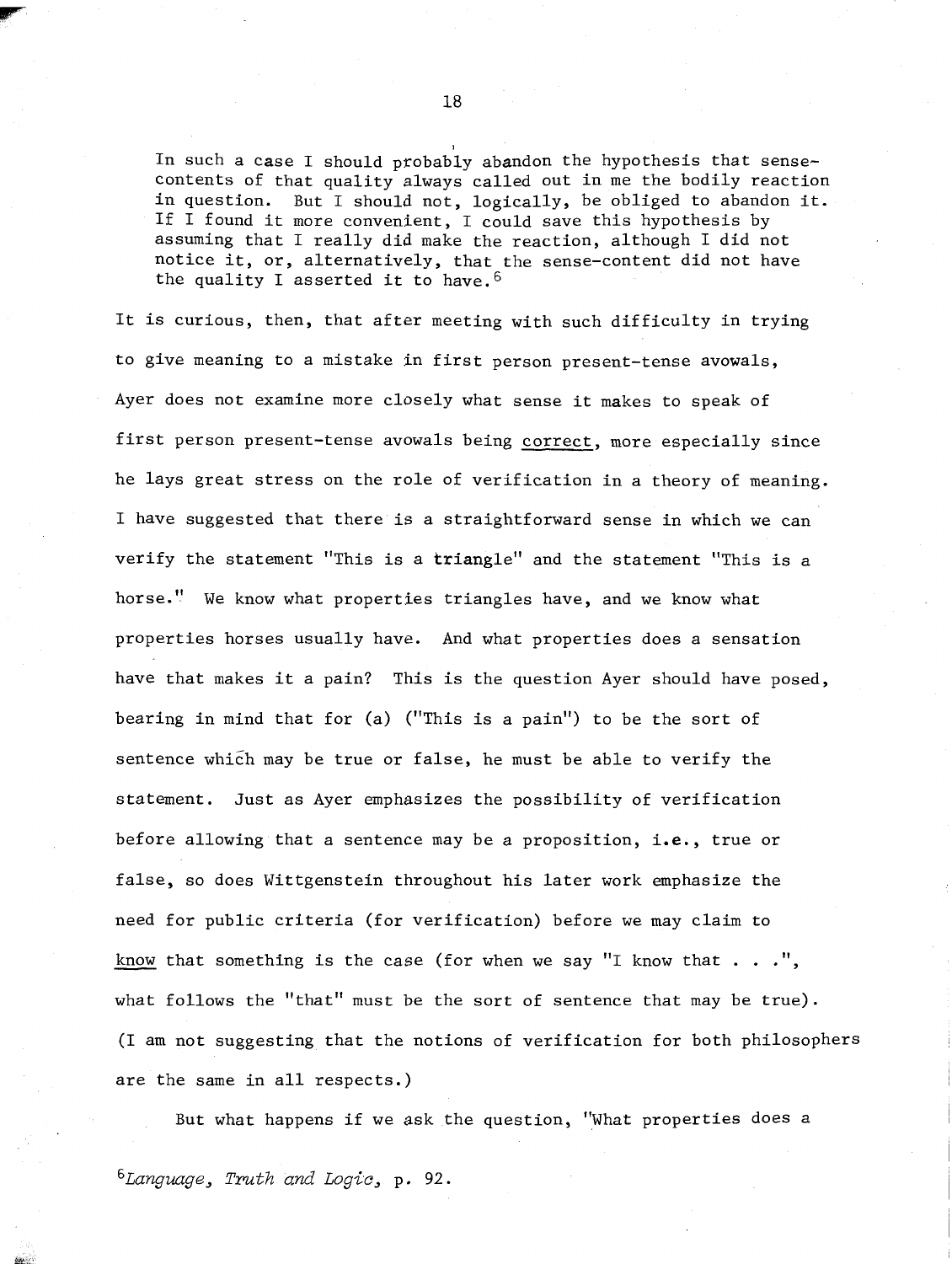sensation have that makes it a pain?" A pain is a sensation which is unpleasant. But to say of something that it is unpleasant is not to say something of it in the same way as to say, for example, that it is square. In saying that I find something unpleasant, I am not implying that everyone will find it unpleasant. But on Ayer's model, my pain "corresponds" in some way to those sensations which "constitute "pain" for other people". Is it not supposed to mean at least this - that the sort of sensation L find unpleasant is the sort of sensation that other people would find unpleasant? But how can one make sense of verifying that the sensations which "constitute "pain" for me" correspond to the sensations which "constitute "pain" for others"?

Our reason for being in these difficulties is that we spoke of a pain as though we were talking about a material object with readily observable properties which made it an object of a certain kind. Ayer, in his use of "sense-contents", seems to accept the model without qualms, even though it becomes clear to him that there are difficulties (for example, in giving sense to the notion of a mistaken judgement about them). It is significant that Ayer's treatment is of propositions of subject-predicate form; the picture of ascribing properties to an object is thus almost inevitable.

It positively seems to us as if pain had a body, as if it were a thing, a body with shape and colour. Why? Has it the shape of the part of the body that hurts? One would like to say for example "I could *describe* the pain if I only had the necessary words and elementary meanings". . . . As if one could even paint the sensation, if only other people would understand this language. -And one really can describe pain spatially and temporally.<sup>7</sup>

 $^{7}$ Ludwig Wittgenstein, Zette $l$ , ed. G. E. M. Anscombe and G. H. von Wright, trans. G. E. M. Anscombe (Berkeley, 1967), para. 482.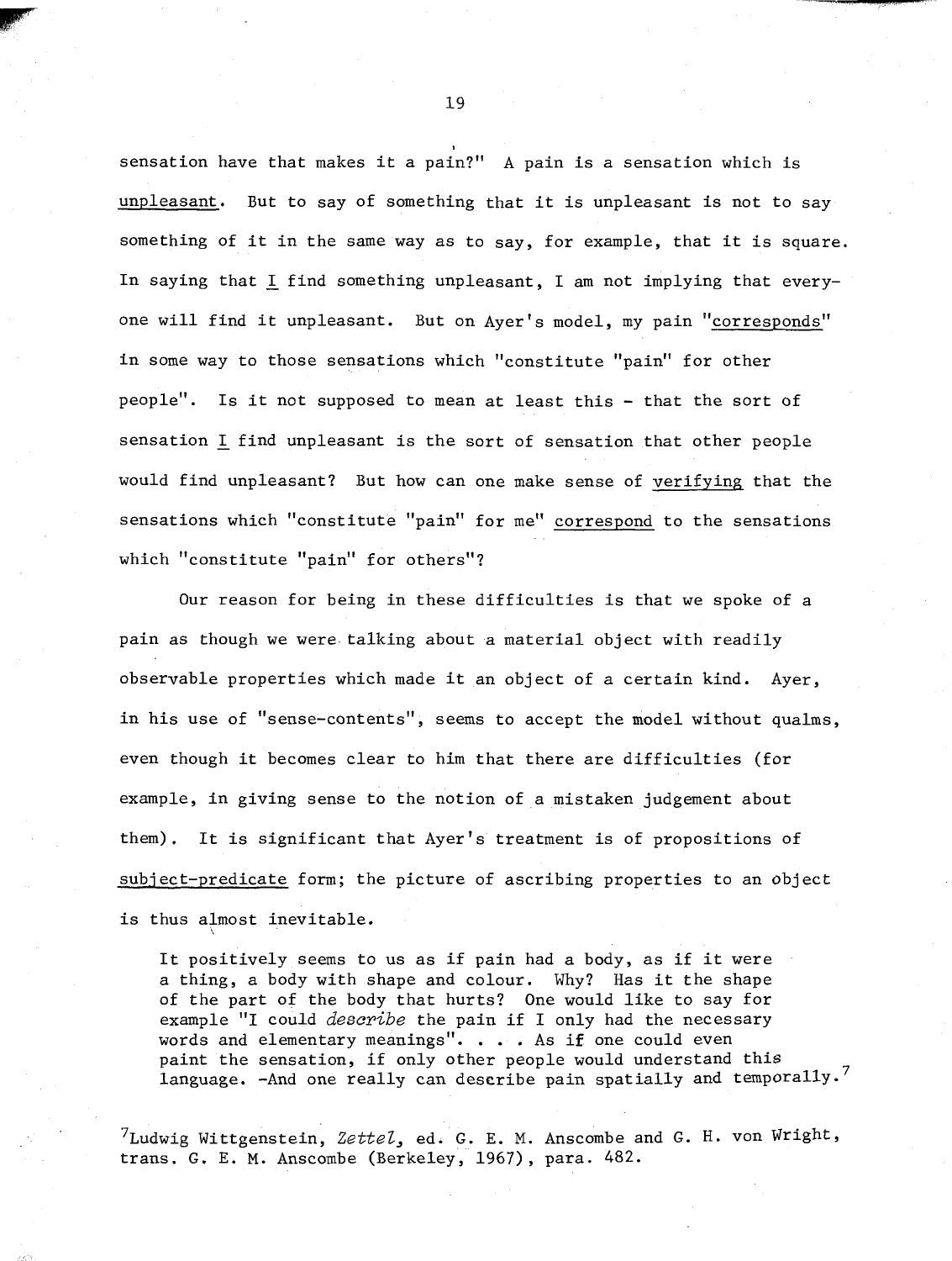It is a consequence of treating "pain" substantively that upon the information that we can describe pain spatially and temporally, that we can give the location, say when it began and how long it lasted, we meet with the reaction  $-$  yes, but that does not say anything about the pain; it tells us where it is located, when and for how long, but it does not tell us what it is.

#### SECTION V

An examination of Wittgenstein's approach as such, to see how it differs from traditional analysis. (This is a preparation for using approach (b), listed under SECTION IV, p. 13.) The traditional focussing of attention on propositions of subjectpredicate form. The inadequacy of the Leibnizian thesis of no "purely extrinsic denominations". The many different kinds of sentences. Confusion arising from another traditional assumption that any meaningful sentence is either true or false (not both). The importance of the context of some sentences in speaking of their truth or falsity. Wittgenstein's point that language is used, and used in any number of different ways. The distinction between the grammar of a sentence and the way in which it is used (i.e., the way it functions) illustrated. Logical differences between two sentences not always accompanied by a difference in  $grammar.$  Inadequacy of the "Meaning = Referring" theory.

It will be helpful at this stage to examine Wittgenstein's approach, as such before applying it to "the problem of asymmetry". It was customary until recently for philosophers to concentrate their analyses on sentences of subject-predicate form. Syllogistic logic, founded by Aristotle, met with no opposition until the developments of twentieth century logic. The work of Aristotle was developed during this time, but the basis was not altered. This basis is the claim that every proposition can be reduced to one of the following types:

1) All  $-$ 's are  $-$ 's;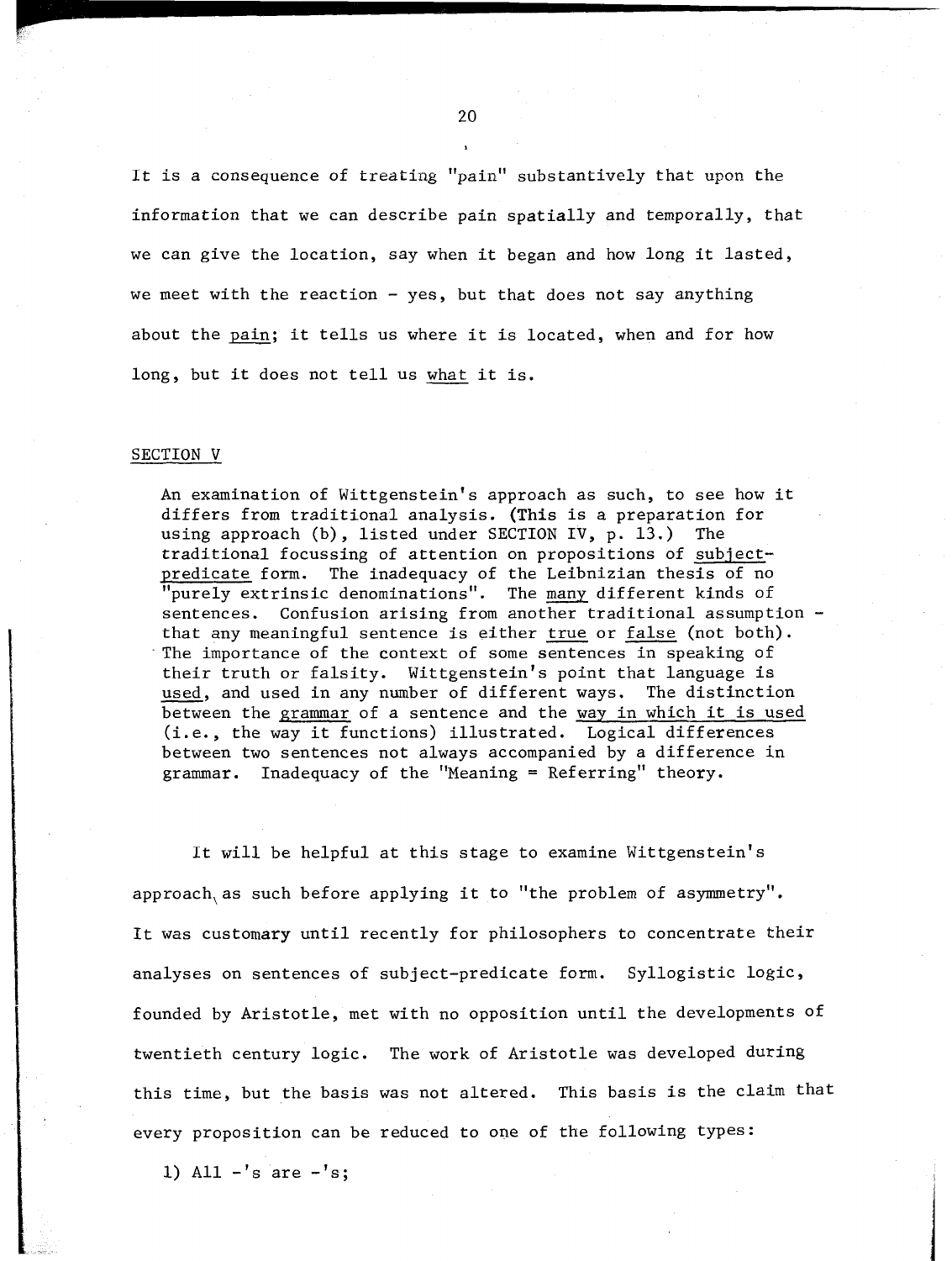- 2) No  $-$ 's are  $-$ 's;
- 3) Some  $-$ 's are  $-$ 's;
- 4) Some  $-$ 's are not  $-$ 's.

It is one of Leibniz's fundamental propositions that relational statements are reducible to statements of subject-predicate form. He claims that there are no "purely extrinsic denominations" (where an "extrinsic denomination" may be taken to mean a relation, and an  $"intrinsic denominator"$  may be taken to mean a predicate):

To be in a place is not a bare extrinsic denomination; indeed, there is no denomination so extrinsic that it does not have an intrinsic denomination as its basis. This is itself one of my important doctrines.<sup>1</sup>

There are no extrinsic denominations, and no one becomes a widower in India by the death of his wife in Europe unless a real change occurs in him. For every predicate is in fact contained in the nature of the subject.<sup>2</sup>

It is true that there are some relations which are reducible to propositions of subject-predicate form. This type of relational proposition is not reducible to a single subject-predicate proposition, but to a conjunction of such propositions. An example of this type of relation given by Rescher is: xRy = x is the same colour as  $y \cdot 3$ . Then if we know the colour of the object x and that of the object y, we can determine whether xRy holds or not. The conjunction of subject-predicate propositions which this relational proposition reduces to in this instance will be something like:  $(x \text{ is red})$ .  $(y \text{ is red})$ . But contrary

<sup>1</sup>Gottfried Wilhelm Leibniz, *Philosophical Papers and Letters*, trans. and ed. Leroy E. Loemker (Chicago, 1956), p. 857.

 $2$ Leibniz, p. 606.

<sup>3</sup>Nicholas Rescher, *The Philosophy of Leibniz* (Englewood Cliffs, New Jersey, 1967), p. 72.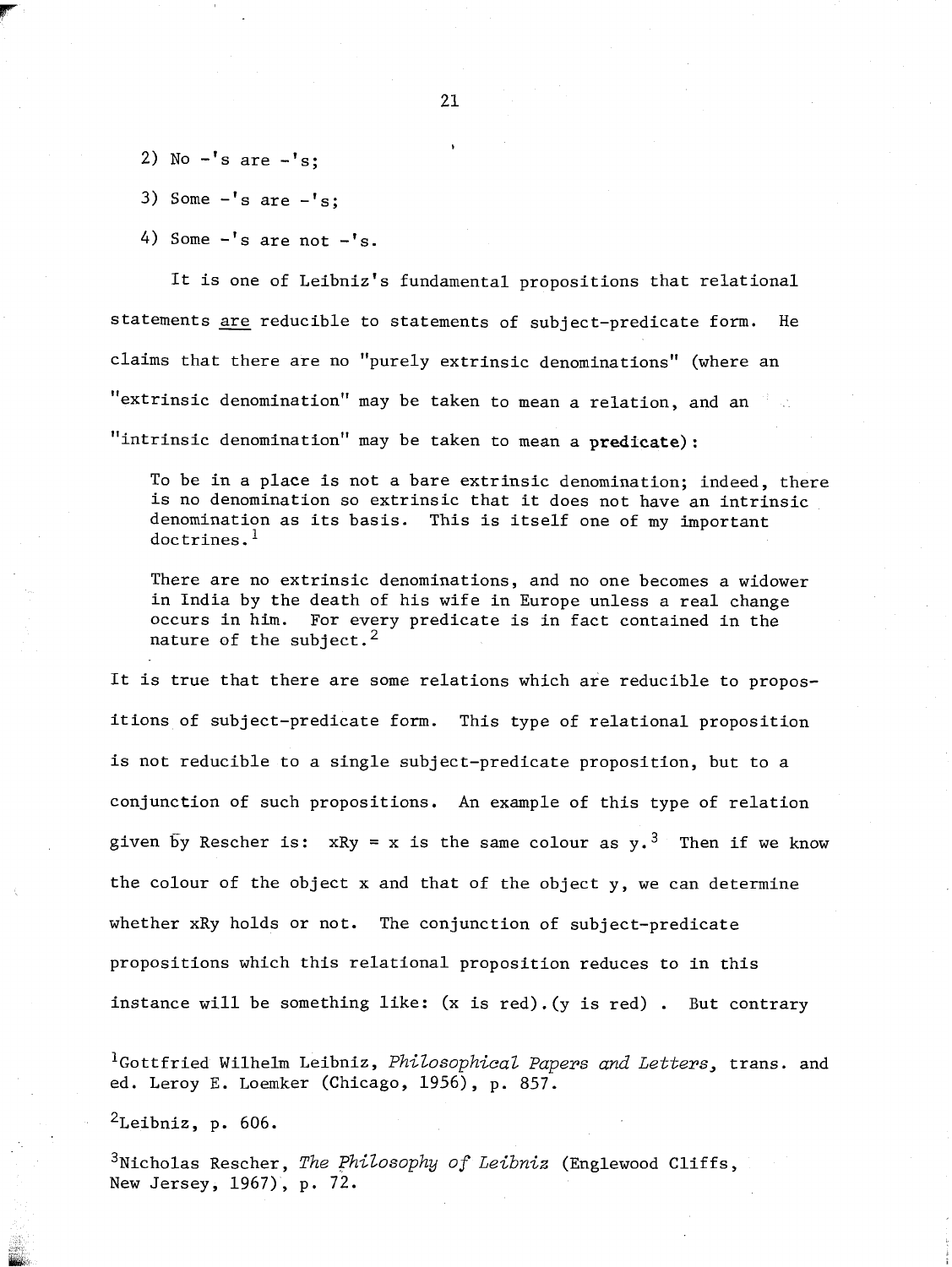to the Leibnizian thesis, there are also some irreducible relations where we cannot be rid of the relation by constructing a conjunction of subject-predicate propositions. The relation will still be found in the predicates of the propositions so that, in effect, no reduction has taken place at all. An example of such a relation is that of "being to the left (or to the right) of". $4$ 

It seems that we are to discover the limitations of the subjectpredicate analysis by drawing up a list of the types of propositions it fails to cover. And at this point Wittgenstein breaks away from this approach. If we take a propositional schema in first order calculus we may, by certain decision procedures, discover whether or not it is valid. The procedures are purely mechanical, and we deal with the propositional schema by itself. We cannot find out all there is to know about sentences in a natural language in this way; it is not innocuous here to examine them in isolation.

But how many kinds of sentence are there? Say assertion, question, and command? -There are *countless* kinds: countless different kinds of use of what we call "symbols", "words", "sentences". And this multiplicity is not something fixed, given once for all; but new types of language, new language-games, as we may say, come into<br>existence, and others become obsolete and get forgotten. . . . Review the multiplicity of language-games in the following examples, and in others:

Giving orders, and obeying them-Describing the appearance of an object, or giving its measurements-Constructing an object from a description (a drawing) - Reporting an event-Speculating about an event-Forming and testing a hypothesis-Presenting the results of an experiment in tables and diagrams-Making up a story; and reading it-Play-acting-Singing catches-Guessing riddles-

<sup>4</sup>Rescher, p. 73.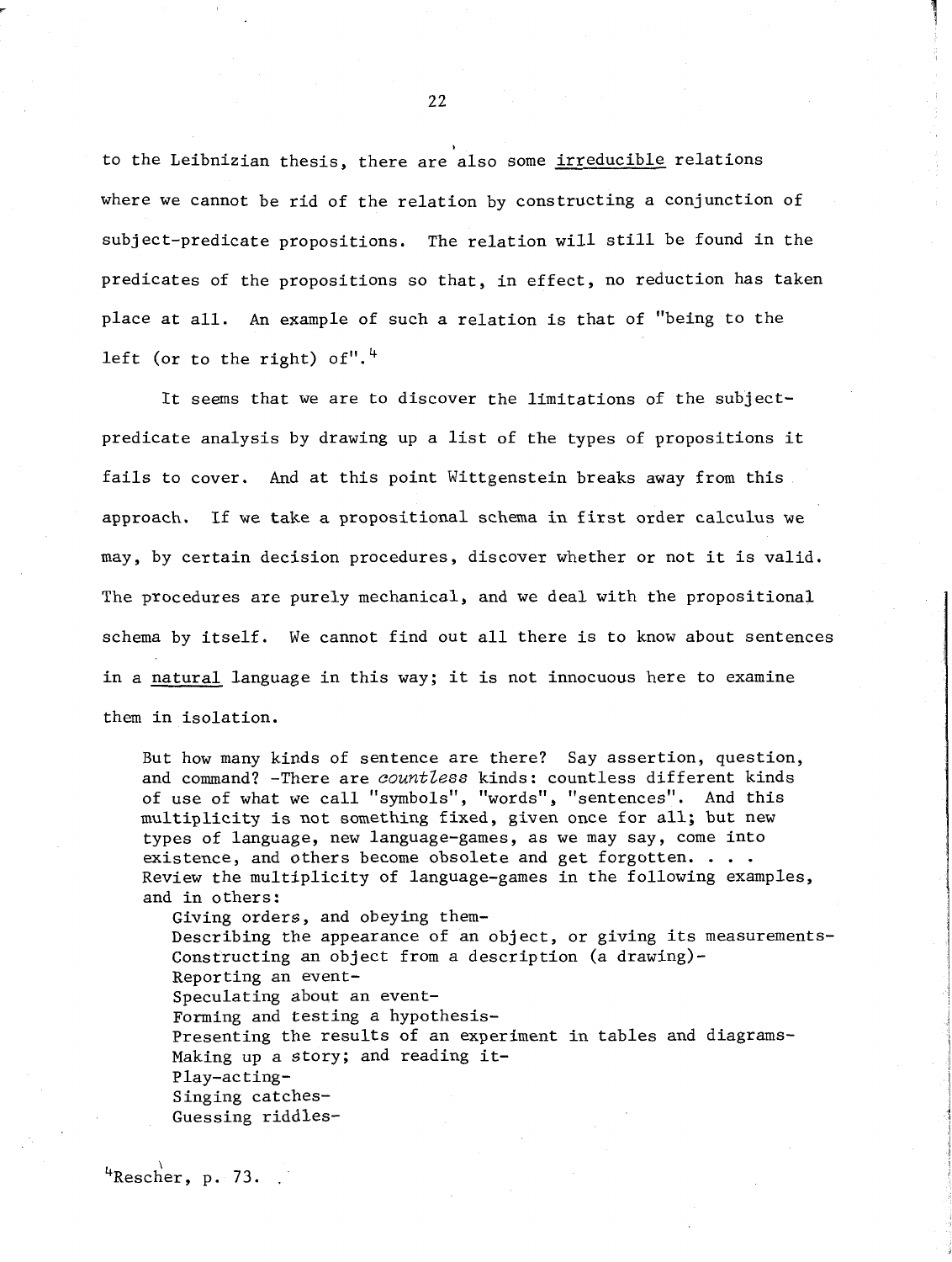Making a joke; telling it-Solving a problem in practical arithmetic-Translating from one language into another-Asking, thanking, cursing, greeting, praying. -It is interesting to compare the multiplicity of the tools in language and of the ways they are used, the multiplicity of kinds of word and sentence, with what logicians have said about the structure of language.  $5$ 

We are tempted to say that any meaningful sentence is either true or false. But consider what happens if we make the assumption. We are telling a child a fairy story, during which the following proposition occurs :

1) "The old woman gave Jack a bag of beans."

Is it true, or false? Every proposition is one or the other. Let us say that it is false then, since there really was no such person as the old woman and no beans either. And now let us adapt the story a little. The giant, on confronting Jack, asks him if the old woman gave him any beans. Jack becomes frightened and answers:

2) "No, no-one gave me any beans ."

Now is this true, or false? We may say that it is true; there was no such person as Jack and no beans, for we should take the meaning of the sentence to be, "No-one gave Jack any beans." But now the child asks: "Is that true? Was Jack telling the truth?" Shall we persist in saying that proposition (2) is true? Shall I answer the child by saying, "Yes, it is true that no-one gave Jack any beans."? But then have I answered the child at all? The child may know that this is a fairy story, that there was really no Jack at all. He is not asking whether or not there really was such a person as Jack. He is asking whether the

5~udwig Wittgenstein, **~hiZosophicaZ Investigations,** trans. G. E. **M.**  Anscombe, 2nd ed. (Oxford, 1963), para. 23.

**I**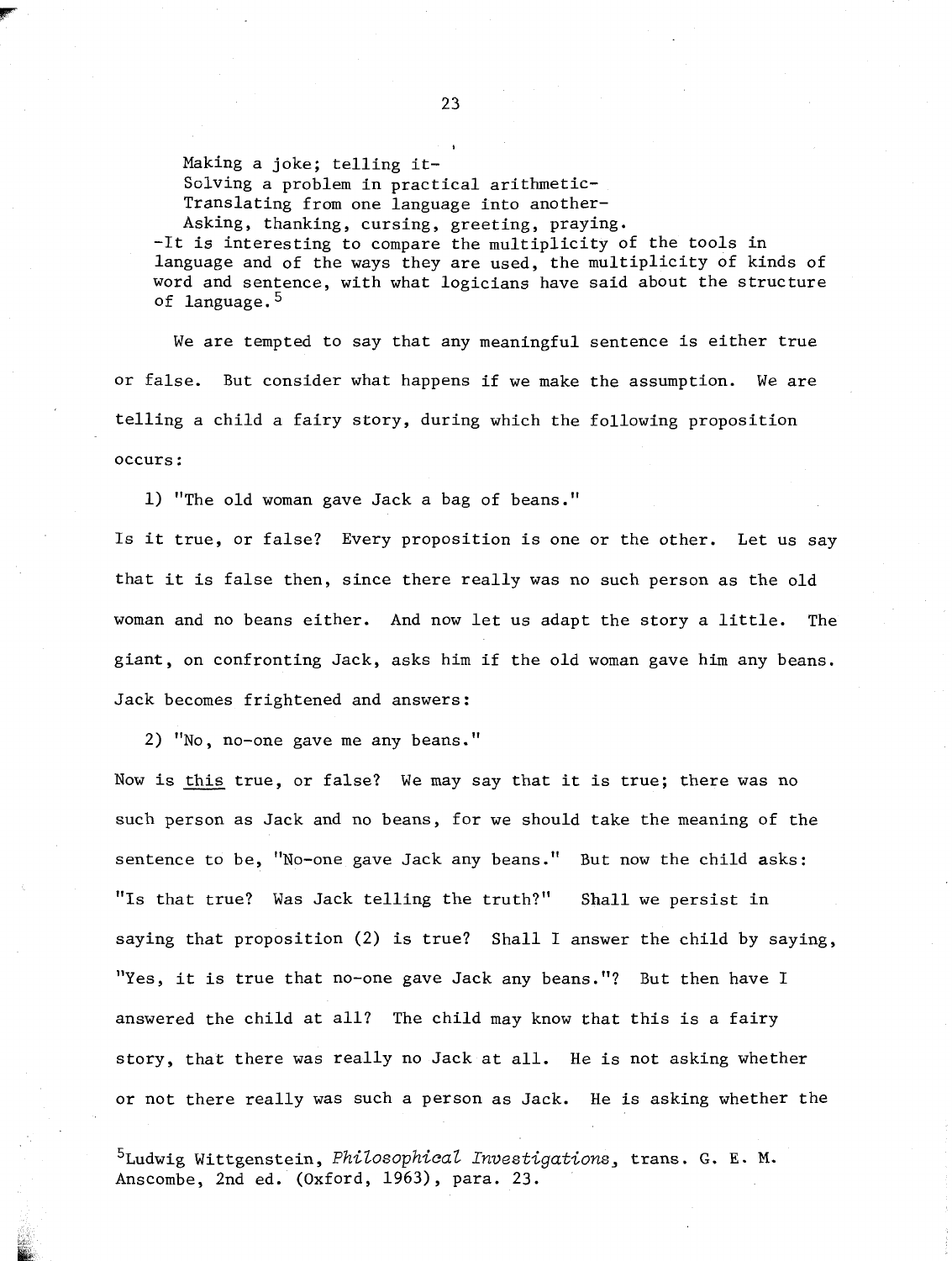proposition is true within the story. The point is not that it is difficult to say whether these propositions are true, or false, but rather that the presupposition that each of the propositions must be either true **or** false (and not both) is misleading. There is a danger of underestimating the importance of the context of the sentence, as though we could 'discover' whether the sentence was true or false by an examination of it alone. When we tell a fairy story we use sentences differently from when we describe a scene we saw earlier in the day. There is a sense in which we can speak of sentences being true even though they are found in a piece of fiction, just as we sometimes speak of actions within a play being genuine: "Hermia and Lysander are really lovers, but the two on the right are just acting; that's Bottom playing Pyramus and Flute is taking the part of Thisbe. They are performing a play in honour of Theseus and Hippolyte."

It is important to appreciate that in pointing out the different ways in which sentences may be used, Wittgenstein is not attempting to draw up an exhaustive list. The logician, on the other hand, would consider such a list an ideal to be aimed at, an exhaustive list of different types of propositions, so that any given proposition could be fitted unambiguously into one type or another. But propositions are used, points out Wittgenstein, and any one may be used in a variety of languagegames.

. . . someone might object against me: "You take the easy way out! You talk about all sorts of language-games, but have nowhere said what the essence of a language-game, and hence of language, is: what is common to all these activities, and what makes them into language or parts of language. So you let yourself off the very part of the investigation that once gave you yourself most headache, the part about the **general fom of propositions** and of language."

And this is true. -Instead of producing something common to all that we call language, I am saying that these phenomena have no one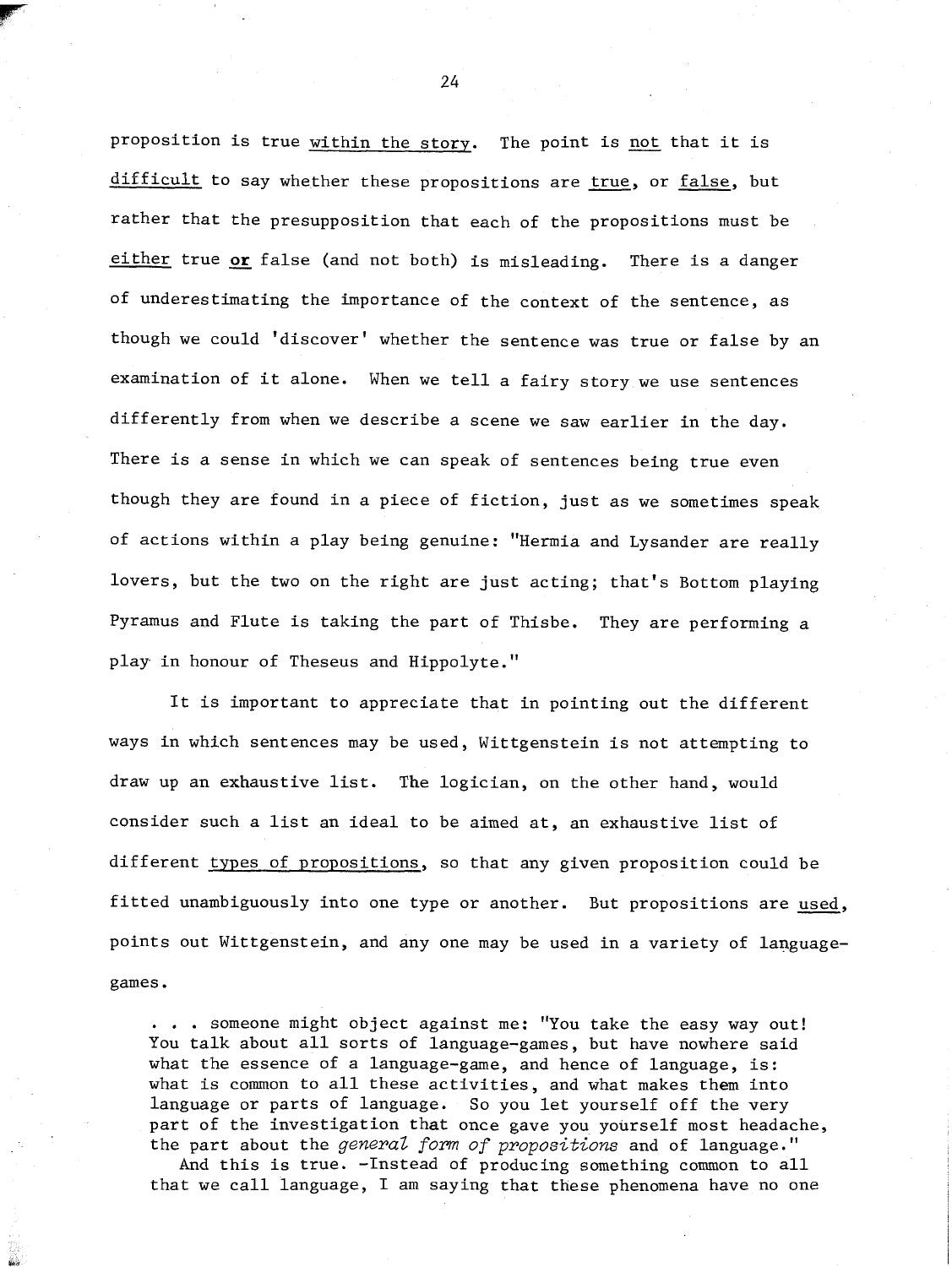thing in common which makes us use the same word for all, -but that they are *related* to one another in many different ways. And it is because of this relationship, or these relationships, that we call them all "language".

Sentences are used for more reasons than communicating information. It was tempting to assume that the four types of propositions set out in Sentences are used for more reasons than communicating information. It<br>was tempting to assume that the four types of propositions set out in<br>Aristotelean logic were <u>assertoric</u>, that <u>the</u> function of language was to affirm something to be the case, to describe some state of affairs. But it is to be appreciated that the grammar of a sentence does not necessarily give us a guide to its use.

Consider the sentence "Isn't that strange?" In what ways may the sentence be used? It is not always used in the same way. It may be used, not as a *bona fide* question, but as a comment, or as an exclamation. In such contexts "That's strange!" or "How strange!" would serve just as well.. Here the 'questioner' does not wish to be told whether or not it is strange. It may be that nothing said to the speaker will cause him to change his mind. He is saying, "I find it strange" (and other people may not find it strange, and yet not take exception to what he says). Or it may be used as a question, asking for information. We may imagine a visitor listening to a psychiatrist discussing a case history. The visitor follows the conversation quite understandingly until he is told of a certain action performed by the patient which strikes him as completely incongruous. Until then the visitor thought he had built up rather a good picture of the patient and the things he was likely to do, and the further along the account progressed the more able he was to predict what the patient was going to do. But this action took him by surprise. And

*6~hi ZosophicaZ ~nuestigations,* para. *65.*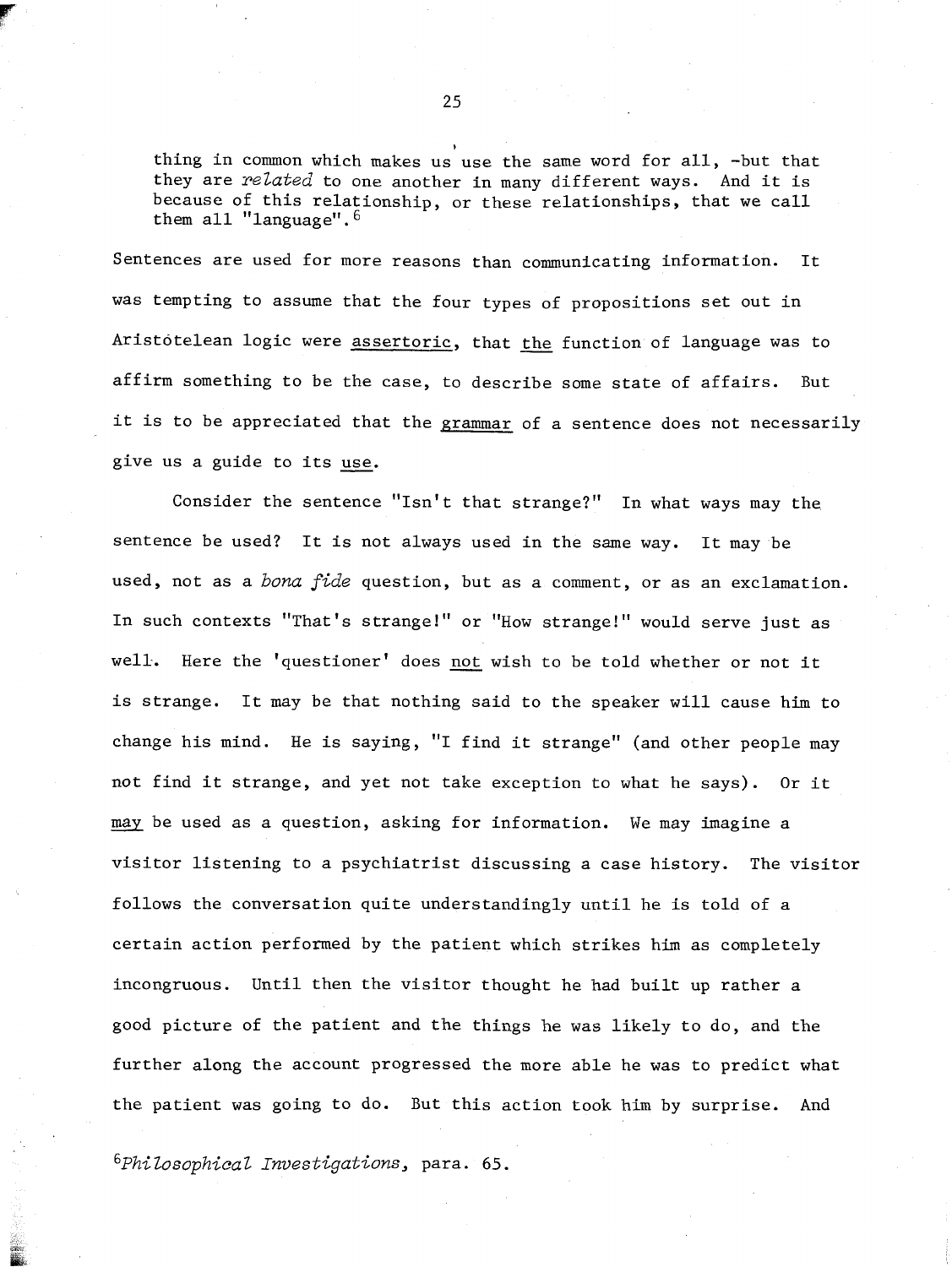so he asks the authority, the psychiatrist, "Isn't that strange?" He most definitely would like an answer. Perhaps here the psychiatrist would advise the hearer to wait a while until the whole picture is presented, and then he will see that it fits in, that it was not strange at all. Or, on some occasions, the sentence may be used as a warning. Imagine the psychiatrist listening to the visitor who is unconcernedly relating the day's actions of an acquaintance. The psychiatrist listens uneasily, and finally something that the acquaintance is reported to have done convinces him that something is wrong. "Isn't that strange?", he says. And this is not a question, nor is it an exclamation. We may say that he is warning the visitor that something **is** strange. The different number of uses any one sentence may have is indefinite. An examination of the grammar of the sentence will not present those different uses before us. Nor may we assume that two sentences having the same grammar will have the same range of uses. There may be some uses that are common to both sentences, and there may be other uses that one of the sentences has but which the other does not.

The logical differences between two sentences are not always accompanied by a difference in grammar - which is to say, if we wish to avoid confusion in our use of language, we must resist the temptation to place propositions into different boxes by a consideration of their grammar alone. The logical differences are best illuminated by examining to place propositions into different boxes by a consideration of the sentement alone. The logical differences are best illuminated by exambrow we <u>use</u> the sentences, by seeing what role they have in various language-games. To understand the 'meaning' of a large class of sentences we are advised, not to study the sentences in isolation, but rather to examine them in use, to examine their functions, to compare them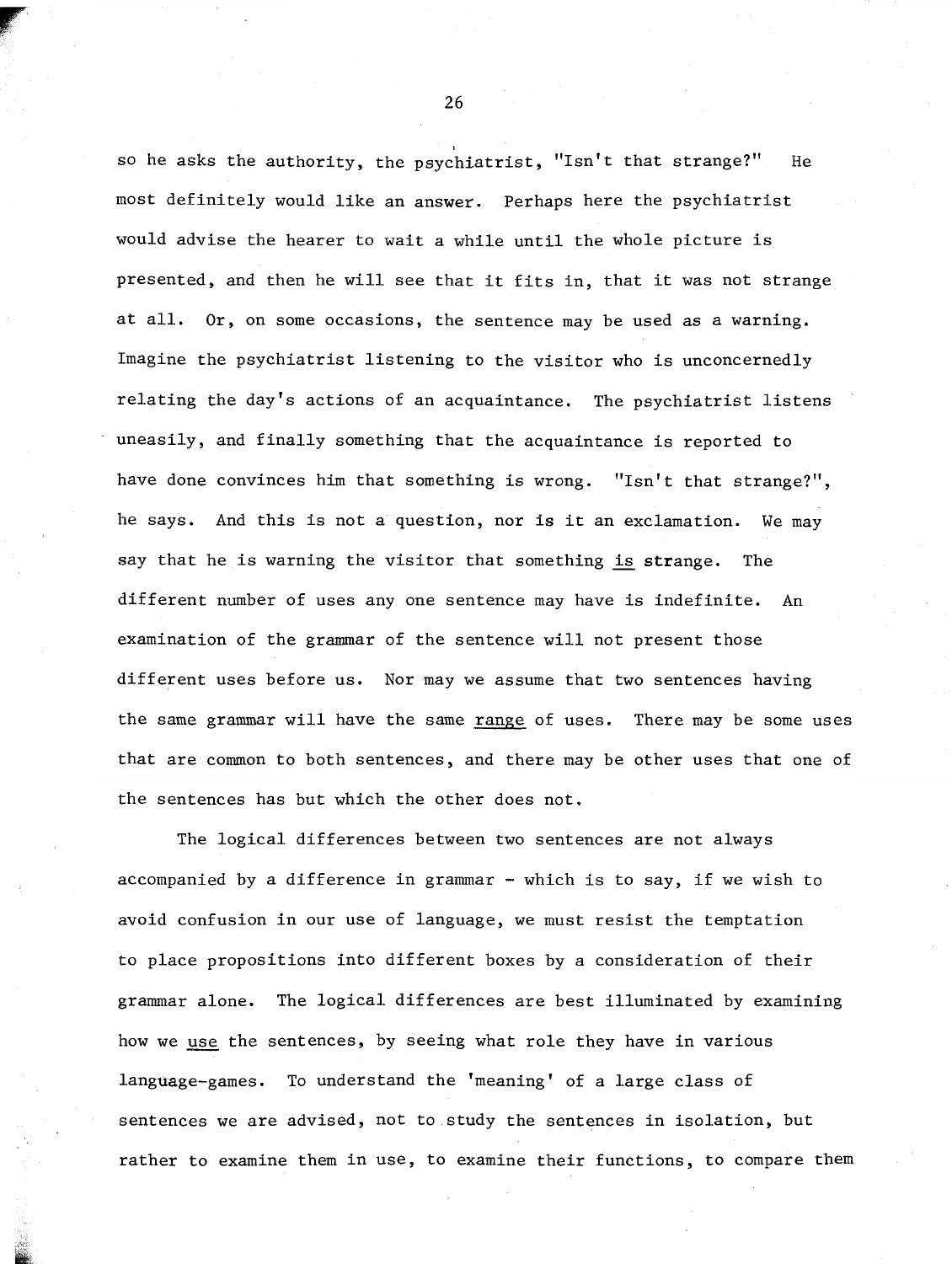27

with other sentences with the same grammar to discover their logical properties.

Our investigation is therefore a grammatical one. Such an investigation sheds light on our problem by clearing misunderstandings away. Misunderstandings concerning the use of words, caused, among other things, by certain analogies between the forms of expression in different regions of language. -Some of them can be removed by substituting one form of expression for another; this may be called an "analysis" of our forms of expression, for the process is sometimes like one of taking a thing apart.<sup>7</sup>

With this approach Wittgenstein breaks away from traditional meaning theories. The preoccupation with sentences of subject-predicate form, where one is saying something about the subject, led to a correspondingly narrow account of 'meaning'. This account I shall call the "Meaning  $=$ Referring" theory. To understand a sentence of the standard form "S is P" one had to know first, to what "S" referred, and secondly, what was being predicated of it. This presented immediate difficulties when the subject of the sentence did not exist. If one says, "Mercury had winged heels", is the sentence meaningless? The traditionalist feels obliged to say - yes, for how can we know to what the subject term refers if there is nothing for it to refer to? How can we predicate something of nothing? But must he then say that all sentences with "non-existent subjects" are meaningless? If so, then to say, "Mercury had winged heels", is meaningless just as to say, "Runs jumps sat", is meaningless, and this is very misleading. Wittgenstein avoids this and less obvious difficulties arising from this account of 'meaning'.

 $7$ Philosophical Investigations, para. 90.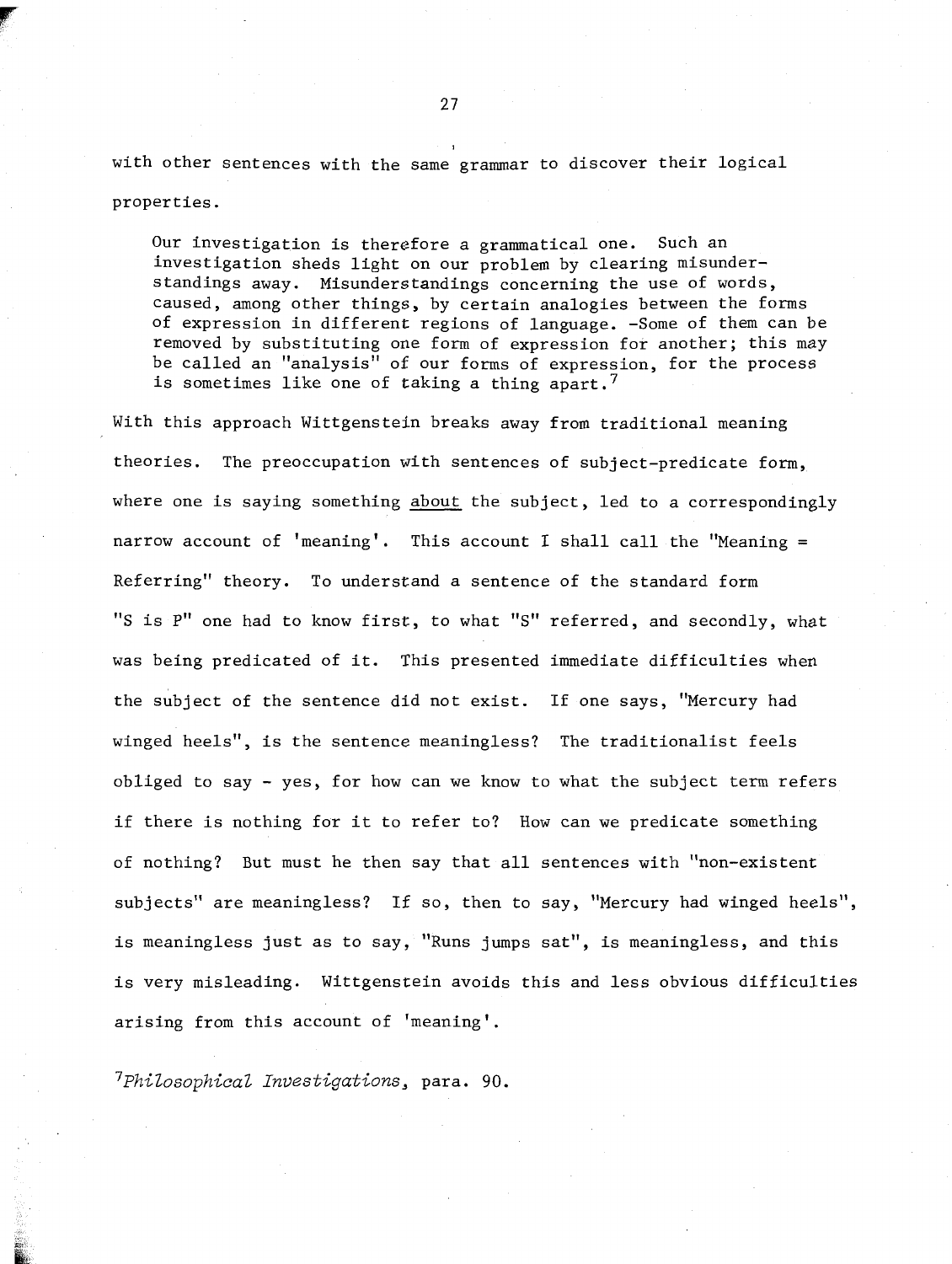#### SECTION VI

The second approach (i.e., (b) listed under SECTION IV, p. 13 above). Wittgenstein's distinction between "the use as object" and "the use as subject" of "I" (or "my"). His claim that I cannot know that I am in pain. His demand for public evidence (i.e., public criteria) so that the notion of my making a mistake has sense, without which it makes no sense to speak of knowing.

Now let us examine his approach as it is applied to psychological concepts, especially in relation to sensation language.

There are two different cases in the use of the word "I" (or "my") which I might call "the use as object" and "the use as subject".<br>Examples of the first kind of use are these: "My arm is broken", Examples of the first kind of use are these: "My arm is broken",<br>'I have grown six inches", "I have a bump on my forehead", "The I have grown six inches", "I have a bump on my forehead", "The vind blows my hair about". Examples of the second kind are: " $I$ see so-and-so", "I hear so-and-so", "I try to lift my arm", "I think it will rain", "I have toothache". One can point to the difference between these two categories by saying: The cases of the first category involve recognition of a particular person, and there is in these cases the possibility of an error, or as I should rather put it: The possibility of an error has been provided for. . . . On the other hand, chere is no question of recognizing a person when I say I have toothache. To ask "are you sure it's  $you$  who have pains?" would be nonsensical.<sup>1</sup>

Wittgenstein is arguing that whereas in the first category of sentences (the "use as object") the first person use and its third person use counterpart are analogous (i.e., "My arm is broken" is analogous to "His arm is broken"), in the second category of sentences (the "use as subject") there is a disanalogy between the first person use and its third person use counterpart (i.e., "I have toothache" is not analogous to "He has toothache"). That is to say, there is no possibility of my making an error when I say, "I have toothache" (to be construed as, "It is I who have toothache"), or "I am in pain" (to be construed as, "It is  $I$ 

<sup>1</sup>Ludwig Wittgenstein, *The Blue and Brown Books*, 2nd ed. (Oxford, 1969), pp. 66-67.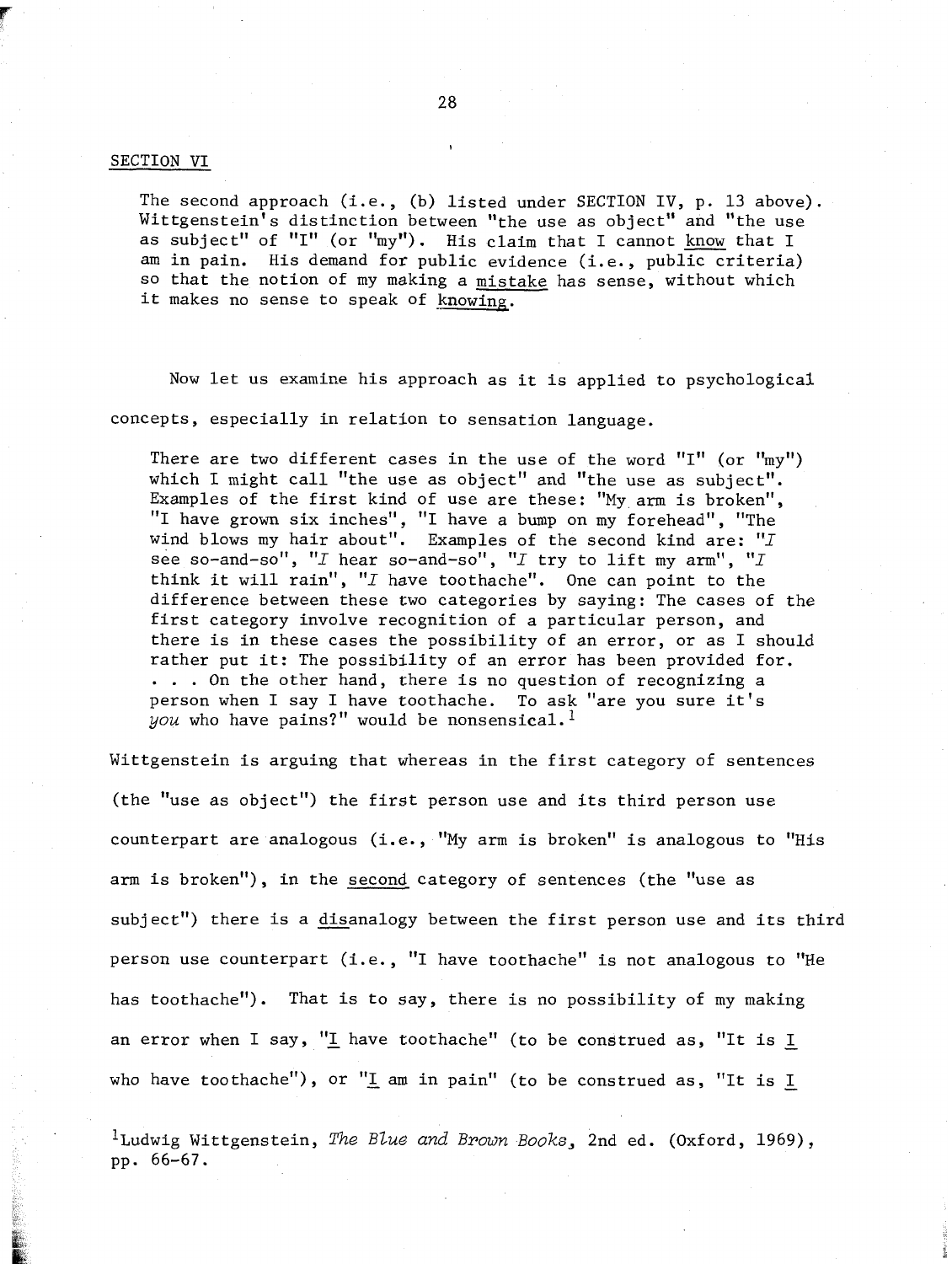who am in pain"), whereas there is room for error when I say, "He is in pain" (to be construed as, "It is he who is in pain"). But this may be an ambiguous fashion of putting the point. Wittgenstein is not claiming infallibility when I say, "I have toothache"; in saying that a mistake is not possible he is not saying that on every such occasion I am right. Rather he suggests that in such cases the notions of right and wrong, i.e., of correct and incorrect, do not apply. To ask, "Are you sure that it's *gou* who have pains?", says Wittgenstein, would be nonsensical. Now suppose instead the question was, "Are you sure it's hewho has pains?"; this question is significant. The difference between the two cases is that if I answer that I am sure it's he who is having pains, that I know that it's **he** who has pains, and am asked to give evidence for the claim, I can do so. I may mention any or all of the four types of evidence set out earlier  $(p, 8)$ : the cause of the pain, linguistic evidence, other behaviour, and possibly autonomic nervous system indicators. For example, I may say that he is the one who put his hand on the hot stove, who is shaking his hand, and who is sweating. And these are public criteria to individuate him as the person in pain. But if I say that I know that it's I who have pains and am asked on what I base my claim, what am I to say? Am I to say that I am the one who put her hand on the hot stove, etc.? Would it be relevant to observe my behaviour in this way when asked, "Are you sure that it's you who have pains?"? Suppose I do remember that I placed my hand on the hot stove. But one feels tempted to say, "Even if I do shake my hand, even if **1** do recall having put my hand on the hot stove, if I do not feel a pain then it is not I who am in pain, and the fact that I shake my hand and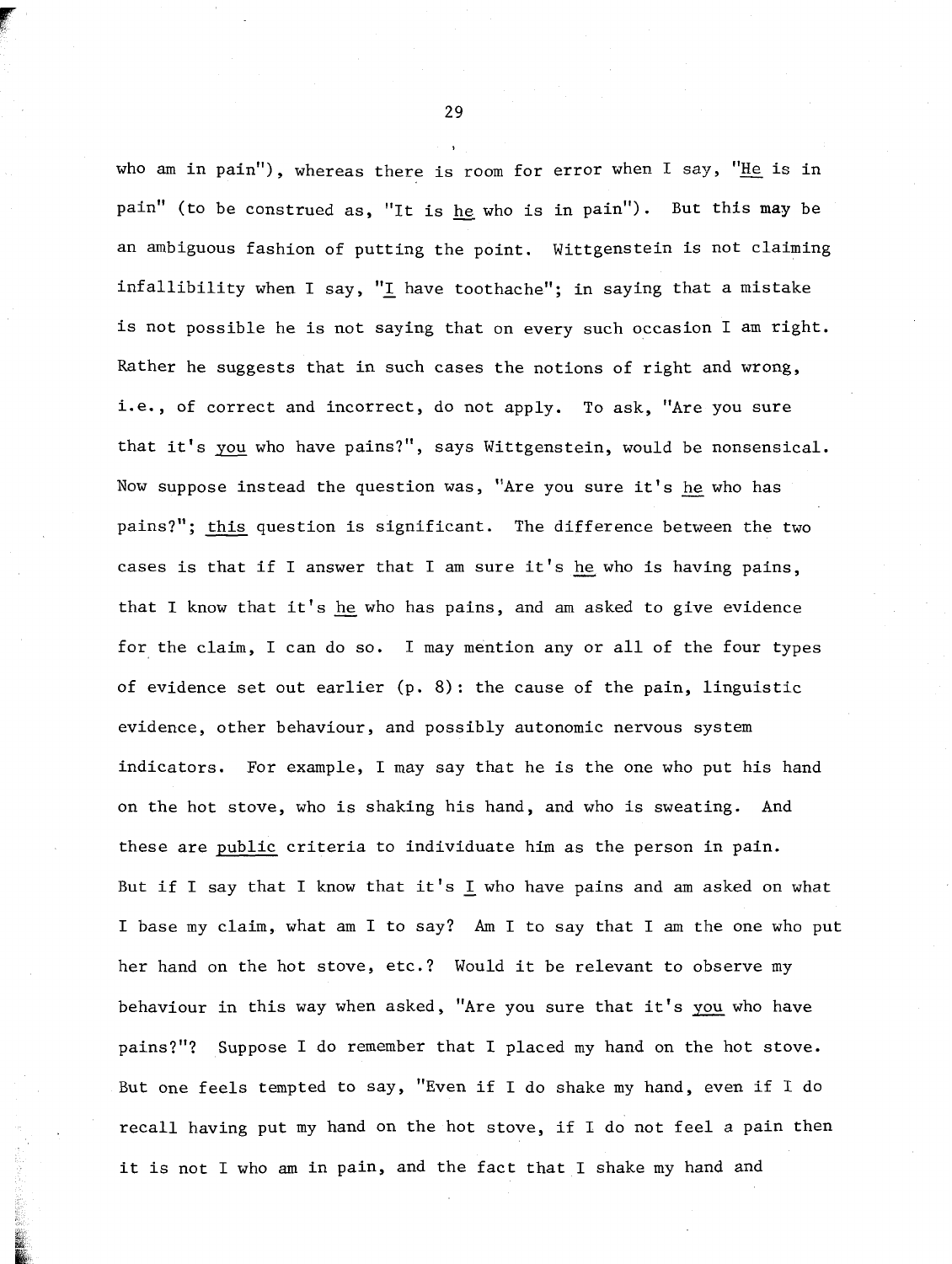remember having put it on the hot stove will not persuade me that it is I who am feeling a pain. I know 1 am in pain because I can feel it." which is to say, "I know I have a pain because I have it." In picking out myself as the person in pain, there is no evidence given; there is nothing offered as relevant that other people may check on.

By now it is clear that so far from considering myself in a privileged position when I claim that **"I** am in pain", Wittgenstein suggests that I cannot claim to know that it is Lwho am in pain at all. The notion of "introspective evidence'' (and many attempts have been made to make sense of this notion), insofar as it refers to some sort of evidence which is private, i.e., not available to more than one person, constitutes a contradiction in terms.

This demand for public criteria before we can be said to know that

something is the case is made most clear in the following passage:<br>Let us imagine the following case. I want to keep a diary about the recurrence of a certain sensation. To this end I associate it with the sign "S" and write this sign in a calendar for every day on which I have the sensation. **-I** will remark first of all that a definition of the sign cannot be formulated. -But still I can give myself a kind of ostensive definition. . . . **A** definition surely serves to establish the meaning of a sign. -Well, that is done precisely by the concentrating of my attention; for in this way I impress on myself the connexion between the sign and the sensation. -But "I impress it on myself" can only mean: this process brings it about that I remember the connexion *right* in the future. But in the present case I have no criterion of correctness. One would like to say: whatever is going to seem right to me is right. And that only means that here we can't talk about 'right'.<sup>2</sup>

To be right is to be distinguished from merely thinking that I am right; but for this distinction to be drawn, there must be some independent criteria that may be appealed to. **A** feeling of conviction here is not

**2~hiZosophica~ ~nuestigations,** para. **258.** 

30

**I**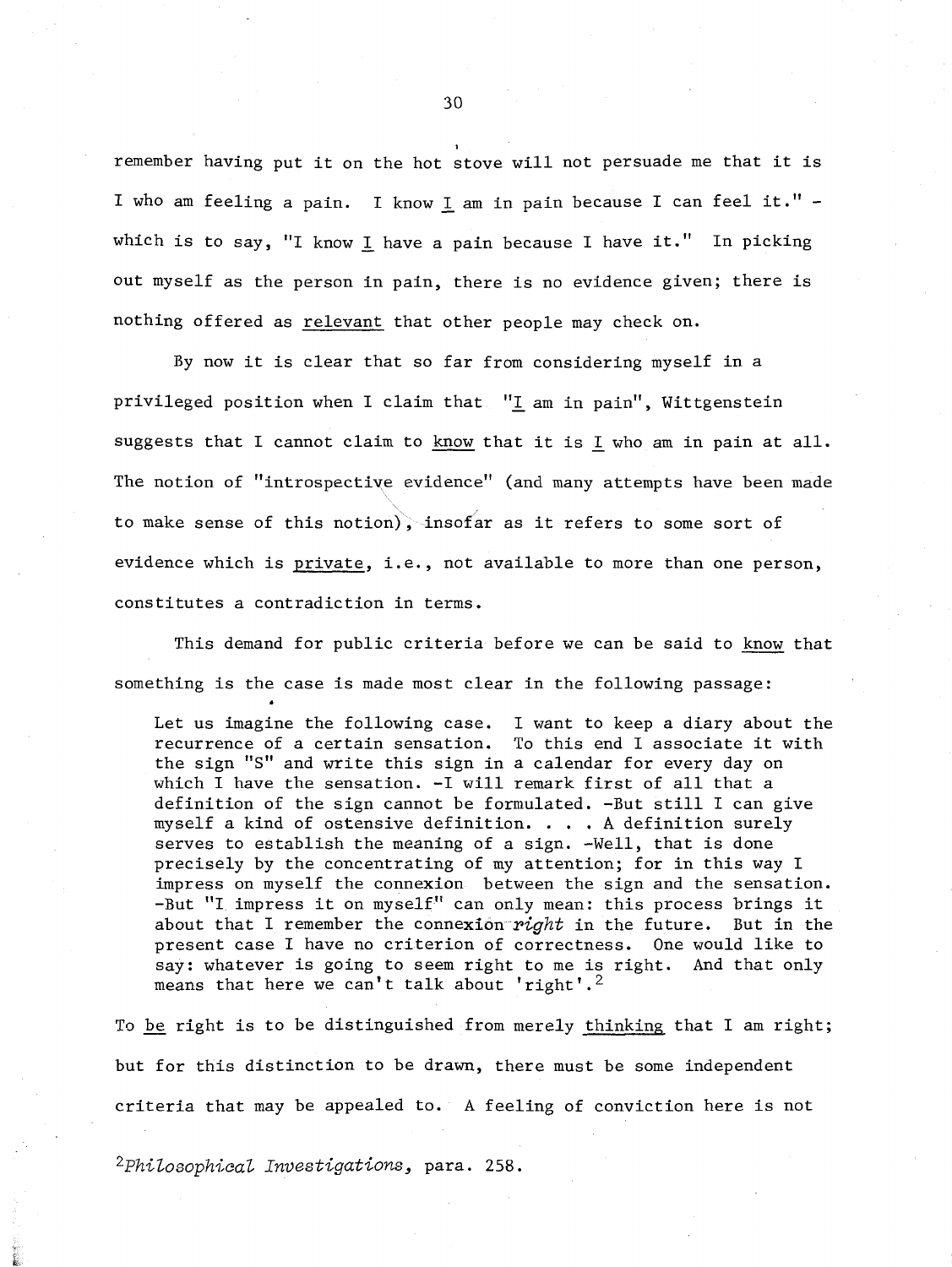enough.

One says "I know" where one can also say "I believe" or "I suspect"; where one **can find out."3** [My emphasis]

#### SECTION VII

/

Objections to the Wittgensteinian thesis. Aune's contrast between "He knows that 'p'" and "He does not know that 'p'." The ineffectiveness of this objection. Aune's second objection: the possibility of knowledge resting entirely upon the analysis of concepts such that there would be many cases in which the criteria for understanding a statement would be the same as those for recognizing its truth. Wittgenstein's reply.

Wittgenstein's claim that it makes no sense to say that I know that I am in pain has been vigorously attacked. I shall mention one set of objections.

Aune articulates Wittgenstein's basic point as follows: "He knows that 'p"' makes sense only if "He doubts, or merely thinks, that 'p"' makes sense.<sup>1</sup> But, says Aune, why not contrast "He knows that 'p'" with "He does not know that 'p'"? Now I strongly doubt whether Aune has appreciated the point of Wittgenstein's 'contrasts', namely to emphasize the demand for evidence before a claim is allowed to be a knowledge claim. The point of the contrast between "I doubt" or "I suspect" and "I know" is that to move from one to the other, one must perform certain investigations or tests, to acquire evidence on which to base the claim; one can "find out".

Aune offers two types of cases in which his suggested contrast

**3~hiZosophica~ Investigations,** <sup>p</sup>. 221.

 $<sup>1</sup>$ Aune, p. 95.</sup>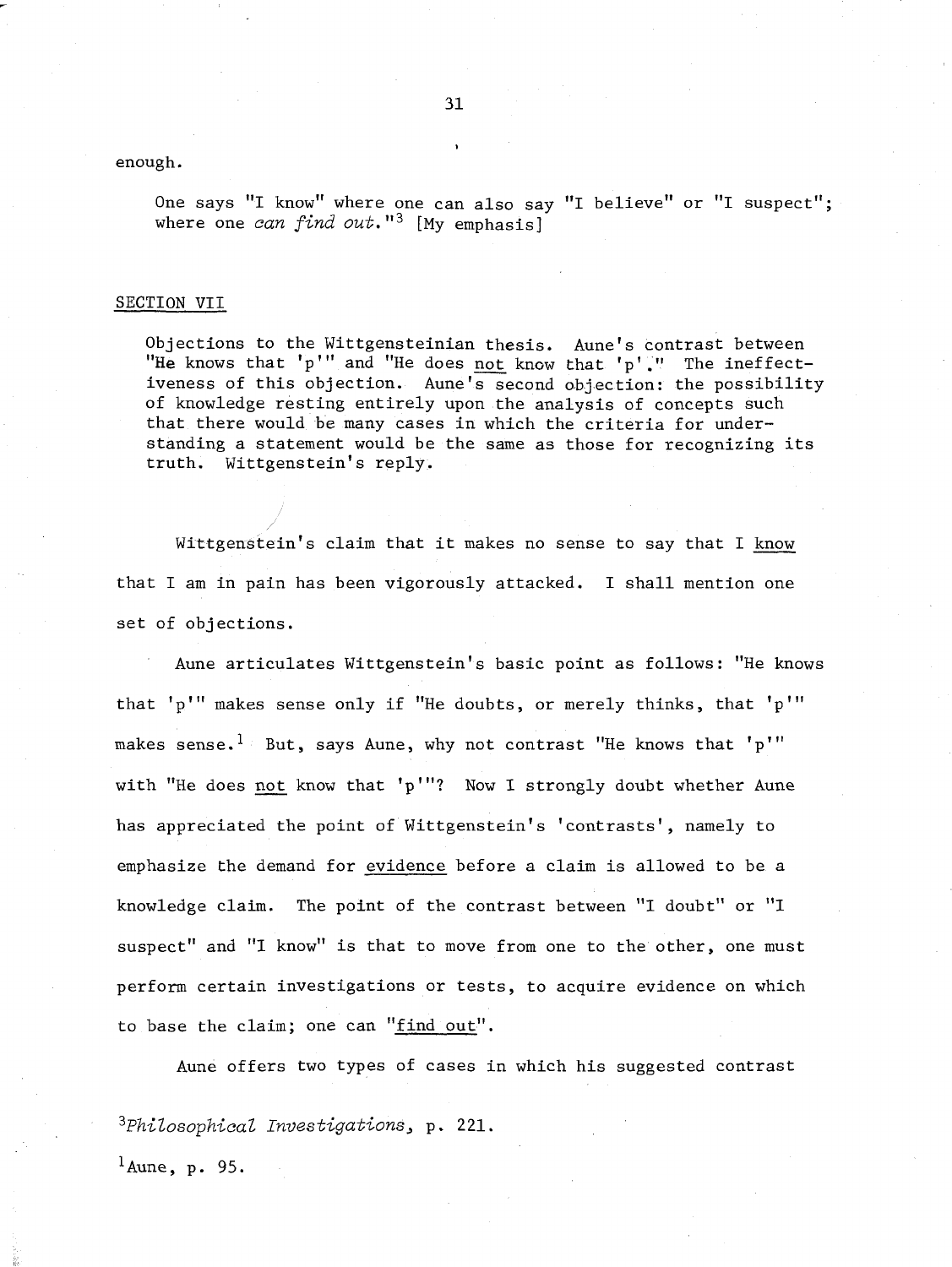(between "He knows that 'p'" and "He does not know that 'p'"), is brought out. First, a person may never have had, or may have lost, the concept of pain, and hence would not know that he is in pain. But this seems to be irrelevant to Wittgenstein's standpoint; from the previous discussion and his examples, etc., Wittgenstein's claim appears to be that if one has the concept of pain, then it makes no sense to say "I doubt/am unsure whether I have a pain", (for Aune change "I doubt" into "I do not know"). It is no objection to this (Wittgenstein's) thesis to say that it does make sense to say, "I doubt . . ." (for Aune, "I do not know  $\ldots$ , .''), when one does not have the concept of pain. To show this ciaim to be relevant, Aune must first argue that the looking for the 1' contrast within the limited discourse of those who have the concept is not only unnecessary, but also misguided. It may be noted that if we restrict Aune's choice of "not know", as opposed to "doubt", to avowals where the person does have the concept of pain, then there is very little point in his opting for "not know" rather than "doubt" since they may be used interchangeably:

If he now said, for example: "Oh, I know what 'pain' means; what I don't know is whether  $this$ , that I have now, is pain" -we should merely shake our heads and be forced to regard his words as a queer reaction which we have no idea what to do with.<sup>2</sup>

I see **na** objection to substituting "I am not sure whether . . ." for "I don't know whether . . ." in the above quotation.

Aune's second objection, where he gives his second type of case, is more interesting. We are asked to consider that if there were knowledge resting entirely on the analysis of concepts, then we may

**2~hiZosophicaZ ~nvestigations,** para. **288.**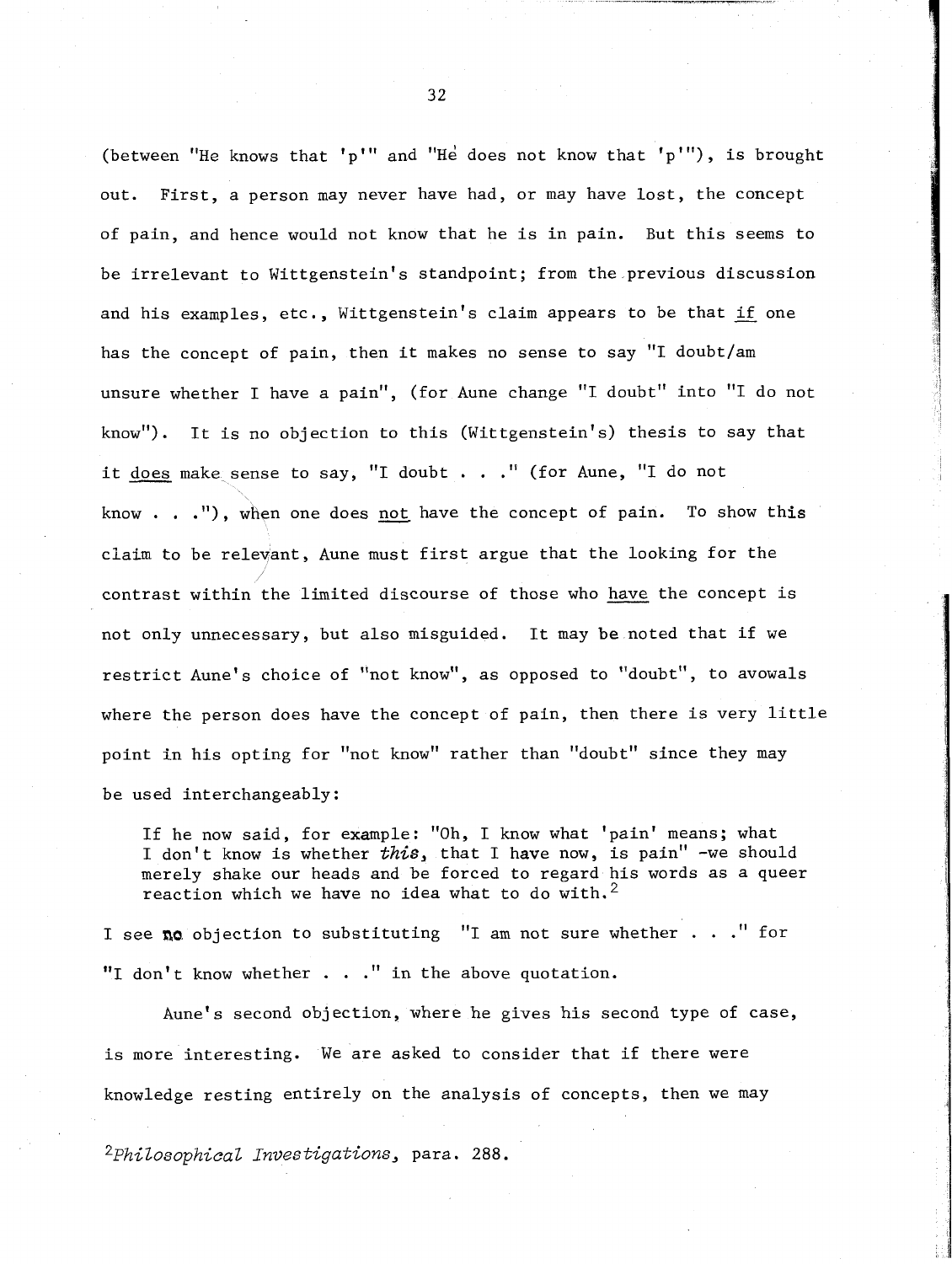suppose that there would be many cases in which the criteria for understanding a statement would be the same as those for recognizing its truth. This is how Aune phrases it,  $3$  but presumably we are to take it that there is such knowledge. The example given of such a statement is: "One plus one equals two."

. . . if a person did not know that one plus one equals two, it would probably be held that he did not know what addition is, or that he did not know what is meant by "one," "two," or "equals."<sup>4</sup>

He then goes on to say that if we accept the Wittgensteinian thesis, we should be obliged to conclude that "One plus one equals two" states something that could not be known - "which is absurd, considering the normal usage of the word "know"." I take it that when Aune speaks of statements in which the criteria for understanding are the same as those for recognizing its truth, he is referring to what are ordinarily called "analytically true statements". It is a characteristic of this type of statement that we can see that they are necessarily true by an examination of the statement alone, and they are in an important sense timeless. Whenever the question is asked, "Is 'One plus one equals two' true, or false?", the answer is always the same. It does not matter who asks, it does not matter who answers, it does not matter when it is asked. That is to say, the context of utterance is of no relevance in determining the truth of the statement. This is typical of a mathematical statement.

**A** passage from *ZetteZ* will best illustrate the answer I think

 $3$ Aune, p. 95.  $4$ Aune, p. 95-96.  $5$ Aune, p. 96.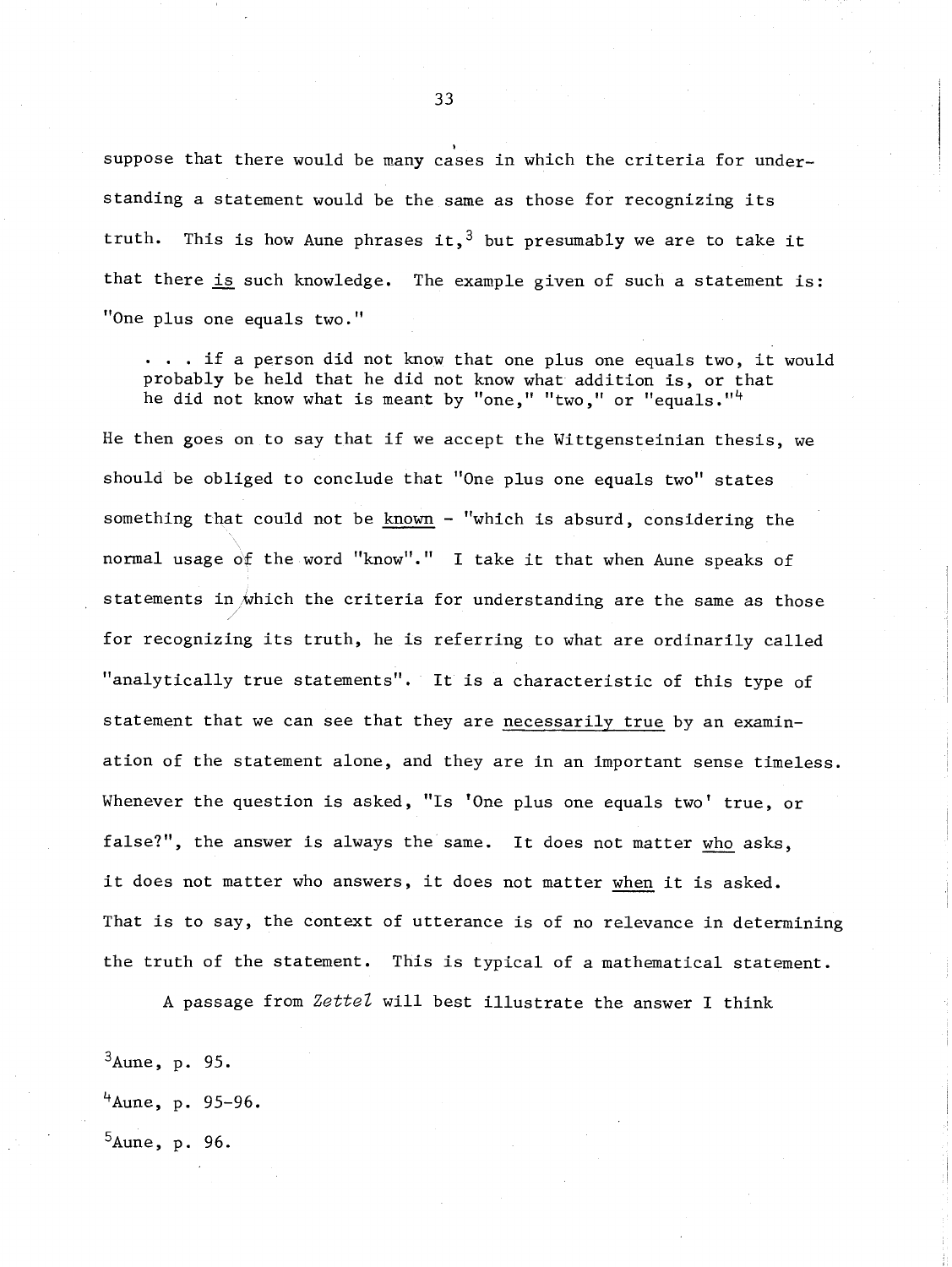"I know what  $97 \times 78$  is." "I know that  $97 \times 78$  is  $432$ ." In the first case I tell someone that I can do something, that I possess something; in the second I simply asseverate that 97 x 78 is 432. For doesn't "97 x 78 is quite definitely 432" say: I *knou* it is The first sentence is not an arithmetical one, nor can it be replaced by an arithmetical one; an arithmetical sentence could be used in place of the second one.<sup>6</sup>  $[I$  suspect there was no philosophical reason for Wittgenstein's choosing an incorrect answer to 97 x 78; he probably made no attempt to work it out.]

What is the distinction that Wittgenstein is trying to draw? The first kind of use is not arithmetical, it tells us that the speaker has a certain ability, namely the ability to give the correct answer when asked, "What is 97 x 78?", or, since the figures we are dealing with in this example are quite large, perhaps we should wish to speak of his \ ability to qalculate the correct answer. And it is important, since it is an ability, that the person be able to give or calculate the correct answer on more than one occasion; he must be able to give it on most occasions, he must normally be able to give it. Such an ability or skill is usefully accounted for in dispositional terms. The person's successful attempts provide us with evidence for ascribing the ability to him; and what is more important, they also provide him with evidence for attributing the ability to himself. This would seem to justify the use of "know" here. From this account it may be seen that the sentence "I know what 97 x 78 is" has a certain predictive content, which content tells us something about the person. On the other hand, with the second sentence ("I know that 97 x 78 is 432"), we are not saying something about the person, we are not ascribing an ability and a dispositional account is out of place. The sentence is arithmetical, timeless; just the sort of

 $6ZetteZ$ , para. 406.

,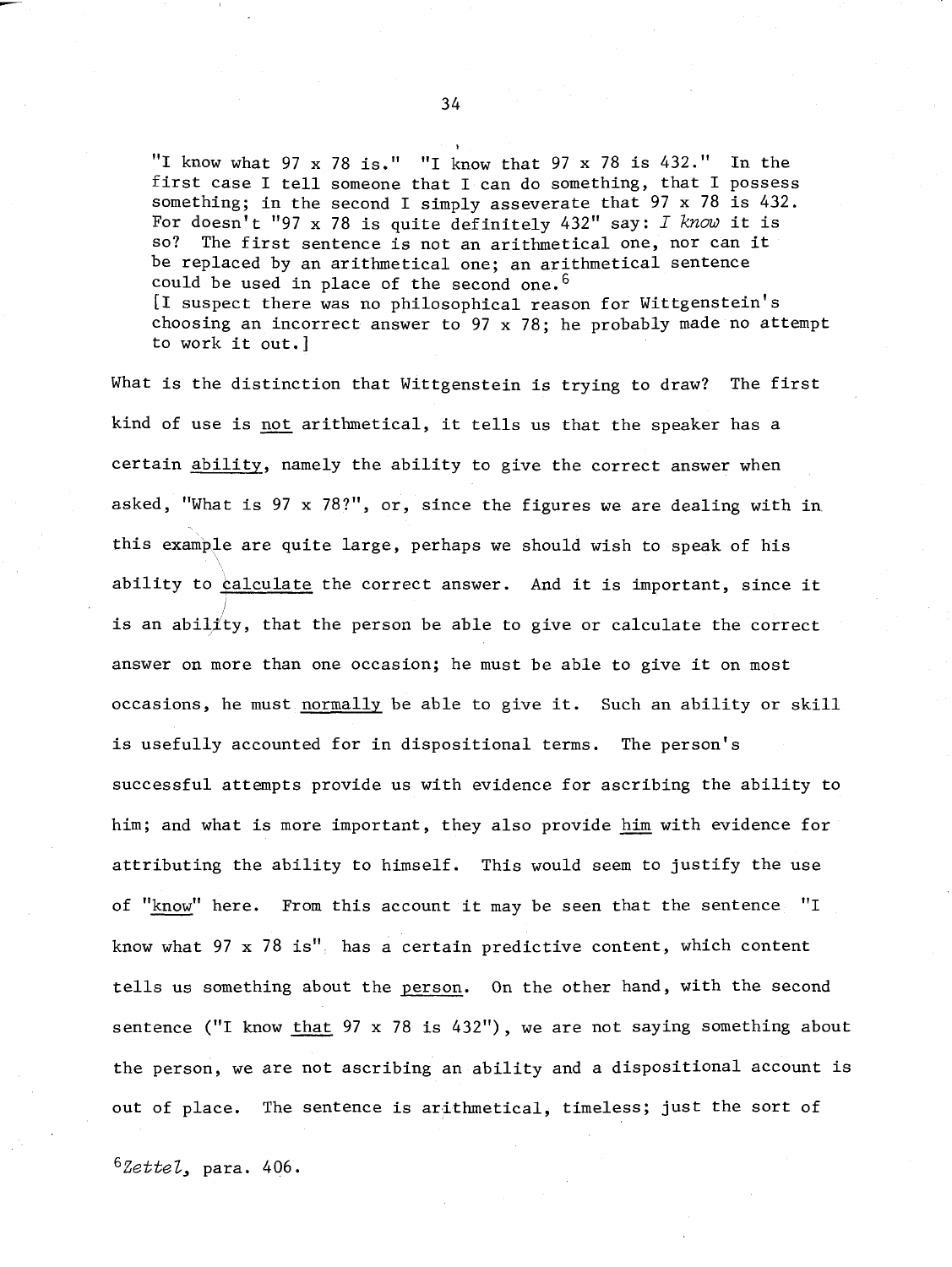sentence whose truth can be recognized by "an analysis of concepts". **I**  gather that Wittgenstein is claiming that here the "I know" does no work, that, indeed, both in the case of "I am in pain" and in the case of sentences like "One plus one equals two", the prefix, "I know", would have no function. This passage from *ZetteZ* shows very clearly the importance Wittgenstein lays on the possibility of verification of a proposition before I can claim to know it.

**I** 

#### SECTION VIII

The disanalogy between "I am in pain" and "He is in pain" referred to in *The Blue and Brown Books* (and mentioned above - SECTION VI). Sentences function in many ways. Although the sentence **"I** am in pain" is not reportative like "He is in pain", this does not mean that it has no meanihg.

Wittgenstein is suggesting, then, that the sentence "I am in pain" (to be construed as, "It is I who am in pain"), does not function as a report in the same way as does the sentence "He is in pain" ("It is he who is in pain"), the reason for the distinction being that in the case of my saying, "I am in pain" (as opposed to, "He is in pain"), nothing counts as evidence for it.

And now this way of stating our idea suggests itself: that it is as impossible that in making the statement "I have toothache" I should have mistaken another person for myself, as it is to moan with pain by mistake, having mistaken someone else for me. To say, "I have pain" is no more a statement *about* a particular person than moaning is.<sup>1</sup>

The difference between the propositions "I have pain" and "he has pain" is not that of "L.W. has pain" and "Smith has pain". Rather, it corresponds to the difference between moaning and saying that

*l9he Blue and Brown Books,* **p.** *67.*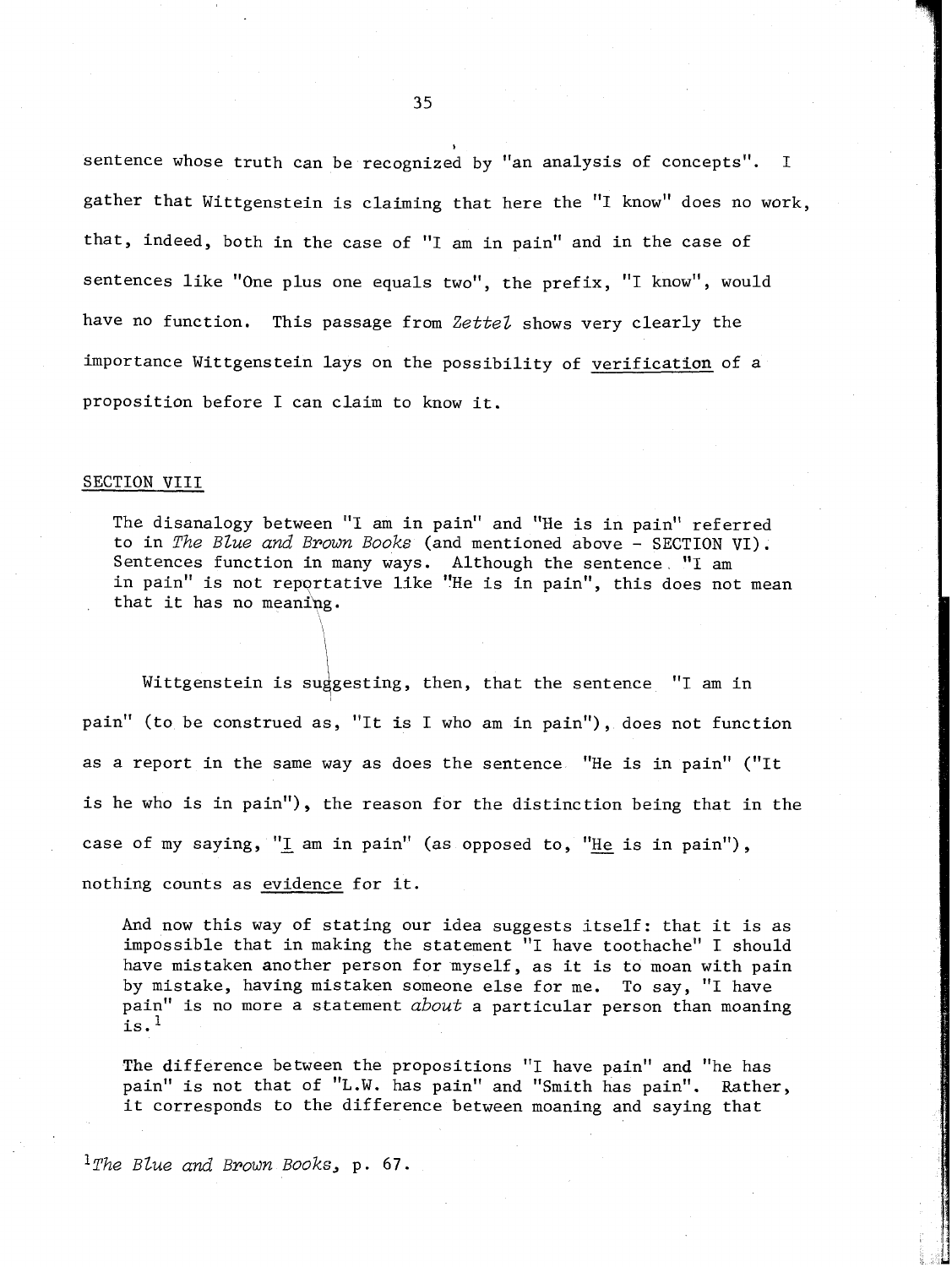someone moans.<sup>2</sup>

I wish to make clear that I take the point in the second quotation to be that the sentence "I am in pain" is comparable to a groan in the following respect: that neither is reporting who is in pain in the same way as does the sentence "He is in pain''. But to say that the sentence "L am in pain" (or "I have a pain") does not report a state of affairs in the same way as does "He is in pain", is not to say that the sentence has no meaning. Of course, if we accept that to report something or to describe a state of affairs is the only function of language, then we should be obliged to abandon the sentence at this stage.

This use of language (i.e., reporting or describing) has been taken to be the predominant function of language (if not the only function) throughout most of traditional philosophy, and a most damaging assumption it has shown itself to be. The existence of "mental" objects, states and processes has been insisted upon in order to allow sentences to serve as descriptions. "Mental pictures" and "images" have been posited to account for what we mean, for example, when we say that we "imagine" something. But it is not so easy to make the notion of "mental processes" intelligible. As soon as we reject the assumption that to report or describe is the primary function of language, much of the temptation to speak of "mental pictures" and "images", etc., is removed. To say that a sentence does not function as a straightforward report is not to say that it does not have a function at all.

Consider what Wittgenstein says when he speaks of the concept of a pain in Philosophical Investigations:

 $2$ The Blue and Brown Books, p. 68.

36

**I**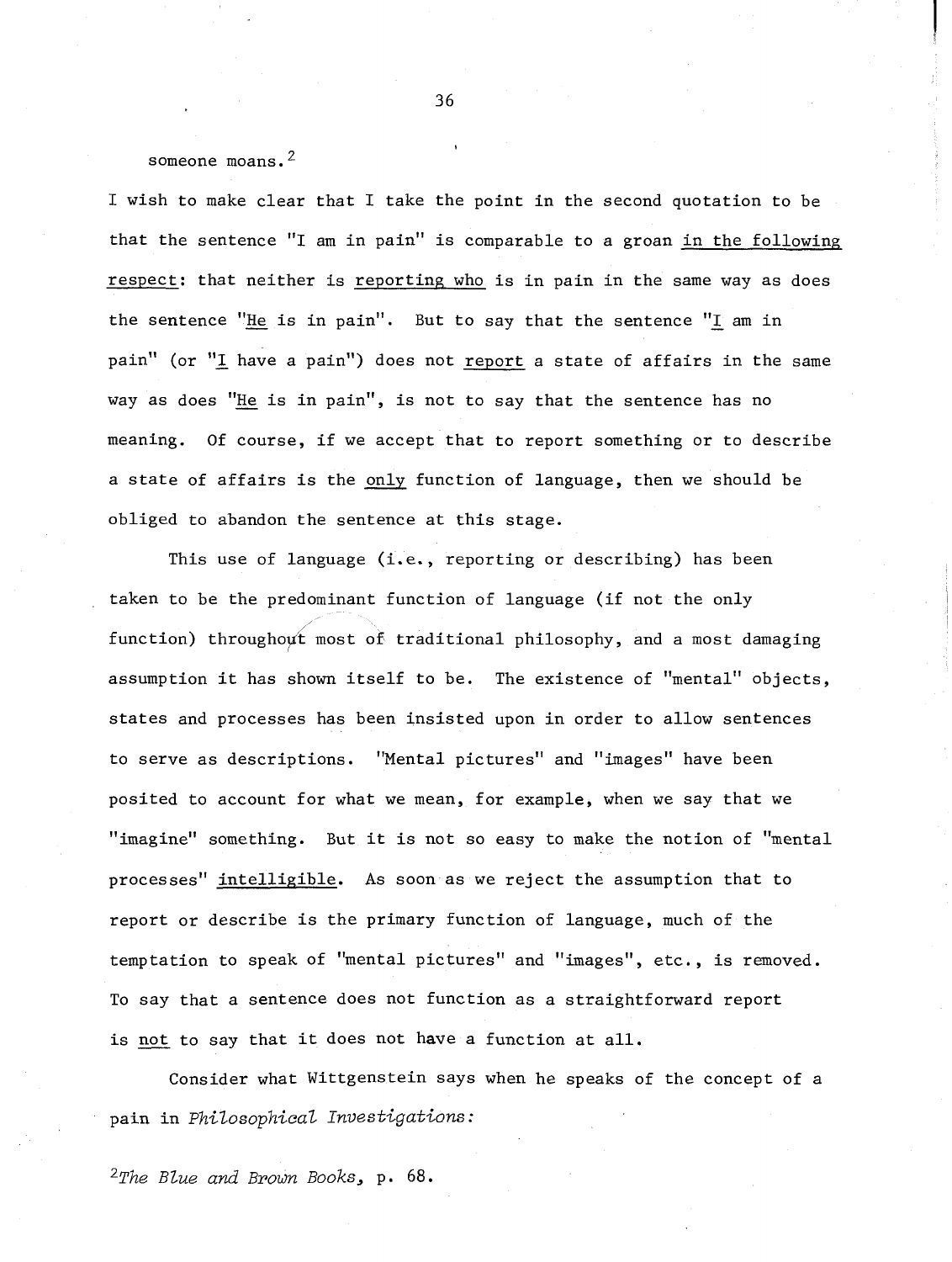"But you will surely admit that there is a difference between pain-behaviour accompanied by pain and pain-behaviour without<br>pain?" -Admit it? What greater difference could there be? -"And yet you again and again reach the conclusion that the sensation itself is a nothing." -Not at all. It is not a something, but not a *nothing* either! The conclusion was only that a nothing would serve just as well as a something about which nothing could be said. We have only rejected the grammar which tries to force itself on us here.<sup>3</sup>

In the light of the previous discussion I suggest that what Wittgenstein is trying to say here is, that in the past philosophers have tended to take for granted that "sentences about pain" are used to describe the pain or the state of someone's mind, that a person uses sentences such as "I am in pain" in order to inform another person or himself that he has a particular type of sensation; and he may attempt to describe this "mental object". But there are differences between describing a chair, say, and describing this "mental object which I have before me". In the case of the chair it makes sense to say that I have misdescribed, that I have made a mistake. There are public criteria which I may appeal to to decide whether or not it is an accurate description. There are not public criteria which I appeal to when I "describe a pain". When Wittgenstein in the above quotation says that "It (i.e., the pain) is not a something", I take him to be saying just this: that to speak about pains in the same way as we speak about, say, chairs causes confusion. The grammar of painsentences may be the same as those of chair-sentences, but rather than dwell on this similarity, we should examine the differences in the way we sentences may be the same as those of chair-sentences, but rather t<br>dwell on this similarity, we should examine the differences in the<br>use these different types of sentences. In the second half of the paradox - "but (the pain is) not a nothing either!" - I take Wittgenstein to be pointing out that even though to speak about a pain is not like

 $3$ Philosophical Investigations, para. 304.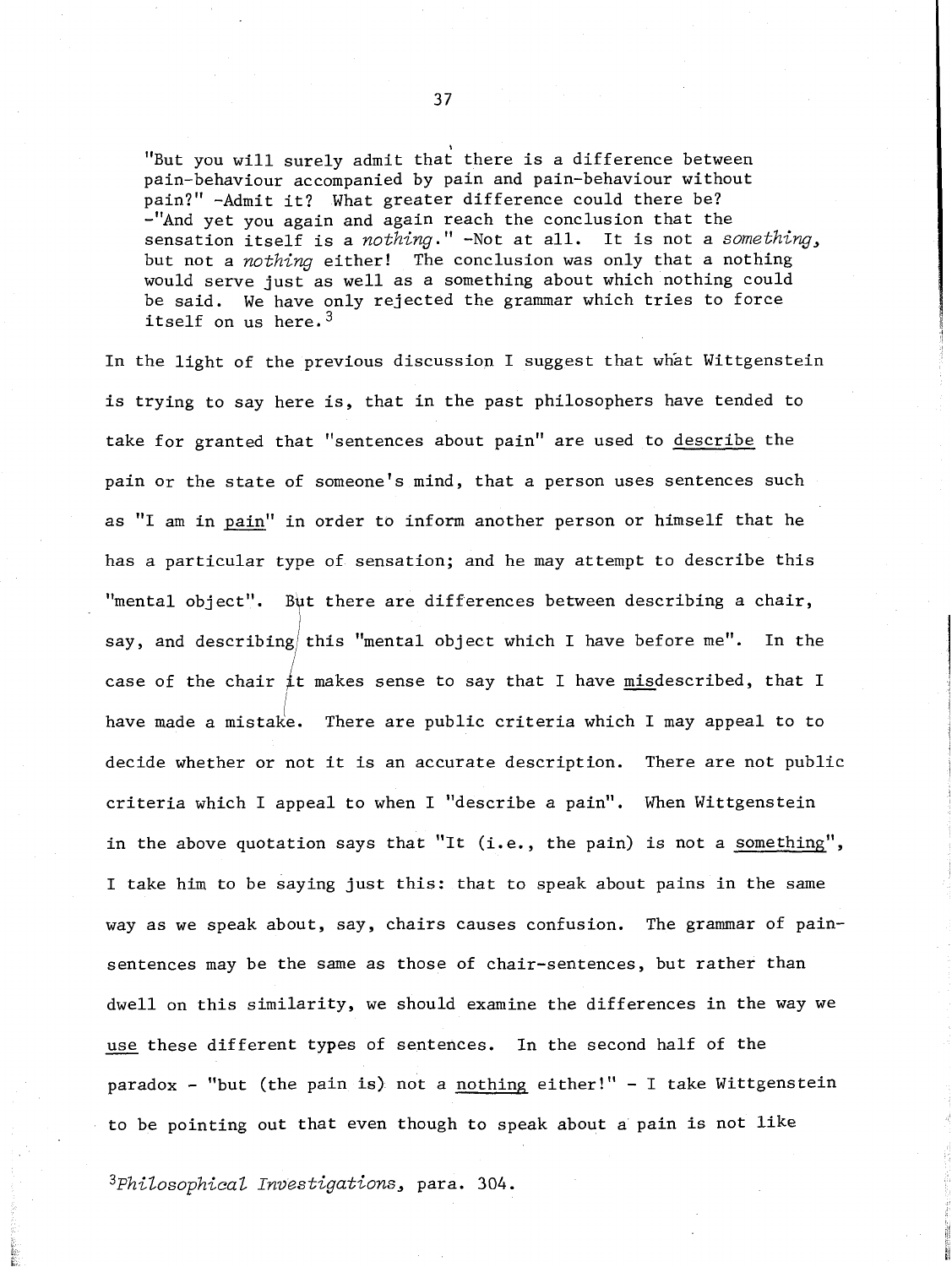speaking about a chair, even though pain-sentences are not like chair-38<br>speaking about a chair, even though pain-sentences are not like chair-<br>sentences (i.e., they are <u>used</u> in different ways), this does not mean that pain-sentences are meaningless. This account makes the paradox intelligible and also shows the significance of Wittgenstein's last part of the paragraph:

The paradox disappears only if we make a radical break with the idea that language always functions in one way, always serves the same purpose: to convey thoughts -which may be about houses, pains, good and evil, or anything else you please.

#### SECTION IX

A closer examination of the "use as object" sentences, especially of the supposed analogy between "My arm is broken" and "His arm is broken." The seeming connection of the category distinction between "I" used as object and "I" used as subject with the category distinction between a material object and a "sense-content". An important distinction between two questions:

- a) Does the question involve a public object?
- b) Are the criteria appealed to in settling the question public or not?

The reliance on public criteria in asking "Are these books my books?". Inc reflance on pasile effectia in asking the enese sooks <u>my</u> books 'knowing' that this body is  $\frac{m}{m}$  body. "This body is  $\frac{m}{m}$  body" may not?<br>The reliance on public criteria in asking "Are these books my books?"<br>My reliance in answering the question "Is this foot my foot?" on my<br>'knowing' that <u>this</u> body is my body. "This body is my body" may<br><u>not</u> be assi  $\overline{\text{similarity}}$  between "This body is my body" and "This sensation is my sensation."

Let us now consider sentences belong to Wittgenstein's first category ("the use as object"<sup>1</sup>). Here there is a supposed analogy between members of this category and their third person use counterpart, between, for example,  $M_M$  arm is broken" and "His arm is broken." The sentences in this category receive little attention from Wittgenstein;

*4~hiZosophica~ Investigations,* para. *304.* 

*ll'he Blue and Brown Books,* p. *66.*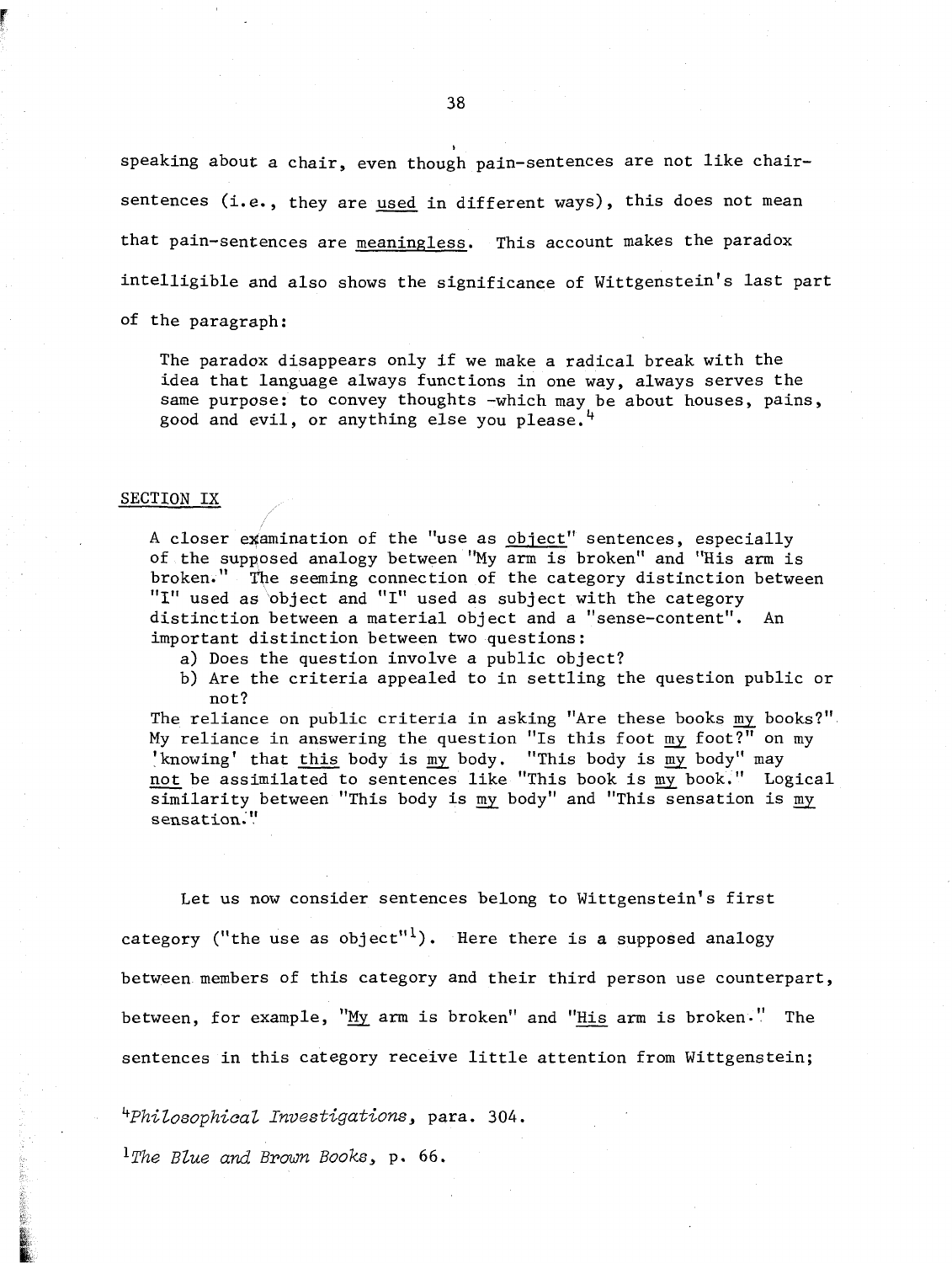his activities are directed towards bringing out the disanalogies between " $\underline{I}$  am in pain" and "He is in pain" (i.e., illuminating the "use as subject" category). It is significant that the examples he gives of sentences belonging to the "use as subject" category all involve what have usually been labelled "mental processes" or "mental states" (see The *Blue and Brown Books,* p. *69* para. 2 to p. 70 para. 1 and 2).

In fact one may say that what in these investigations we were concerned with was the grammar of those words which describe what are called "mental activities": seeing, hearing, feeling, etc..<sup>2</sup>

The examples he gives of sentences belonging to the "use as object" category all involve public objects, and one has the impression that the two categories correspond in some way to sentences about "mental activities'' and sentences about "material objects"; and it is here that I think Wittgenstein has oversimplified the issue.

#### Consider :

I) Is this broken arm mine or not? -Room for error.

II) Is this sensation mine or not? -No room for error.

I wish to emphasize that the mistake Wittgenstein refers to is not the mistake of claiming my arm to be broken when, in fact, it is not broken; it is rather the mistake of claiming the broken arm to be mine when, in fact, it is not mine. There is one major difference between the two types of sentences, already mentioned: that in type (I) reference is made to some public object, a claim is made about such an object. This is not the case in type (11). The public objects are publically recognizable, publically identifiable. We have criteria for deciding that "this" is a broken arm. We may make an X-ray examination, perform or witness an

*25!'he Blue and Brown Books,* p. *70.*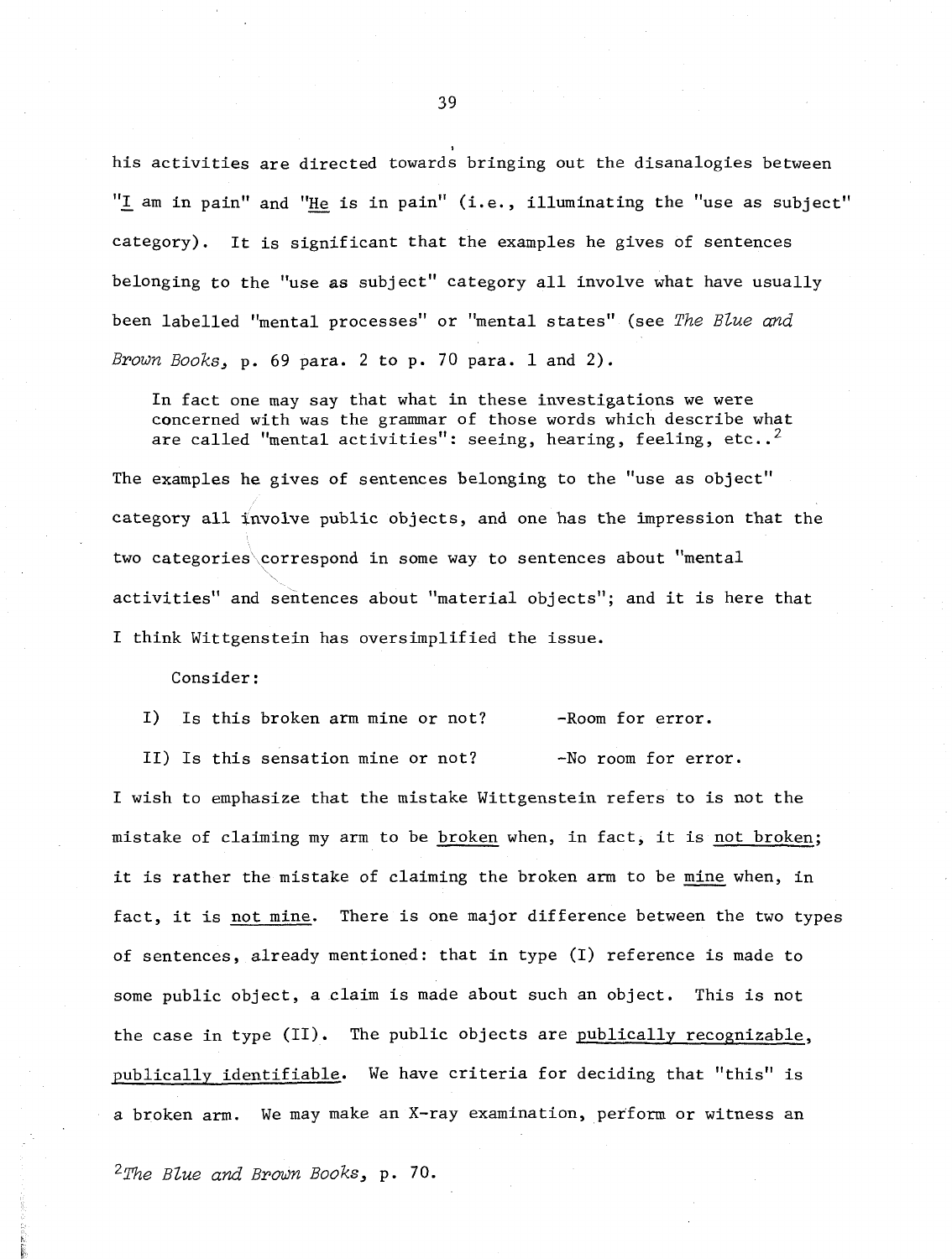operation in which the bone is reset. There is no limit to the number of people who could help in identifying the object in this way. But there is nothing similar we may do in a type (11) sentence. **A** sensation is not an object that is publically identifiable in this way. Indeed, I suggest we beware of speaking of "a sensation" as an 'object' at all.

But here it is important to distinguish two questions:

a) Does the question involve a public object in this way (i.e., as in question (I) above) ?

b) Are the criteria appealed to in settling the question public or not?  $\overline{r}$  -  $\overline{r}$  $\overline{\text{I}}$  am not satisfied that Wittgenstein has distinguished the two, and I see a temptation to assume that if a question is "about a public object" then it will be settled by appealing to public criteria.

I shall now quote a paragraph from Philosophical Investigations which prompted an examination of sentences like number (I) (above):

Consider how the following questions can be applied, and how settled:

(1) "Are these books my books?"

(2) "Is this foot my foot?"

(3) "Is this body my body?"

(4) "Is this sensation my sensation?"

Each of these questions has practical (non-philosophical) applications.

(2) Think of cases in which my foot is anaesthetized or paralysed. Under certain circumstances the question could be settled by determining whether I can feel pain in this foot.

(3) Here one might be pointing to a mirror-image. Under certain circumstances, however, one might touch a body and ask the question. In others it means the same as: "Does my body look like that?"

(4) Which sensation does one mean by 'this' one? That is: how is one using the demonstrative pronoun here? Certainly otherwise than in, say, the first example! Here confusion occurs because one imagines that by directing one's attention to a sensation one is pointing to it.<sup>3</sup>

Consider the first example: "Are these books my books?" It may be pointed

 $40$ 

**I** 

 $3$ Para. 411.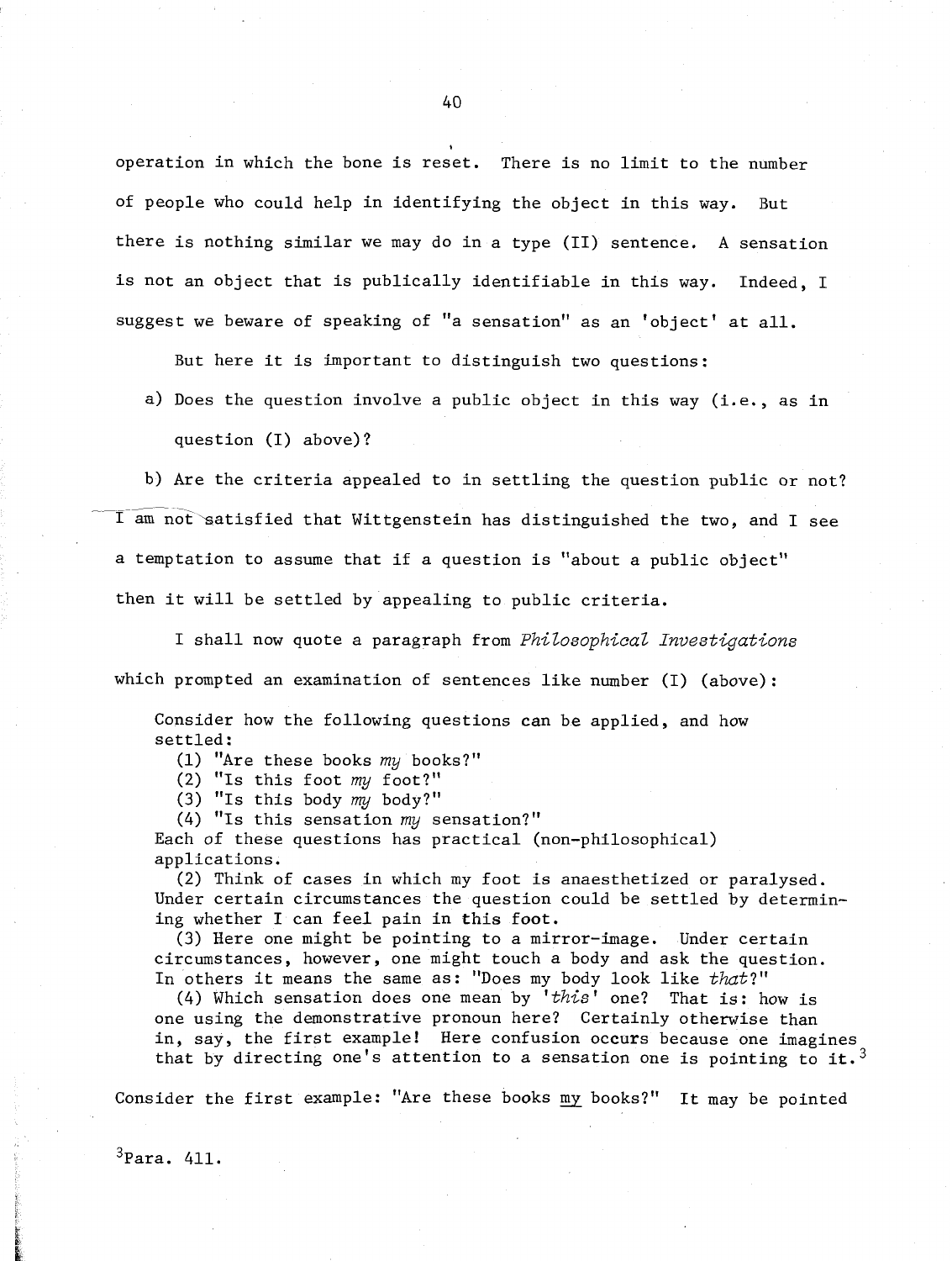out first of all that more people than myself may see and handle the books in question. "These books", by virtue of their being public objects, may be scrutinized by any number of different people. And to what criteria should I appeal to settle this question? There is no *one*  criterion here, nor a set of fixed criteria, but there are typical examples. I may look to see if the title is one on the list of titles what criteria should I appeal to settle this question? There is no <u>one</u><br>criterion here, nor a set of fixed criteria, but there are typical<br>examples. I may look to see if the title is one on the list of titles<br>I have of th to see if the initials "J.H." are printed inside the cover. I may examine the book cover itself, to look for the marks that were on the cover of my copy of this book. I may look inside to see if there are sections marked off in pencil, the sections I marked off in my copy of the book, etc.. Now not only can other people see and handle the books in question, they can perform all the tests that I should perform to answer the question, and they are in no worse a position than myself to do this. What I am saying is, that if there were one hundred of "these books", I could call in a few more people, give them a copy of my list of titles, against each title of which are notes on the pencil marks, stains and crease marks, etc., to be found inside or on the cover of my copy of the book, and ask them to assist me in the task. There is no reason here for supposing myself to be in any sort of privileged position. The criteria are public, and it because the criteria are public that it makes sense to say that there is the possibility of an error. It is possible, of course, for the notes to be incomplete or insufficient. The others, acting upon the notes, may say, "Yes, this one is yours"; and I may reply, "No, it does not have a red pen mark on the back" (this was not included in the notes that I gave them). And this is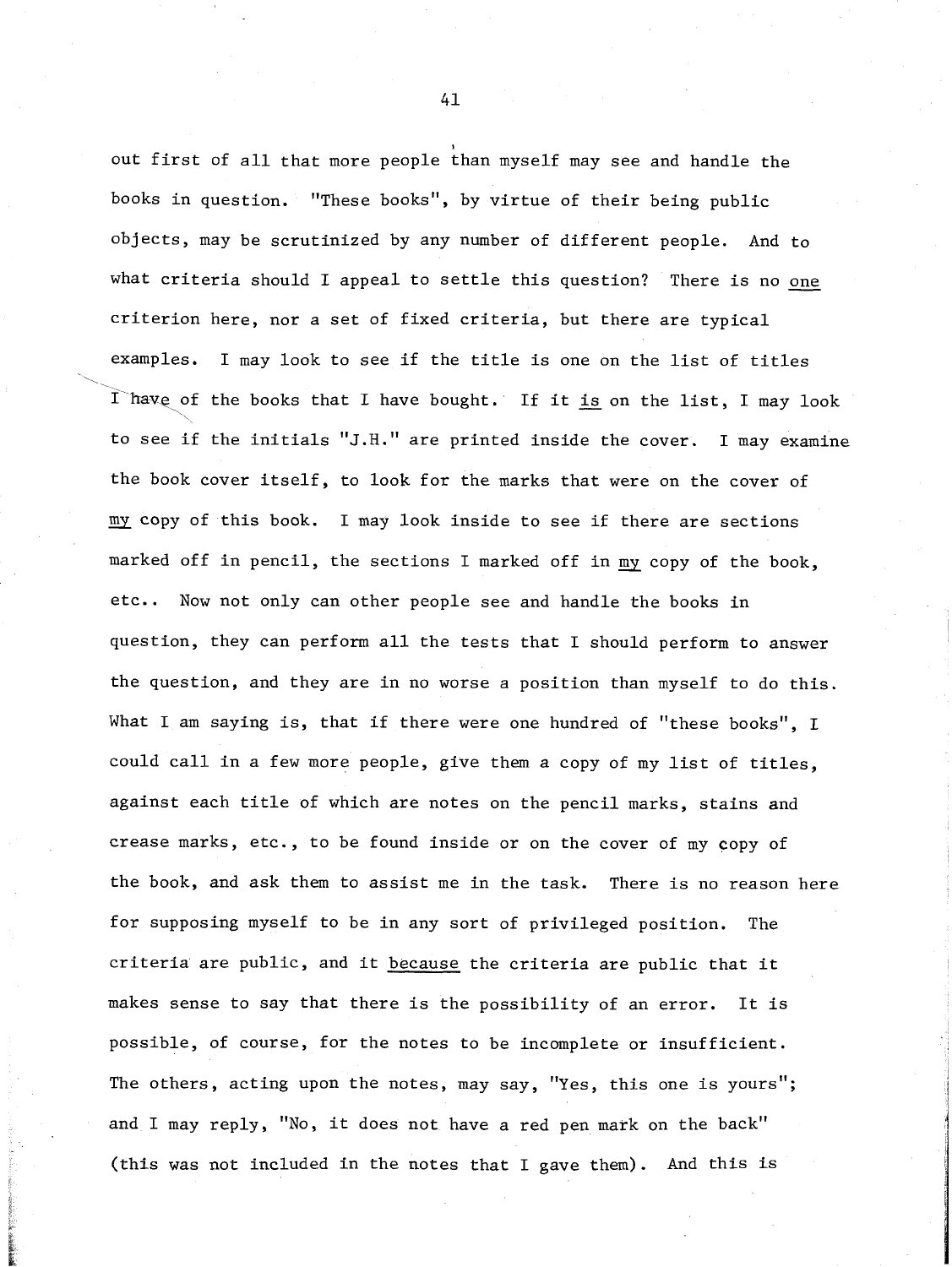either a fault of memory when I drew up the lists, or a fault of omission. The reason for my having little regard for any mysticism as regards my recognizing a book as mine is simple: we imagine a thief (of a rather warped variety) who steals one of my books, takes his own copy, and with great skill and patience reproduces all the pencil marks, stains and crease marks, etc., to be found on my copy on his copy. He then puts both copies among the pile of books being sorted, and watches as they are both picked out by my other helpers on the basis of what they have written on their lists, and as they are both "recognized" by me. Such an example shows clearly enough, I think, the sorts of criteria used and how an error is possible.

Let us now examine case  $(2)$ : "Is this foot my foot?" May we treat it in the same way as the question: "Is this book my book?"? I suppose the case in which we should most expect the question "Is this foot my foot?" to be like "Is this book my book?" is when the foot has been severed, say, in an accident. Any number of people may see it, etc.. And now, what criteria will be appealed to to settle the question? Could I not draw up a list of marks, scars and so on, that they are to look for, and could not any number of people have a copy of this list and examine the foot by referring to it? (This whole example is necessarily gruesome.) The cases seem to be analogous. We might even imagine our warped thief turning to plastic surgery and bringing into the room another foot bearing all the same marks and scars as the foot already under examination. And now we have two objects with qualitatively the same appearance. Then we should try to establish spatio-temporal continuity between one of the feet and my foot. And have we not allowed

 $42$ 

**I**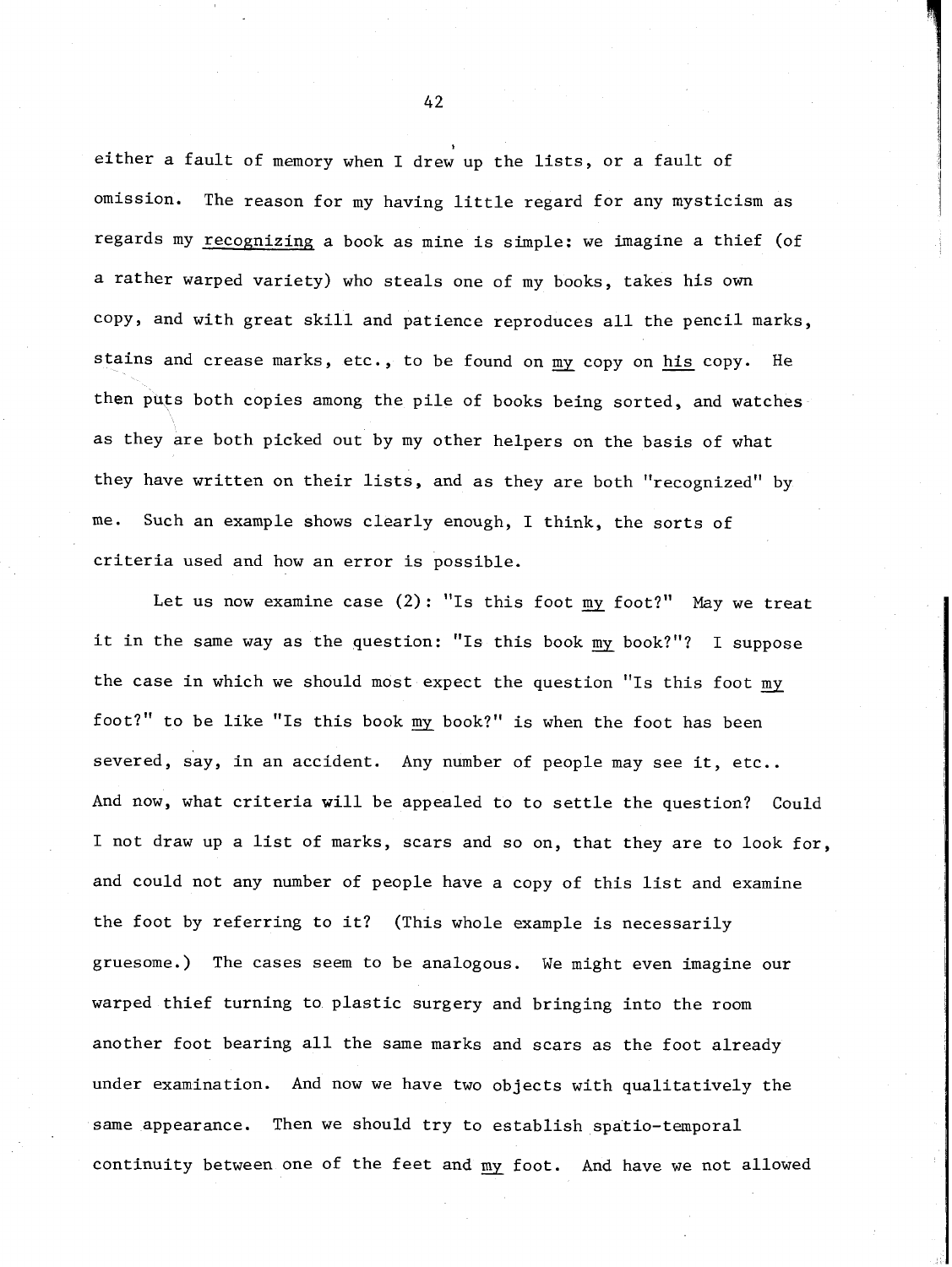for error? But consider what the people are doing. They are appealing to the criteria to decide whether or not this foot was attached to this body. And this is all they are doing. The criteria would normally allow them to decide whether this particular foot was earlier attached to this particular body. But my question was: "Is this foot my foot?", i.e., "Was this foot previously attached to my body?", not: "Was this foot previously attached to this body?" But surely, it may be objected, what they are doing is relevant? Surely it is helpful? Let us suppose that I accept the result of their investigation. Then I may say: "This foot they are doing is relevant? Surely it is helpful? Let us suppose that<br>I accept the result of their investigation. Then I may say: "This foot<br>was attached to this body." To be able to say: "This foot is <u>my</u> foot", I need to be able to say that:

1) this foot was attached to this body;

2) this body is my body;

therefore, 3) this foot is my foot.

Thus, if  $(1)$  is true and  $(2)$  is true, then  $(3)$  is true. But for reasons which I hope will become clearer, I have reservations about treating sentence (2) as a sentence that is true or false.

The same sort of thing would happen if I asked, "Is this foot my foot?'' and, instead of speaking of a severed foot, I was speaking of a photograph, or a drawing, or a film of a foot - of a representation of a foot, in fact. Again any number of people might see the photograph, and any number of people might appeal to a set of public criteria to decide whether this photograph was a photograph of this foot. And, as in the previous example, there is room for mistake in this. But what would have been established would be this: "This photograph is a photograph of this foot." What I should need to be 'established' would be: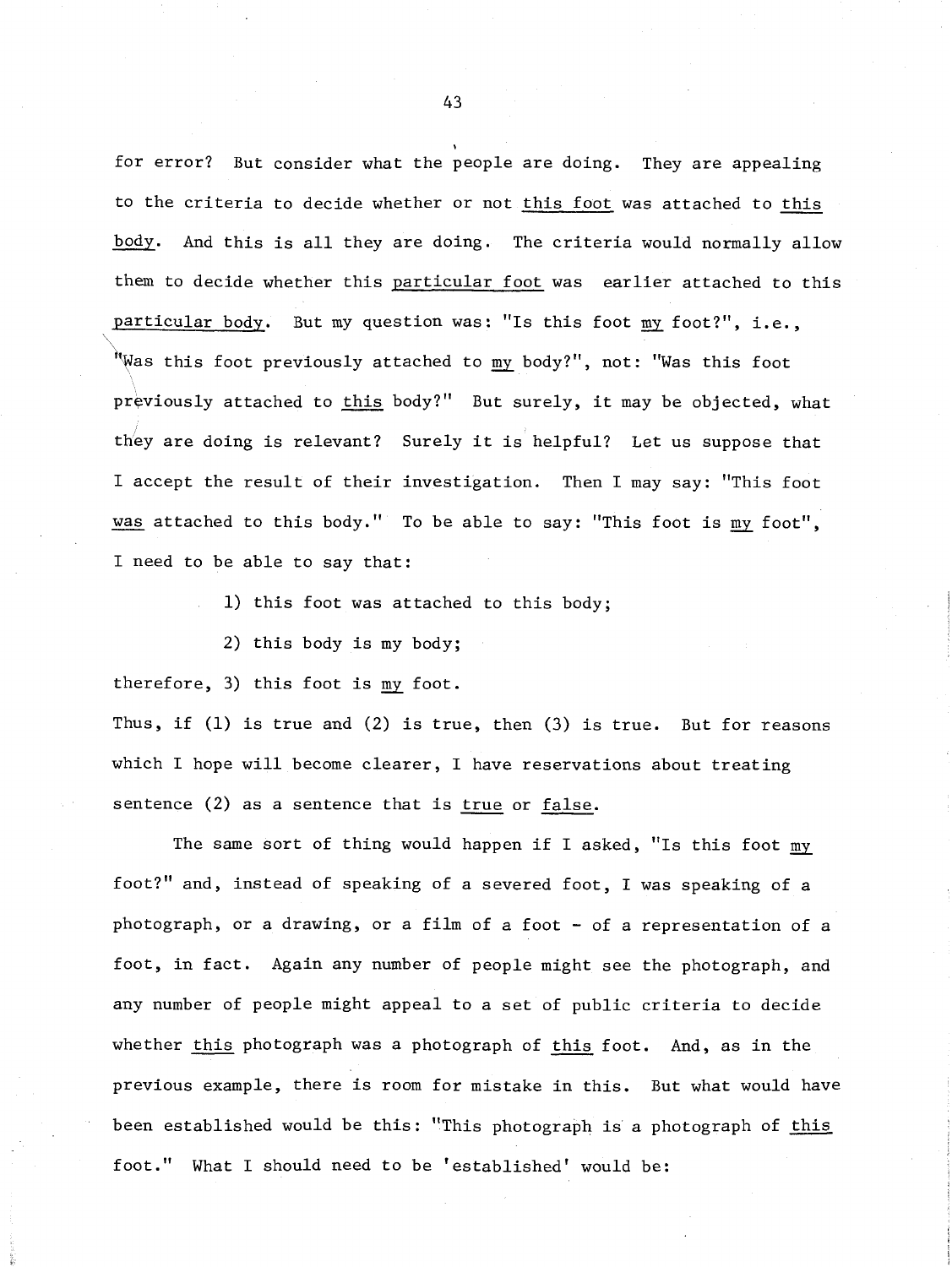**I**  1) this photograph is a photograph of this foot;

2) this foot is/was attached to/part of this body;

**3)** this body is my body;

 $\mathcal{L}$ 

therefore, 4) this photograph is a photograph of my foot.

Let us recall what Wittgenstein says on this example of the foot:

Think of cases in which my foot is anaesthetized or paralysed. Under certain circumstances the question could be settled by determining whether I can feel pain in this foot.<sup>4</sup>

I take him to be pointing out two different sorts of cases here (partly because if we look at what he has to say about number  $(3)$  - "my body" he speaks of two different sets of circumstances there in much the same way; and also because if a limb is anaesthetized, there is little point in trying to determine the question by whether or not I can feel pain in the limb). The case in which the foot is anaesthetized is interesting. I suggest that the pattern of the case is something like the pattern of the two cases I have given - of the severed foot and of the photograph. If I were lying on an operating table under a local anaesthetic, I might ask, "Is this foot my foot?" And I should say, "It is attached to this body and, of course, this body is **my** body." But supposing the foot was not anaesthetized; presumably this is when Wittgenstein is suggesting that the question could be settled by "determining whether I can feel pain in this foot".

And these seem to be the alternatives: when I ask, "Is this foot mg foot?" or "Is this arm mg arm?", I end my justication for saying that it is in one of two ways, either -

a) it is/was attached to this body and this body is my body;

*4~hiZosophica~ Investigations,* para. 411.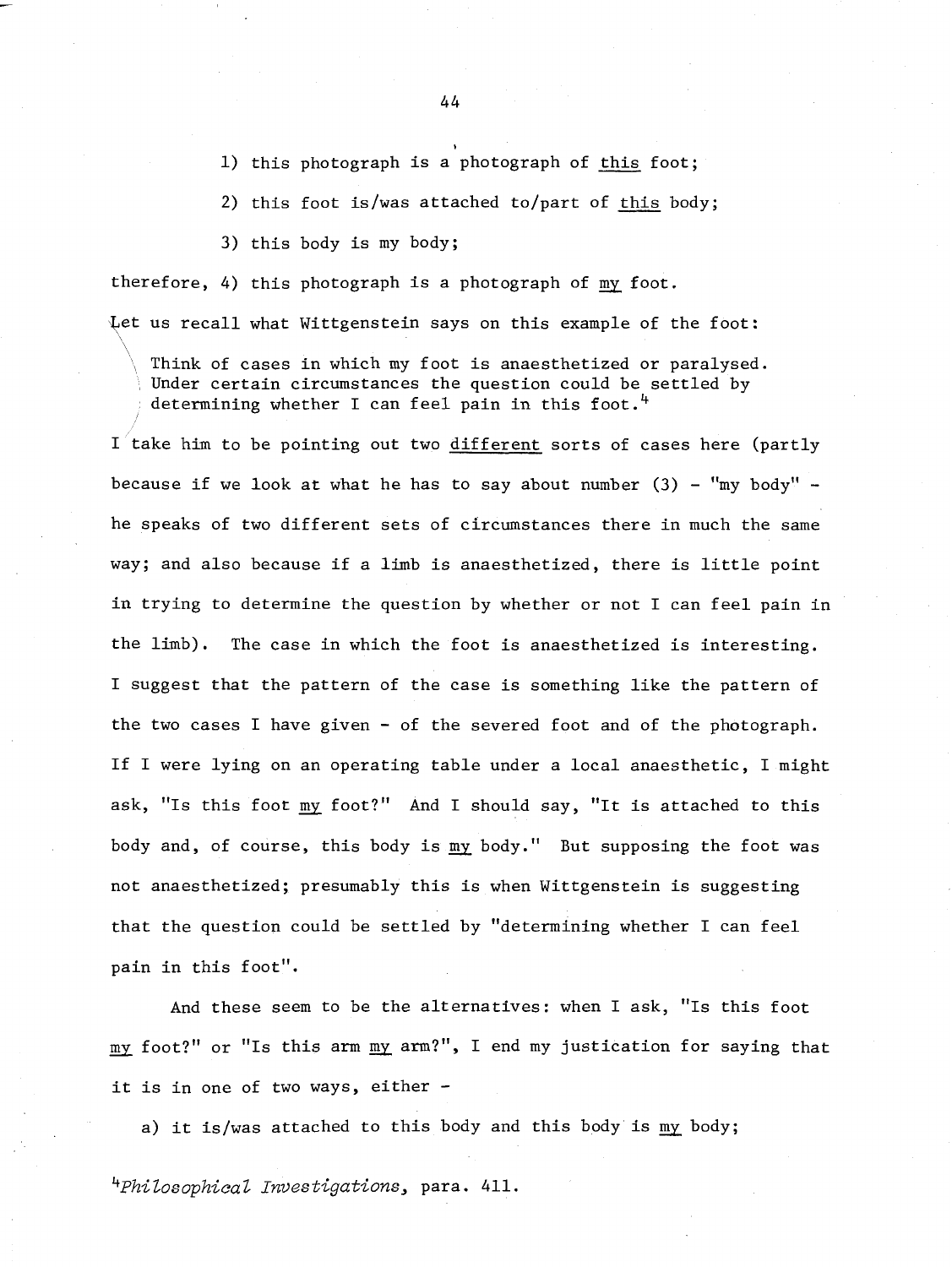**I**  or b) I can feel pain (or whatever) in this foot, and SO this foot is my foot.

Let us look at (b) first. Is there room for error? But to say that error is possible is to say that we can make sense of the notion of correction (see *Philosophical Investigations*, para. 258), and what sense can be given to this notion here? Does it make sense to say that I am in <u>doubt</u> as to whether or not I can feel pain in "this" foot? There is the same kind of asymmetry between first and third person uses here (i.e., between saying, "I can feel pain in this foot" and saying, "He can feel pain in that foot") as there is between saying, "It is  $I$  who am in pain" and "It is he who is in pain." If I say of someone else, "He feels pain in that foot", I may point out that the foot is wounded, that he is clutching the foot, and hopping on the other foot, etc.. These are the sorts of things that would count as evidence here, and any number of people may check them. But when I say, "I feel pain in this foot", do I look first to see if I am wounded? Do I 'see' that I am clutching my foot before I say that I feel pain in it? Are the criteria relevant for establishing that "He is feeling pain in that foot" relevant for establishing that "I am feeling pain in this foot"? And yet Wittgenstein claims that the question "Is this foot my foot?" may be settled on occasions by determining whether I feel pain in this foot. I have attempted to show that there is no sense to the notion of "determining" whether or not I feel pain in this foot, indeed, that to insist that there must be would be inconsistent on Wittgenstein's part; and that, since this is so, there is no advantage in his putting the point in dispositional terms ("whether or nor I can feel pain . . ." [my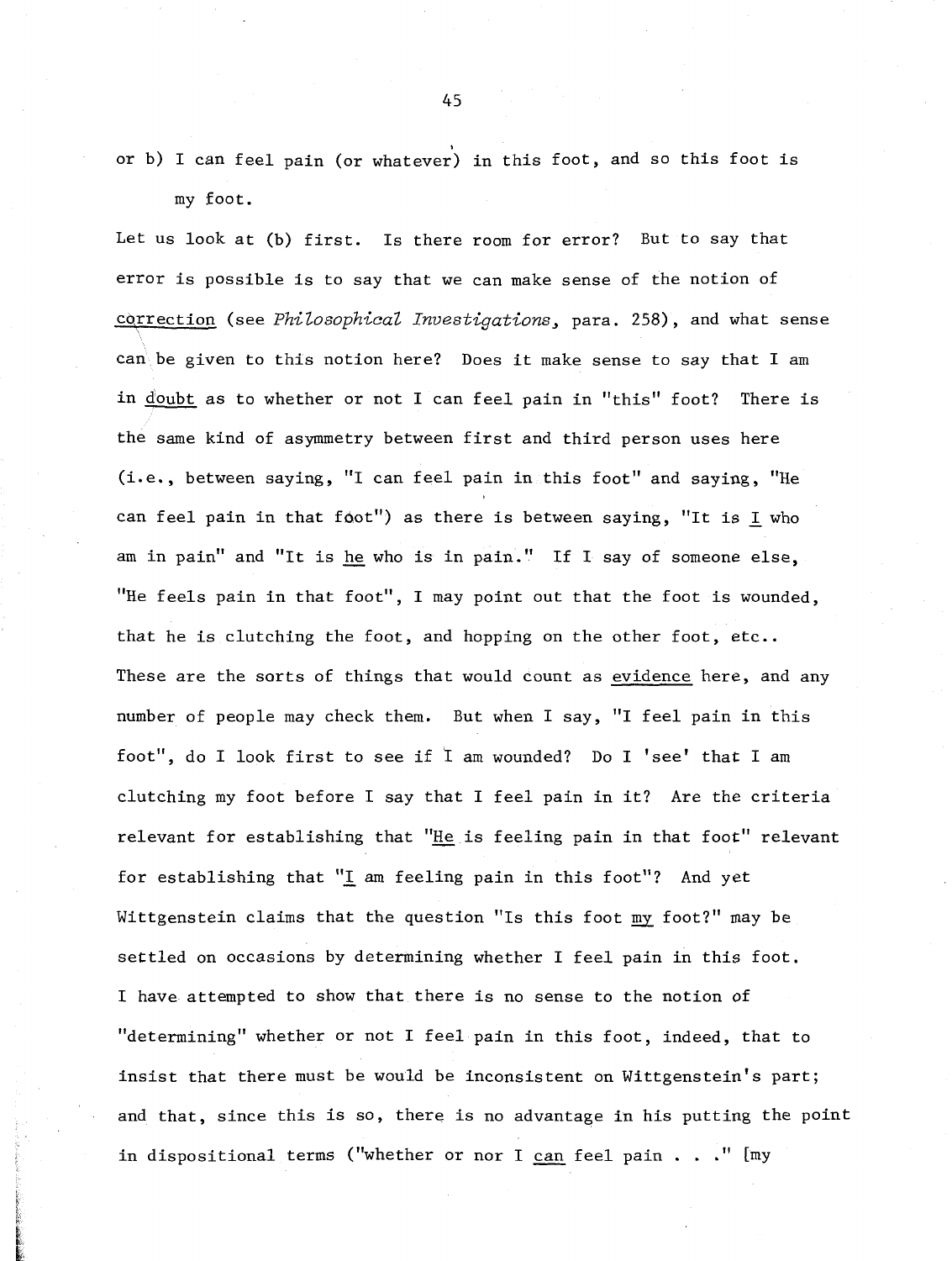emphasis]). For the same sorts of reasons that it makes no sense to say that I know that it is I who am in pain, it makes no sense to say I know that I feel pain in this foot.

And what of the second attempt to support the claim that "This foot is my foot", i.e., that it is/was attached to this body, and this body is my body? Suppose I ask, "Is this body my body?", speaking of a photograph. This case is like that in which I asked, "Is this foot my foot?", speaking of a photograph of a foot. We cannot avoid an examinfoot?", speaking of a photograph of a foot. We cannot avoid an  $\epsilon$ <br>ation of the question "Is this body <u>my</u> body?" (<u>not</u> speaking of a representation).

If the sentence "This is my body" is innocuous, then, on the Wittgensteinian view, there must be room for error (see SECTION VI, p. 28-31 above). That is to say, we must allow that when I said, "This is my body" I could have made a mistake, that I could have said something which was false; and the corresponding true statement here would be 'This is not my body." And this sentence we must be able to give a sense to. Let us agree that there are public criteria for deciding that this body is "J.H.'s body", such considerations as height, weight, hair colour, etc.. These criteria are available to any number of people. That is to say, the sentence "This body is J.H.'s body" is established by an appeal to public criteria, and thus **is** open to error. We wish to give sense to the sentence "This is not my body." When I say this, other people proceed to check out that this body is J.H.'s body (as it seems to them to be), and they appeal to public criteria to establish that it is. Now how is what they have done relevant to my 'claim' that "This is not my body"? If I am not to be dismissed outright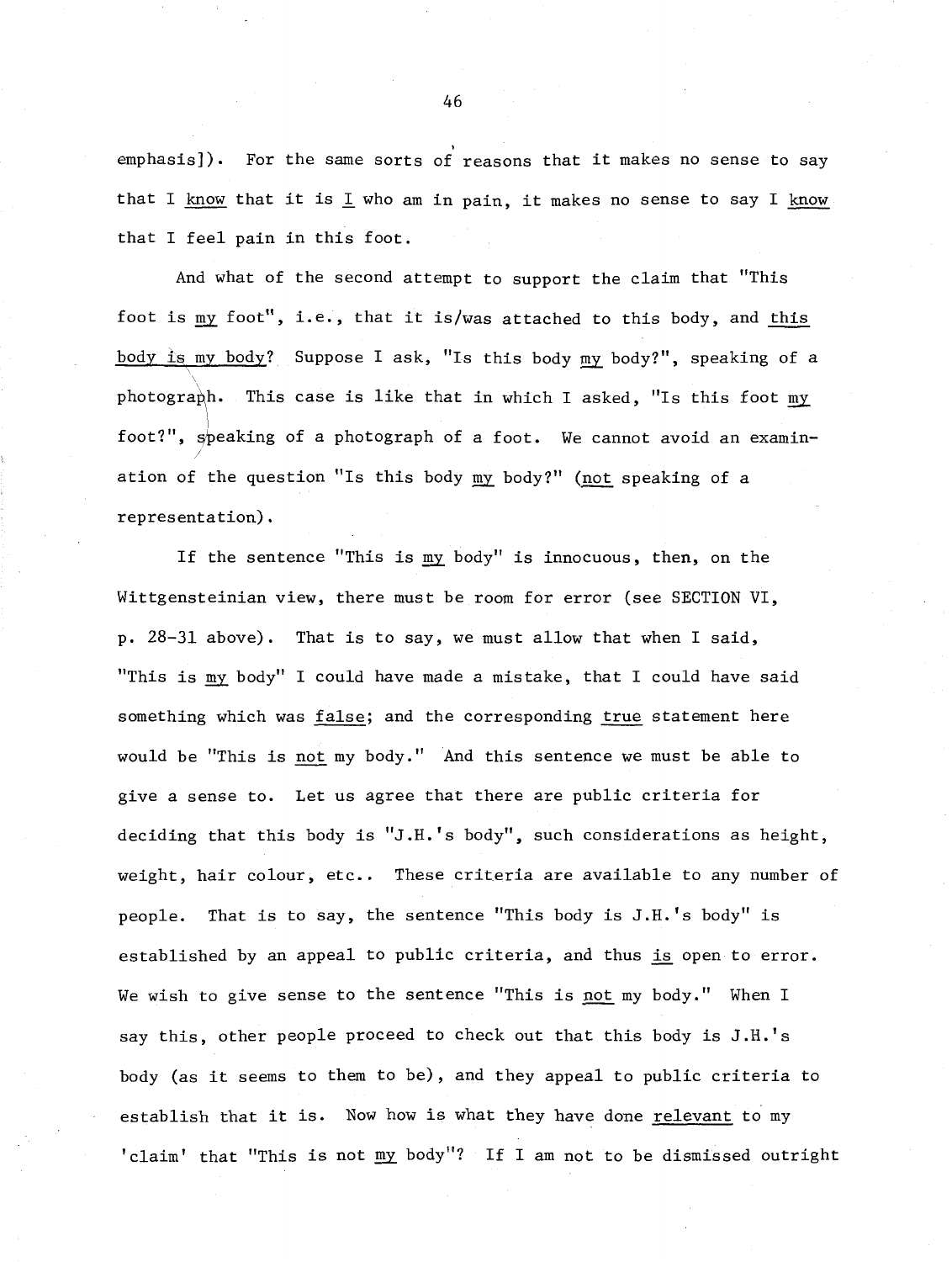as uttering nonsense, I shall be construed as saying something like, "I know this body is J.H.'s body using the same criteria as you; I am not questioning your investigations in this respect. But it's not my body; it's J.H.'s body and I'm not J.H.." And what are the others to do? What I am suggesting is that in saying, "This body is my body" I do not make a statement about a particular person any more than I do when I say, "This sensation is my sensation", or, to use one of Wittgenstein's examples from his ""I" used as subject" sentences, "I have toothache."

I shall now try to explain what is gained by this investigation. When I say, "This book is my book", what I am saying may be spelled out in the following way: this book bears marks, and pencil notes that were on my copy of this book; and by "my" copy here, I mean the copy bought at the bookstore at a specific time. Identifying this as my book, I should look for the marks and pencil notes, etc., and also try to establish the spatio-temporal continuity of this book with the one bought at the bookstore. And what entitles me to say that it is mine, that it belongs to me? The book is held (within our society) to be worth, say, ten dollars. At the time of purchase I paid ten dollars to the bookstore representative (to the lawful owner), and now I can make what marks I wish in it, take it with me or leave it behind, treat it carefully or tear it up, read or not read it as I please. I can do with it as I wish. In short, it is mine. Notice that here, so far from the notion of "possession" or "belonging to me" becoming mysterious, it seems to have evaporated. There is nothing "irreducible" or "unanalysable" about this concept of possession. But what happens when we try to make sense of "This body is not my body"? Can we spell it out in terms that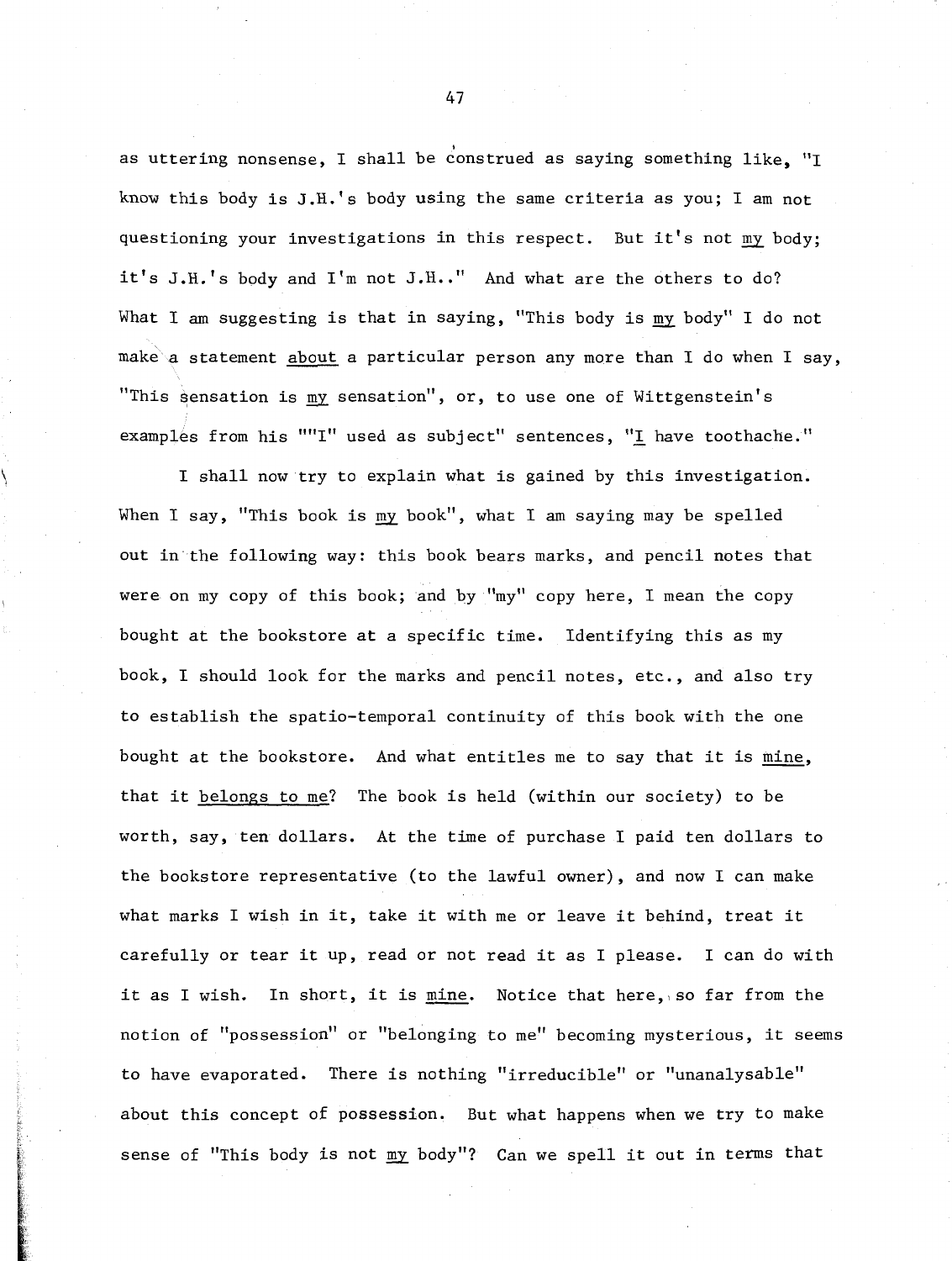other people can make sense of? Can we decide whether this body is  $\underline{\mathfrak{m}}$ body by an appeal to public criteria? When I say that this body is my body I am tempted to say that I am saying far more than that this body has such-and-such characteristics. But if I am asked what this "more" is, I do not know what to say. I might feel obliged to say that the notion of "possession" here, of the body's being "mine", is not open to analysis, that it is "irreducible" - which is just to say that I cannot explain the notion.

I suggest that the reason we feel this temptation is because we have tried to treat the sentence "This body is my body" as though it were used in the same way as the sentence "This book is my book." The picture that has forced its way on us is misleading. If we take the question "How do you know that it's your body?" to be significant, as is the question "How do you know that it's your book?", we have already the picture of the 'mind' or the 'soul' being "lodged in my body as a pilot in a vessel."<sup>5</sup> The thing that is odd is that we are directing the question not to Peter, but to Peter's soul. We are asking the "ghost" to tell us how he knows that this machine is his. But we do not know what this "ghost" is supposed to be. Is it supposed to know certain things? Well surely, it may be argued, the body does not know anything. And so the "ghost" must? And what means does it have to come by knowledge? People see, hear, touch; what does the "ghost" do? The whole picture becomes a mess, and it is this picture that I am suggesting can be avoided if we appreciate the logical similarity between "This body is body" and "This sensation is my sensation."

 $5$ Descartes, p. 155.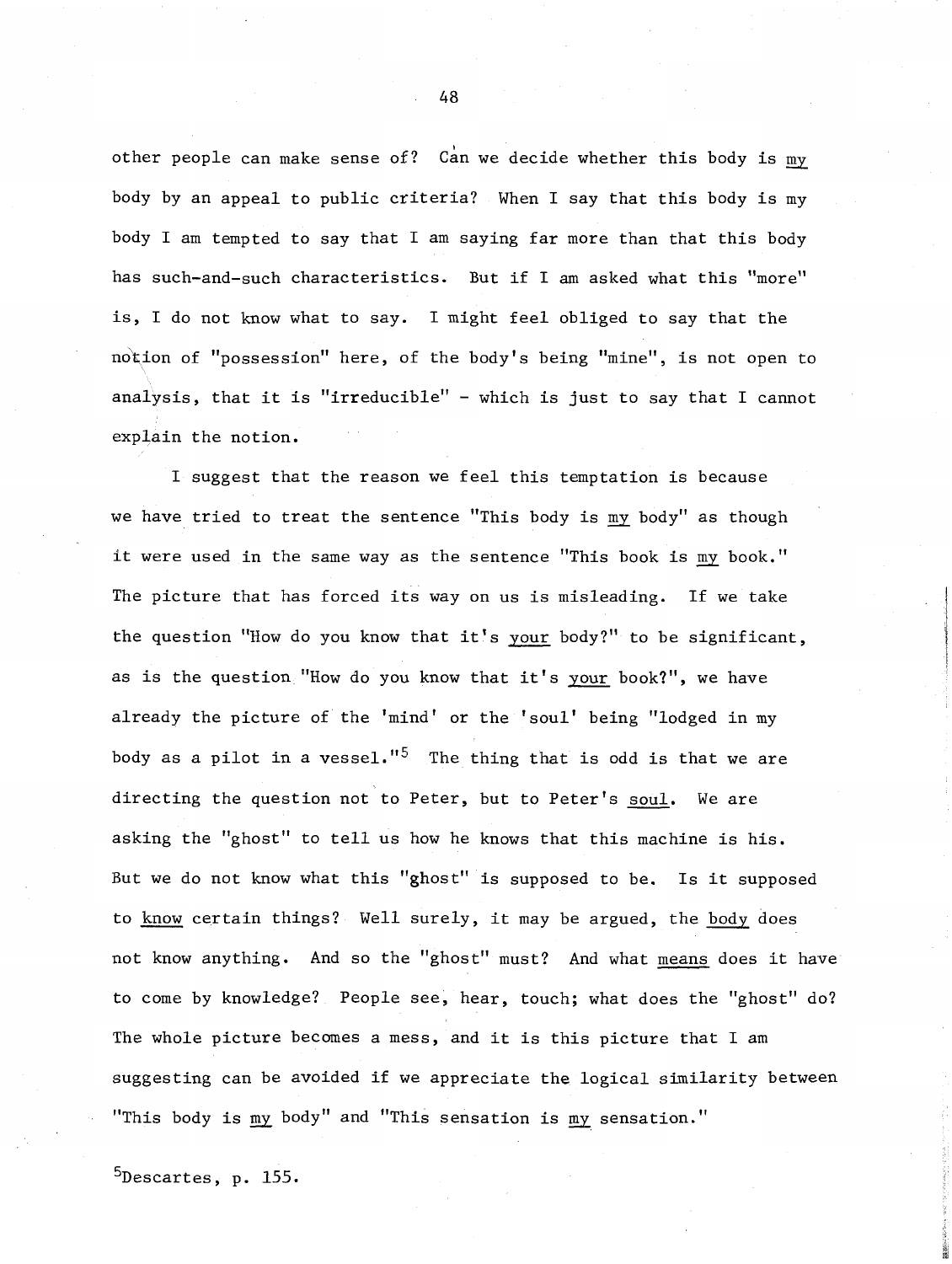#### SECTION X

The results of the investigation set out schematically as a prelude to asking a final question: Is the ""I" used as object" category an empty category? An attempt to make sense of the ""I" used as subject" - ""I" used as object" category distinction. Aune's failure to distinguish clearly between a sentence, and a use of a sentence. Conclusion.

I wish now to set out as clearly as possible the results of the investigation as a prelude to asking a final question.

Wittgenstein drew a category distinction between "I" used as subject and "I" used as object.<sup>1</sup> I shall present what he said about the category distinction schematically:

 $"I"$  used as subject  $"I"$  used as object

1) no room for error; 1) room for error;

- 2)  $\cdot \cdot \cdot$  . . no question of 2) involves recognition of a recognizing a person", 2 not person, is a statement about  $\cdots$  no question of<br>recognizing a person",<sup>2</sup> not<br>"a statement <u>about</u> a partic-<br>ular person";<sup>3</sup>
- activities", (Wittgenstein makes this association clear in *The Blue* and *Brown Books,*  p. 69 para. 2 to p, 70 para. 1 and 2) ;
- 4) a disanalogy claimed between 4) an analogy claimed between between  $"I$  am in pain" and
- recognizing a person",<sup>2</sup> not person, is a statement <u>about</u><br>'a statement <u>about</u> a partic- a particular person;
- **3)** the examples given of sent- **3)** the examples given of sentences ences in this category all in this category all involve<br>involve so-called "mental public objects - my body, or public objects - my body, or parts of it;
	- sentences in this category sentences in this category and and their third person use their third person use counter-<br>counterparts (for example, parts (for example, between "My parts (for example, between "My between "I am in pain" and arm is broken" and "His arm is "He is in pain").

*'The BZue* and *Brown Books,* pp. 66-67. *2The BZue and Brown Books,* p. *67. 3~he BZue* and *Brown Books,* p. 67.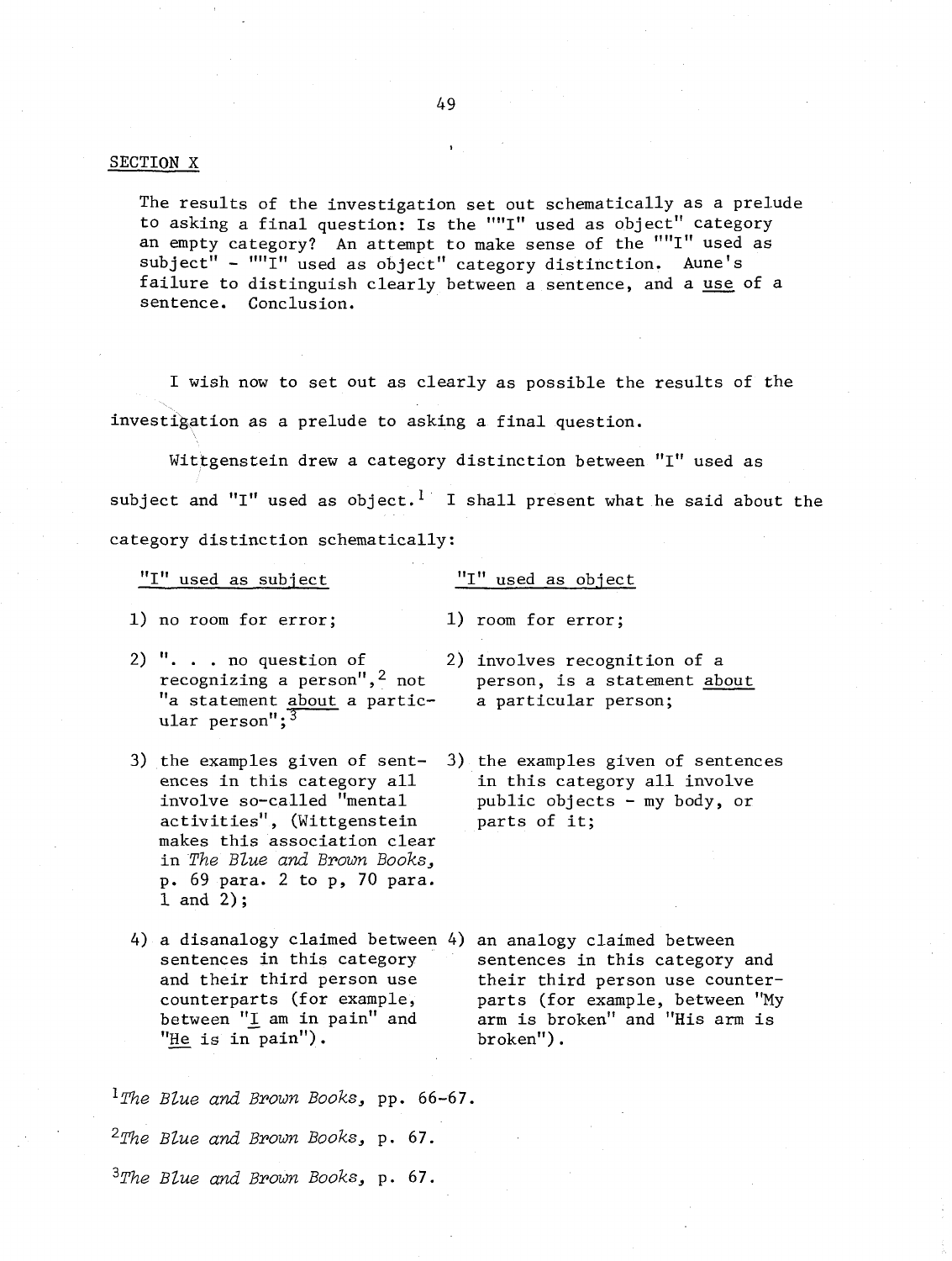The claimed  $disanalogy$  was examined and found to hold. "I am in pain" and "He is in pain" are disanalogous. The disanalogy may be set out as follows :

# $\frac{''I \text{ am in pain''}}{I \text{ in the "use as subject'' category)}}$  "He is in pain" (its third person in the "use as subject" category) use counterpart) in the "use as subject" category)

1) no public criteria available; 1) public criteria available;

2) I cannot know that  $I$  am in 2) I can know that he is in pain. pain.

The claimed analogy was then examined, and it was shown that the analogy does not hold. "My arm is broken" and "His arm is broken" are disanalogous. The disanalogy corresponds to the disanalogy between **"1** am in pain" and "He is in pain" as set out above. The examples Wittgenstein has in the ""I" used as object" category depend on the claim "This body is my body" being open to public check. "This body is my body" was examined and found to be logically akin to "This sensation is my sensation". (not verified by an appeal to public criteria), and not to "This book is book" (which **is** verified by an appeal to public criteria). Thus the sorts of sentences which Wittgenstein gives as examples of "I" used as object turn out upon examination to be further examples of "I" used as subject.

The question which finally presents itself is: Is the ""I" used as object" category, then, an empty category? Let us set out the category distinction itself, i.e., the defining characteristics of the categories, as follows:

| "I" used as subject                                     | "I" used as object                                           |
|---------------------------------------------------------|--------------------------------------------------------------|
| 1) no room for error;                                   | $1)$ room for error;                                         |
| 2) does not involve recognit-<br>ion of a person, not a | 2) involves recognition of a<br>person, is a statement about |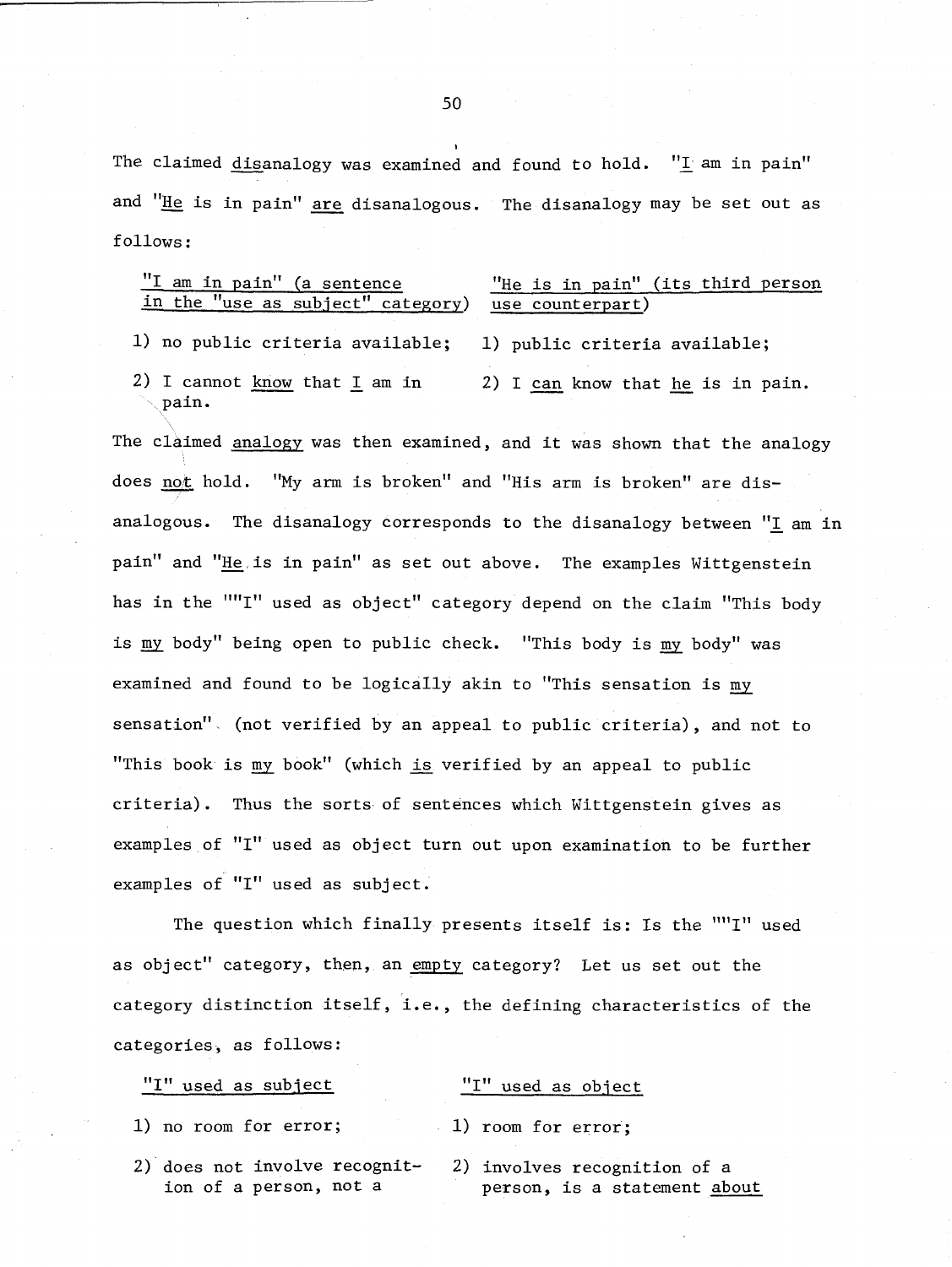statement about a partic-<br>
a particular person. ular person.

To answer the question of whether or not the ""I" used as object" category is empty, it is crucial, I think, to distinguish:

a) the sentence;

and b) uses of the sentence.

This is not an original distinction, of course. It is one which Wittgenstein in his later work makes very clear. To understand how a sentence is used it is often necessary to look at the context of utter ance, and this includes taking account of <u>who</u> utters the sentence in some cases. The context of utterance, I think, is most pertinent to the  $" "I"$  used as subject" -  $" "I"$  used as object" category distinction. What I am suggesting is that:

a) sentences in the ""I" used as subject" category and b) sentences in the ""I" used as object" category correspond to :

 $a'$ ) both sets of sentences given by Wittgenstein<sup>4</sup> when uttered by my self ;

and b') both sets of sentences when uttered by another person.

Aune declares that in order to understand the sentence "I am in pain", I must understand it whether it is uttered by me or by another person.<sup>5</sup> But, as has been pointed out already (p. 6 above), this does pain", I must understand it whether it is uttered by me or by another<br>person.<sup>5</sup> But, as has been pointed out already (p. 6 above), this does<br><u>not</u> mean that <u>what</u> I understand in the two sorts of usages is the same; it does not mean that the "I" functions in the same way in the two sorts

**4~he** *Blue* and *Brown Books,* pp. 66-67.

 $5$ Aune, p. 87.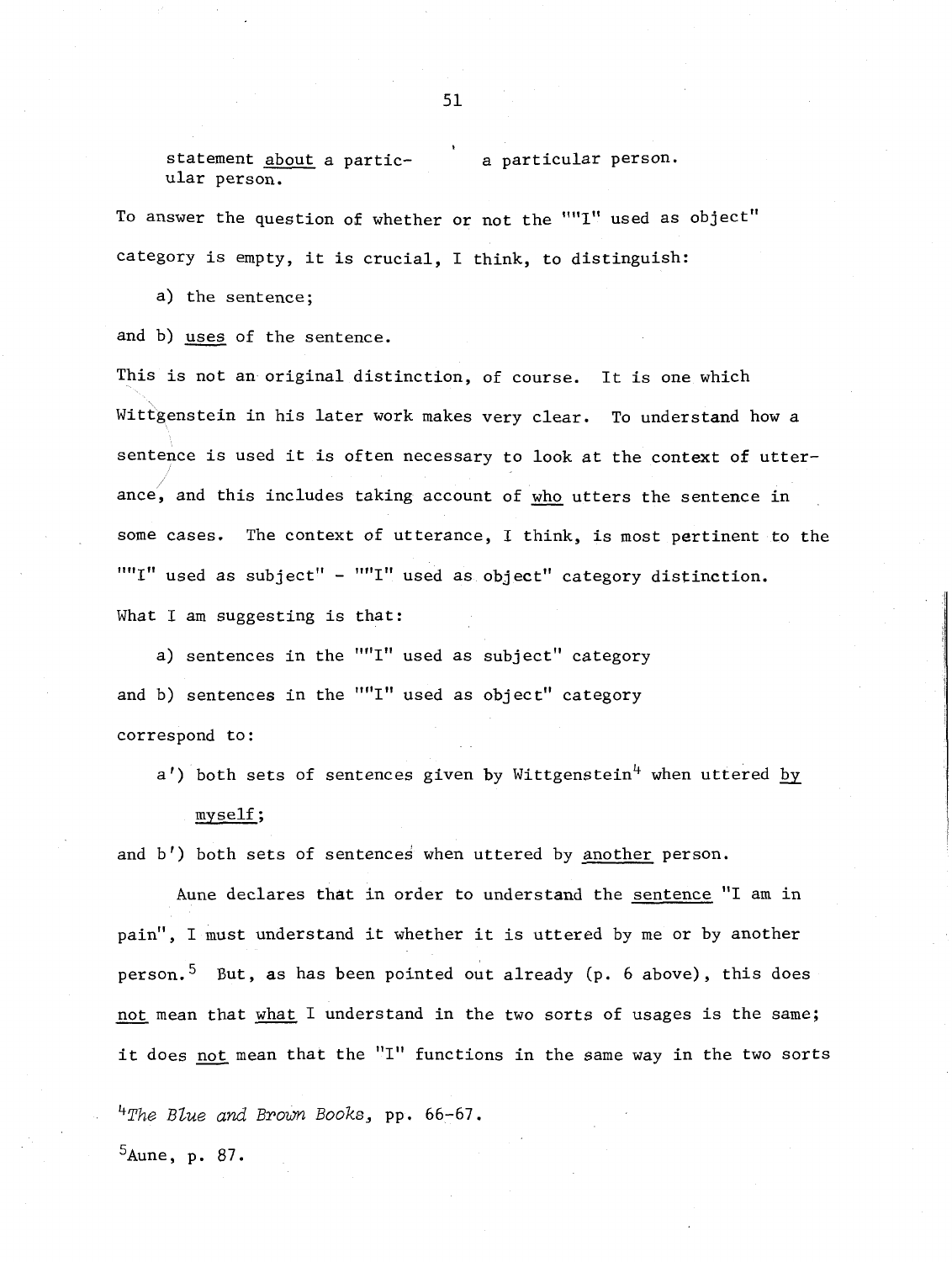of cases. Aune blurs over the category distinction between "I" used as subject and "I" used as object (as I have set it out above): ". . . anyone calling himself "I" is a <u>he</u> (or <u>she</u>) to others."<sup>6</sup> Surely anyone calling himself "I" is a he (or she) to others, but to say just this and no more oversimplifies the situation. In declaring that ". . . the grammars of "I" and "he" are intimately related",<sup>7</sup> Aune makes no attempt to present the category distinction between "I" used as subject and  $"I"$  used as object (as set out above); that is to say, he makes no attempt to show that "I" has more than one logic (as does "he") depending on how it is used. I suggest that he is not sufficiently sensitive to the distinction between a sentence and its uses, and this results in a bypassing of the problem of "asymmetry claims" and not in that problem's being dispelled.

The thesis supports a claim of asymmetry between first person usages and third person usages of, for example,  $^{\prime\prime}\underline{\text{I}}$  am in pain", and The thesis supports a claim of asymmetry between first person<br>usages and third person usages of, for example, "I am in pain", and<br>also between first and third person usages of, for example, "My arm<br>is broken ", "bet is to is broken." That is to say, the asymmetry does not reveal itself only in sentences about "mental activities". My body, in my conceptual framework, is not on a par with other public objects. It has been the tradition of the empiricists to ignore this, and perhaps we may have a glimmer of an understanding as to why they have so often taken the concept of "oneself" to represent a purely passive observer.

 $6$ Aune, p. 88.

 $'A$ une, p. 88.